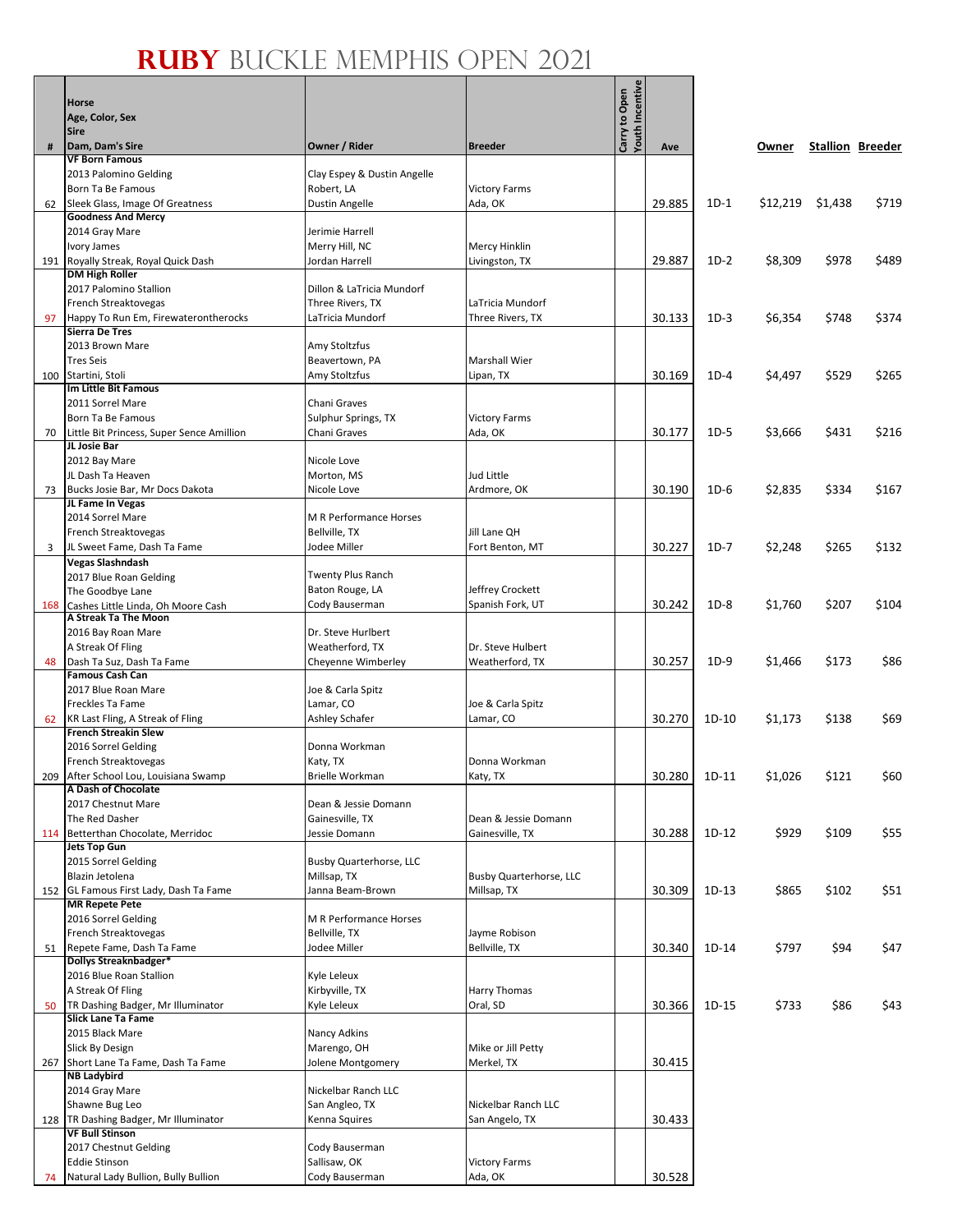|     | Horse<br>Age, Color, Sex<br><b>Sire</b>                              |                                      |                                 | Youth Incentive<br>Carry to Open |        |
|-----|----------------------------------------------------------------------|--------------------------------------|---------------------------------|----------------------------------|--------|
| #   | Dam, Dam's Sire                                                      | Owner / Rider                        | <b>Breeder</b>                  |                                  | Ave    |
|     | RR Lead Me On                                                        |                                      |                                 |                                  |        |
|     | 2017 Gray Mare                                                       | Robin Weaver                         |                                 |                                  |        |
|     | Epic Leader                                                          | Mahaffey, PA                         | Robin Weaver                    |                                  |        |
| 16  | KN Fabs Mist Of Fame, Frenchmans Fabulous<br><b>Smooth Movin Guy</b> | Kassie Mowry                         | Mahaffey, PA                    |                                  | 30.576 |
|     | 2014 Buckskin Gelding                                                | <b>Presley Smith</b>                 |                                 |                                  |        |
|     | A Smooth Guy                                                         | Denham Springs, LA                   | <b>Bill or Deb Myers</b>        |                                  |        |
|     | 263 Full A Irish Whiskey, Paddys Irish Whiskey                       | <b>Presley Smith</b>                 | Saint Onge, SD                  |                                  | 30.613 |
|     | <b>VF Design My Rocket</b>                                           |                                      |                                 |                                  |        |
|     | 2017 Sorrel Gelding                                                  | Edwin Cameron / Tiany Schuster       |                                 |                                  |        |
|     | Designer Red                                                         | Krum, TX<br>Leslie Richards          | <b>Victory Farms</b><br>Ada, OK |                                  | 30.615 |
|     | 170 Rockette, High Styish Oak<br>Guys Im A Bunny Cat                 |                                      |                                 |                                  |        |
|     | 2016 Bay Gelding                                                     | Jimmie Smith                         |                                 |                                  |        |
|     | <b>Traffic Guy</b>                                                   | McDade, TX                           | Jimmie Smith                    |                                  |        |
|     | 271 Firewater Scat Cat, Alive N Firen                                | Jimmie Smith                         | McDade, TX                      |                                  | 30.617 |
|     | <b>Roar Louder</b>                                                   |                                      |                                 |                                  |        |
|     | 2014 Bay Mare                                                        | Paula Touchstone                     |                                 |                                  |        |
|     | <b>Triple Vodka</b><br>147 Brays Special Dash, Special Crown Royal   | Winona, MS<br>Paula Touchstone       | Ranna R Hebert<br>Welsh, LA     |                                  | 30.635 |
|     | <b>VF Wishbone Red</b>                                               |                                      |                                 |                                  |        |
|     | 2017 Sorrel Gelding                                                  | Bryana Lehrmann                      |                                 |                                  |        |
|     | Designer Red                                                         | Lexington, TX                        | <b>Victory Farms</b>            |                                  |        |
| 63  | VF She Is Famous, Born Ta Be Famous                                  | Kelsey Treharne                      | Ada, OK                         |                                  | 30.642 |
|     | <b>French Swag</b>                                                   |                                      |                                 |                                  |        |
|     | 2011 Sorrel Gelding<br><b>BHR Frenchies Socks</b>                    | Norman Dallaire<br>Morriston, FL     | Norman Dallaire                 |                                  |        |
| 34  | Reds Little Renegade, On The Money Red                               | <b>Brittany Dallaire</b>             | Morriston, FL                   |                                  | 30.660 |
|     | <b>MCM Drop Your Socks</b>                                           |                                      |                                 |                                  |        |
|     | 2016 Gray Mare                                                       | Dunn Ranch                           |                                 |                                  |        |
|     | <b>BHR Frenchies Socks</b>                                           | Wynnewood, OK                        | Matt & Bendi Dunn               |                                  |        |
|     | 277 Mulberry Canyon Moon, Martha Six Moons                           | Jolene Montgomery                    | Bismark, MO                     |                                  | 30.678 |
|     | <b>RR Tooslick Eye Mist</b>                                          | Pete Carr                            |                                 |                                  |        |
|     | 2015 Sorrel Gelding<br><b>Slick By Design</b>                        | Heath, TX                            | Robin Weaver                    |                                  |        |
|     | 282 KN Fabs Mist Of Fame, Frenchmans Fabulous                        | Emma Abbott                          | Mahaffey, PA                    |                                  | 30.697 |
|     | <b>First Famous Chic</b>                                             |                                      |                                 |                                  |        |
|     | 2016 Gray Mare                                                       | Kent Little                          |                                 |                                  |        |
|     | Epic Leader                                                          | Arlington, TX                        | Jennifer Ruzsa                  |                                  |        |
|     | 198 Imarealtreasure, Dash Ta Fame<br><b>Easy Goin Guy</b>            | <b>Bugg Beerer</b>                   | Selby, SD                       |                                  | 30.701 |
|     | 2009 Sorrel Gelding                                                  | Crystal Shumate                      |                                 |                                  |        |
|     | <b>BHR Frenchies Socks</b>                                           | Micanopy, FL                         | Crystal Shumate                 |                                  |        |
|     | 160 Holland Lady, Holland Ease                                       | Crystal Shumate                      | Micanopy, FL                    |                                  | 30.709 |
|     | <b>Fame N Perks</b>                                                  |                                      |                                 |                                  |        |
|     | 2015 Black Gelding                                                   | <b>Brad Shirey</b>                   |                                 |                                  |        |
| 151 | JL Dash Ta Heaven<br>Cool Perky, Dash For Perks                      | Logan, OH<br><b>Troy Crumrine</b>    | Jud Little<br>Ardmore, OK       |                                  | 30.719 |
|     | <b>For Heaven Seis</b>                                               |                                      |                                 |                                  |        |
|     | 2014 Brown Gelding                                                   | Megan McKerchie                      |                                 |                                  |        |
|     | JL Dash Ta Heaven                                                    | Palm City, FL                        | Jud Little                      |                                  |        |
|     | 124 Vamoosa, Tres Seis                                               | Megan McKerchie                      | Ardmore, OK                     |                                  | 30.726 |
|     | <b>Canyon Full Of Cash</b>                                           |                                      |                                 |                                  |        |
|     | 2017 Gray Gelding<br>Firewater Canyon                                | Jason & Leslie Willis<br>Chester, SC | Chad Hart & Darrell Williams    |                                  |        |
| 119 | Allies Cashin In, Tres Seis                                          | Leslie Willis                        | Royston, GA                     |                                  | 30.751 |
|     | <b>VQ Nonstop Stinson</b>                                            |                                      |                                 |                                  |        |
|     | 2017 Sorrel Mare                                                     | Jeffrey Varner                       |                                 |                                  |        |
|     | <b>Eddie Stinson</b>                                                 | Sedalia, CO                          | Jeffrey Varner                  |                                  |        |
| 109 | Honor This Nonstop, Mr Honor Bound<br><b>Heaven Help Me Fly</b>      | Kelsey Treharne                      | Sedalia, CO                     |                                  | 30.764 |
|     | 2016 Bay Gelding                                                     | Lindsey Netterville                  |                                 |                                  |        |
|     | JL Dash Ta Heaven                                                    | Woodville, MS                        | Jud Little                      |                                  |        |
| 194 | Gin N Firewater, Firewater Flit                                      | Lindsey Netterville                  | Ardmore, OK                     |                                  | 30.775 |
|     | Monsterr*                                                            |                                      |                                 |                                  |        |
|     | 2017 Buckskin Stallion                                               | Danielle Stubstad                    |                                 |                                  |        |
|     | <b>Tres Seis</b>                                                     | Ocala, FL                            | Alan Woodbury                   |                                  |        |
| 118 | Rosas Cantina CC, Corona Cartel<br><b>SR Pistol Packinanne</b>       | Jenna Dominick                       | Dickinson, ND                   |                                  | 30.780 |
|     | 2014 Sorrel Mare                                                     | Erika Boucher                        |                                 |                                  |        |
|     | A Streak Of Fling                                                    | Galion, OH                           | LeAnn & Larry Kay Rafferty      |                                  |        |
| 10  | LK Watch Me Rock, Firewaterontherocks                                | Erika Boucher                        | Joaquin, TX                     |                                  | 30.794 |

**Owner Stallion Breeder**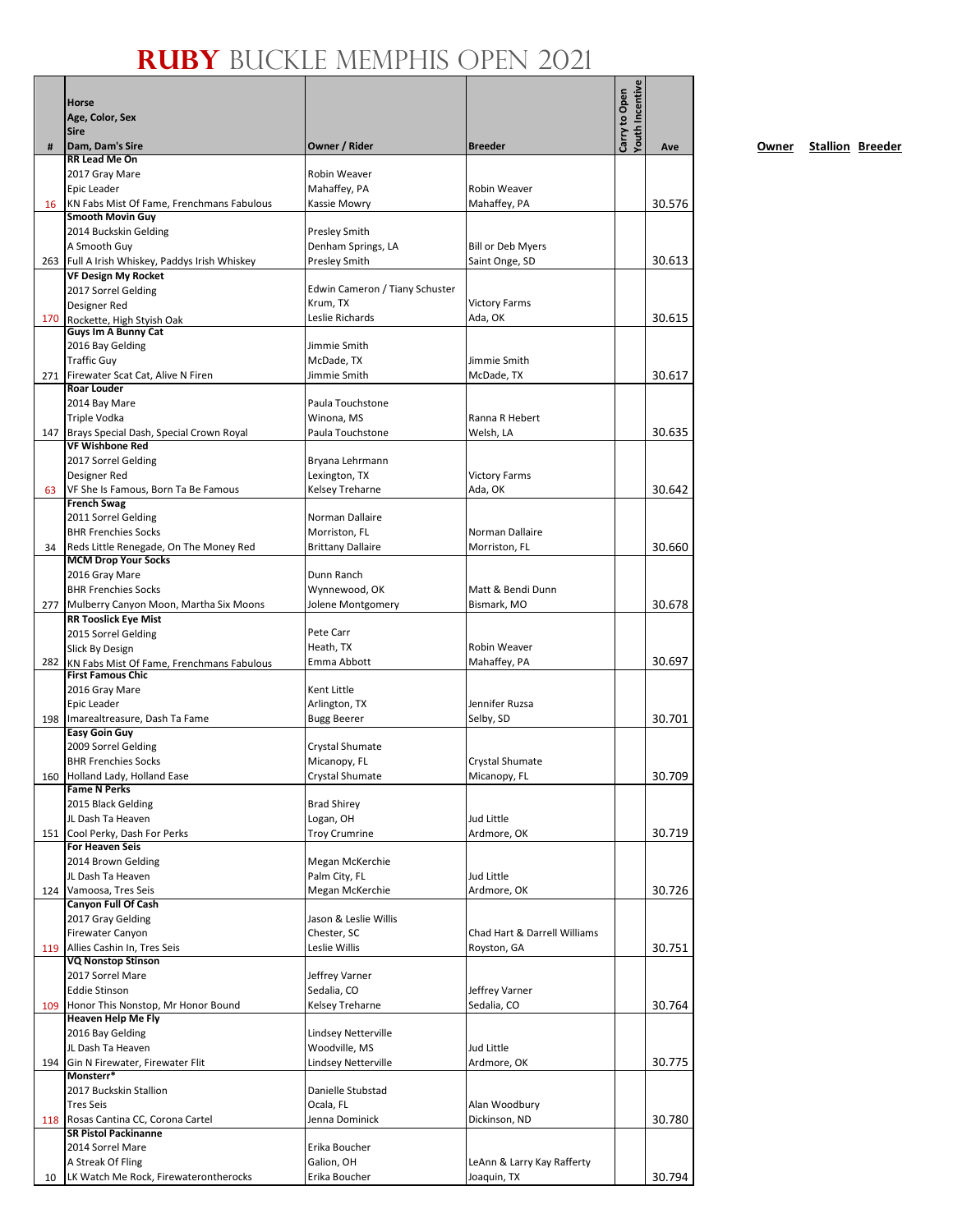|     | Horse                                                             |                                         |                                | <b>Youth Incentive</b><br>Carry to Open |        |        |                    |       |                         |
|-----|-------------------------------------------------------------------|-----------------------------------------|--------------------------------|-----------------------------------------|--------|--------|--------------------|-------|-------------------------|
|     | Age, Color, Sex                                                   |                                         |                                |                                         |        |        |                    |       |                         |
|     | <b>Sire</b>                                                       |                                         |                                |                                         |        |        |                    |       |                         |
| #   | Dam, Dam's Sire<br><b>Call Me A Wildthang</b>                     | Owner / Rider                           | <b>Breeder</b>                 |                                         | Ave    |        | Owner              |       | <b>Stallion Breeder</b> |
|     | 2016 Sorrel Gelding                                               | Joe Trentman                            |                                |                                         |        |        |                    |       |                         |
|     | JL Dash Ta Heaven                                                 | Aurora, IN                              | Jud Little                     |                                         |        |        |                    |       |                         |
| 268 | Des Delight, Raise A Wildthang                                    | Clint Van Volkenburgh                   | Ardmore, OK                    |                                         | 30.810 |        |                    |       |                         |
|     | <b>DB Time For A Fling</b>                                        |                                         |                                |                                         |        |        |                    |       |                         |
|     | 2015 Bay Roan Gelding                                             | Al Childs                               |                                |                                         |        |        |                    |       |                         |
|     | A Streak Of Fling                                                 | Athens, OH                              | Dennis Beaty                   |                                         |        |        |                    |       |                         |
|     | 164 Nana Time, Dashing Val<br><b>Kold Feet</b>                    | Jesse Childs                            | Chickamauga, GA                |                                         | 30.814 |        |                    |       |                         |
|     | 2015 Gray Gelding                                                 | Summer Run Inc.                         |                                |                                         |        |        |                    |       |                         |
|     | Frenchmans Guy                                                    | Buffalo, MN                             | Summer Run Inc.                |                                         |        |        |                    |       |                         |
|     | 170   Dr Runaway Bride, SC Chiseled In Stone                      | Cadyn Luedemann                         | Buffalo, MN                    |                                         | 30.826 |        |                    |       |                         |
|     | <b>Coats Smooth Honor</b>                                         |                                         |                                |                                         |        |        |                    |       |                         |
|     | 2016 Sorrel Gelding                                               | Larry Coats                             |                                |                                         |        |        |                    |       |                         |
|     | A Smooth Guy                                                      | San Angelo, TX                          | Larry Coats                    |                                         |        |        |                    |       |                         |
| 34  | Fire N Honor, Alive N Firen                                       | Kay Blandford                           | San Angelo, TX                 |                                         | 30.830 |        |                    |       |                         |
|     | Legsgonewild                                                      | Leslie Newman                           |                                |                                         |        |        |                    |       |                         |
|     | 2013 Bay Mare<br><b>Tres Seis</b>                                 | Corsicana, TX                           | <b>Bielau Oaks</b>             |                                         |        |        |                    |       |                         |
| 89  | Stoli Bugs Me, Stoli                                              | <b>Brynn Hinton</b>                     | Weimar, TX                     | Y                                       | 30.849 |        |                    |       |                         |
|     | <b>KB Epic Angel</b>                                              |                                         |                                |                                         |        |        |                    |       |                         |
|     | 2015 Sorrel Mare                                                  | <b>Kay Blandford</b>                    |                                |                                         |        |        |                    |       |                         |
|     | Epic Leader                                                       | Sytherland Springs, TX                  | Kay Blandford                  |                                         |        |        |                    |       |                         |
|     | 103 Talents Dark Angel, Flaming Talent                            | Kay Blandford                           | Sutherland Springs, TX         |                                         | 30.866 |        |                    |       |                         |
|     | <b>Trump This Jet</b>                                             |                                         |                                |                                         |        |        |                    |       |                         |
|     | 2016 Sorrel Mare<br>Blazin Jetolena                               | <b>Emily Efurd</b><br>Clements, MD      | <b>Busby Quarterhorses LLC</b> |                                         |        |        |                    |       |                         |
|     | 214 GL Famous First Lady, Dash Ta Fame                            | <b>Brandon Cullins</b>                  | Millsap, TX                    |                                         | 30.870 |        |                    |       |                         |
|     | <b>KN Luna</b>                                                    |                                         |                                |                                         |        |        |                    |       |                         |
|     | 2014 Sorrel Mare                                                  | Brandon & Jamie Wilson                  |                                |                                         |        |        |                    |       |                         |
|     | <b>Eddie Stinson</b>                                              | Weatherford, TX                         | Kimi Nichols                   |                                         |        |        |                    |       |                         |
|     | 115 Mystery Moma, Heza Fast Dash                                  | Kelsey Treharne                         | Brownwood, TX                  |                                         | 30.896 | 2D-1   | $$12,219$ $$1,438$ |       | \$719                   |
|     | <b>Handle The Pressure</b>                                        |                                         |                                |                                         |        |        |                    |       |                         |
|     | 2017 Sorrel Mare<br>No Pressure On Me                             | <b>Shelby Duckett</b><br>Cottontown, TN | Camron Fambro                  |                                         |        |        |                    |       |                         |
|     | 113 Vaqueros Aztec, Drifts Vaquero                                | John Ressler                            | Stephenville, TX               |                                         | 30.902 | $2D-2$ | \$8,309            | \$978 | \$489                   |
|     | Kickin The BHR Outta Ya                                           |                                         |                                |                                         |        |        |                    |       |                         |
|     | 2012 Sorrel Mare                                                  | Angela Curkovic                         |                                |                                         |        |        |                    |       |                         |
|     | <b>BHR Frenchies Socks</b>                                        | Okeechobee, FL                          | T/J Trentman Van Volkenburgh   |                                         |        |        |                    |       |                         |
| 60  | Kickin Jo, Kickin Country                                         | Bobbie Jo Alcazar                       | Aurora, IN                     |                                         | 30.961 | $2D-3$ | \$6,354            | \$748 | \$374                   |
|     | <b>Boons French Angel</b><br>2017 Brown Mare                      | Chad & Jennifer Hawkins                 |                                |                                         |        |        |                    |       |                         |
|     | Streakin Boon Dox                                                 | Lamar. CO                               | Joe & Carla Spitz              |                                         |        |        |                    |       |                         |
|     | 111 Lil French Angel, PC Frenchmans Hayday                        | Ashley Schafer                          | Lamar, CO                      |                                         | 30.989 | 2D-4   | \$4,497            | \$529 | \$265                   |
|     | Sierra Skye                                                       |                                         |                                |                                         |        |        |                    |       |                         |
|     | 2017 Bay Mare                                                     | Scott Duke                              |                                |                                         |        |        |                    |       |                         |
|     | JL Dash Ta Heaven                                                 | Vancleave, MS                           | Jud Little Ranch               |                                         |        |        |                    |       |                         |
| 123 | Sierras Cashin In, Cash Not Credit<br><b>Pressured By Destiny</b> | Craig Brooks                            | Ardmore, OK                    |                                         | 31.027 | $2D-5$ | \$3,666            | \$431 | \$216                   |
|     | 2016 Brown Mare                                                   | Ryann Pedone                            |                                |                                         |        |        |                    |       |                         |
|     | No Pressure On Me                                                 | Sunset, TX                              | Janey Stoody                   |                                         |        |        |                    |       |                         |
|     | 192 Destinys Child, Dash For Destiny                              | Ryann Pedone                            | Springtown, TX                 |                                         | 31.083 | $2D-6$ | \$2,835            | \$334 | \$167                   |
|     | <b>VC Shy Fling</b>                                               |                                         |                                |                                         |        |        |                    |       |                         |
|     | 2014 Bay Mare                                                     | Lindsay & Willie Leverington            |                                |                                         |        |        |                    |       |                         |
|     | A Streak Of Fling                                                 | Jonesburg, MO<br>Lindsay Leverington    | Vernon & Elaine Copsey         |                                         |        |        |                    |       |                         |
| 117 | Shynia, Dash Ta Fame<br><b>VF Leo Stinson</b>                     |                                         | Anselmo, NE                    |                                         | 31.089 | $2D-7$ | \$2,248            | \$265 | \$132                   |
|     | 2015 Grula Gelding                                                | Del Farms                               |                                |                                         |        |        |                    |       |                         |
|     | <b>Eddie Stinson</b>                                              | Bush, LA                                | <b>Victory Farms</b>           |                                         |        |        |                    |       |                         |
| 41  | Licorice Leotard, Coup De Kas                                     | Cambrie Delanne                         | Ada, OK                        |                                         | 31.118 | $2D-8$ | \$1,760            | \$207 | \$104                   |
|     | <b>Ethan Edwards</b>                                              |                                         |                                |                                         |        |        |                    |       |                         |
|     | 2017 Sorrel Gelding                                               | Roy Gene Evans                          |                                |                                         |        |        |                    |       |                         |
|     | Rockin W                                                          | Dallas, TX                              | Roy Gene Evans                 |                                         |        |        |                    | \$173 | \$86                    |
|     | 156 Seven Wives, Playin Stylish<br><b>Aint Seen Her Yet</b>       | Morgan Anderson                         | Dallas, TX                     |                                         | 31.130 | $2D-9$ | \$1,466            |       |                         |
|     | 2016 Palomino Mare                                                | Maggie Poloncic                         |                                |                                         |        |        |                    |       |                         |
|     | Aint Seen Nothin Yet                                              | Gillette, WY                            | Janelle Osborne                |                                         |        |        |                    |       |                         |
| 29  | Sharem Down First, First Wrangler                                 | Maggie Poloncic                         | Hartville, MO                  |                                         | 31.143 | 2D-10  | \$1,173            | \$138 | \$69                    |
|     | <b>MCM Mulberrys Fling</b>                                        |                                         |                                |                                         |        |        |                    |       |                         |
|     | 2017 Bay Roan Gelding<br>A Streak Of Fling                        | Dunn Ranch<br>Wynnewood, OK             | Matt & Bendi Dunn              |                                         |        |        |                    |       |                         |
| 52  | Mulberry Canyon Moon, Marthas Six Moons                           | Jolene Montgomery                       | Bismark, MO                    |                                         | 31.146 | 2D-11  | \$1,026            | \$121 | \$60                    |
|     |                                                                   |                                         |                                |                                         |        |        |                    |       |                         |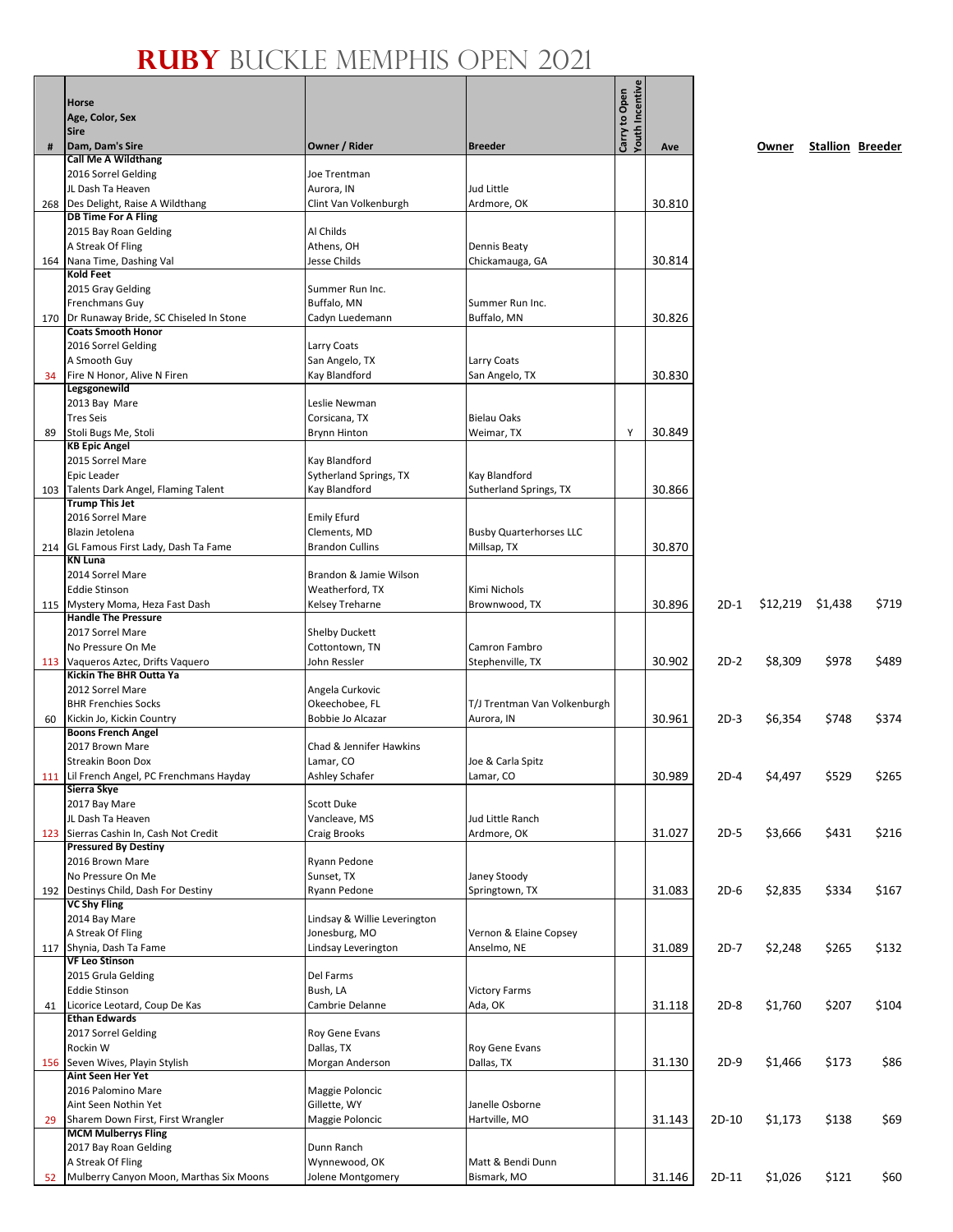$\frac{1}{2}$ 

|     | Horse                                                              |                                        |                                               | <b>Youth Incentive</b><br>Carry to Open |        |         |       |       |                         |
|-----|--------------------------------------------------------------------|----------------------------------------|-----------------------------------------------|-----------------------------------------|--------|---------|-------|-------|-------------------------|
|     | Age, Color, Sex<br><b>Sire</b>                                     |                                        |                                               |                                         |        |         |       |       |                         |
| #   | Dam, Dam's Sire                                                    | Owner / Rider                          | <b>Breeder</b>                                |                                         | Ave    |         | Owner |       | <b>Stallion Breeder</b> |
|     | <b>Fortunate Frenchgirl</b>                                        |                                        |                                               |                                         |        |         |       |       |                         |
|     | 2012 Chestnut Mare                                                 | Crystal Shumate                        |                                               |                                         |        |         |       |       |                         |
|     | <b>BHR Frenchies Socks</b>                                         | Micanopy, FL                           | Crystal Shumate                               |                                         |        |         |       |       |                         |
| 204 | For The Fame, Dash Ta Fame<br>Whistlewhileyoustreak                | Crystal Shumate                        | Micanopy, FL                                  |                                         | 31.153 | $2D-12$ | \$929 | \$109 | \$55                    |
|     | 2013 Bay Roan Gelding                                              | Lynsay North                           |                                               |                                         |        |         |       |       |                         |
|     | A Streak Of Fling                                                  | Eldridge, MO                           | Ashley Kromrey                                |                                         |        |         |       |       |                         |
| 55  | Char Wiken Dash, Charles Mccue                                     | Lynsay North                           | Bottineau, ND                                 |                                         | 31.167 | $2D-13$ | \$865 | \$102 | \$51                    |
|     | <b>Marthas Slick Moons</b>                                         |                                        |                                               |                                         |        |         |       |       |                         |
|     | 2016 Brown Stallion                                                | Jordyn Shetzline                       |                                               |                                         |        |         |       |       |                         |
|     | Slick By Design<br>Six Moons Fashion, Marthas Six Moons            | Marland, OK                            | Ronna Smelser                                 |                                         | 31.169 | 2D-14   |       | \$94  | \$47                    |
| 37  | <b>Packin For Paris</b>                                            | Lauren Strough                         | Prague, OK                                    |                                         |        |         | \$797 |       |                         |
|     | 2012 Gray Mare                                                     | Jackie Dotson                          |                                               |                                         |        |         |       |       |                         |
|     | <b>Frenchmans Guy</b>                                              | Johnstown, OH                          | Darlene Crunley                               |                                         |        |         |       |       |                         |
| 69  | Packin For Payday, Jets Pay Day                                    | Matt Boice                             | Weatherford, TX                               |                                         | 31.172 | $2D-15$ | \$733 | \$86  | \$43                    |
|     | <b>Bratwheresyoursocks</b>                                         |                                        |                                               |                                         |        |         |       |       |                         |
|     | 2009 Sorrel Mare<br><b>BHR Frenchies Socks</b>                     | Jody & Tracy Henderson<br>Alvarado, TX | Ryann Pedone                                  |                                         |        |         |       |       |                         |
| 52  | Sitters Saint, Sitting On Go                                       | Ryann Pedone                           | Sunset, TX                                    |                                         | 31.230 |         |       |       |                         |
|     | <b>Credit Ta Heaven</b>                                            |                                        |                                               |                                         |        |         |       |       |                         |
|     | 2013 Bay Mare                                                      | Cliff & Julie Goodrich                 |                                               |                                         |        |         |       |       |                         |
|     | JL Dash Ta Heaven                                                  | Humboldt, TN                           | Jennifer Conner                               |                                         |        |         |       |       |                         |
| 81  | Wonders Cashier, Cash Not Credit<br><b>Money Underpressure</b>     | Julie Goodrich                         | McEwen, TN                                    |                                         | 31.263 |         |       |       |                         |
|     | 2017 Sorrel Gelding                                                | <b>Brett Monroe</b>                    |                                               |                                         |        |         |       |       |                         |
|     | No Pressure On Me                                                  | Gay, GA                                | Lee K Pedone                                  |                                         |        |         |       |       |                         |
| 105 | Red Flashin Money, On The Money Red                                | <b>Brett Monroe</b>                    | Brooksville, FL                               |                                         | 31.287 |         |       |       |                         |
|     | <b>MCM Rocket Man</b>                                              |                                        |                                               |                                         |        |         |       |       |                         |
|     | 2017 Gelding Gray                                                  | Charlie Cole & Jason Martin            |                                               |                                         |        |         |       |       |                         |
| 284 | <b>BHR Frenchies Socks</b>                                         | Pilot Point, TX<br>Caroline Boucher    | Dunn Ranch<br>Ironton, MO                     |                                         | 31.317 |         |       |       |                         |
|     | Mulberry Canyon Moon, Martha Six Moons<br><b>Stetson Ray</b>       |                                        |                                               |                                         |        |         |       |       |                         |
|     | 2017 Sorrel Gelding                                                | Gayle & Darby Duncan                   |                                               |                                         |        |         |       |       |                         |
|     | <b>Eddie Stinson</b>                                               | Cameron, OK                            | Gayle & Darby Duncan                          |                                         |        |         |       |       |                         |
| 67  | Sixes Plain Bully, Bully Bullion                                   | Lance Graves                           | Cameron, OK                                   |                                         | 31.317 |         |       |       |                         |
|     | <b>French Glamour Girl</b><br>2013 Palomino Mare                   | Heather Oppenheimer-Smith              |                                               |                                         |        |         |       |       |                         |
|     | First Down French                                                  | Farmington, IA                         | Scot & Sabrina Miller                         |                                         |        |         |       |       |                         |
| 77  | Queen Of The Jacs, The Jac Be Nimble                               | Heather Oppenheimer-Smith              | Springville, IA                               |                                         | 31.321 |         |       |       |                         |
|     | <b>Six Frosted Freckles</b>                                        |                                        |                                               |                                         |        |         |       |       |                         |
|     | 2017 Bay Roan Mare                                                 | Debbie Cummings                        |                                               |                                         |        |         |       |       |                         |
|     | French Streaktovegas<br>148 Tuff Turnin Freckle, A Freckle Legacy  | Magnolia, TX<br>Jodee Miller           | <b>Reginald E Morris</b><br>Plantersville, TX |                                         | 31.324 |         |       |       |                         |
|     | <b>FM Rizzo</b>                                                    |                                        |                                               |                                         |        |         |       |       |                         |
|     | 2015 Sorrel Mare                                                   | Abigail Poe                            |                                               |                                         |        |         |       |       |                         |
|     | Carrizzo                                                           | Fitzgerald, GA                         | <b>Tim Elliot</b>                             |                                         |        |         |       |       |                         |
| 104 | Nonstopfrenchbanilla, KN A Bully In March                          | Jamey Hunt                             | Lavonia, GA                                   |                                         | 31.329 |         |       |       |                         |
|     | Penny For Ur Flit<br>2013 Palomino Mare                            | Melora Potter                          |                                               |                                         |        |         |       |       |                         |
|     | JL Dash Ta Heaven                                                  | Marion, KY                             | Dan & Kasey Etbauer                           |                                         |        |         |       |       |                         |
| 148 | Fashion Star Flit, Fire Water Flit                                 | Karsyn Potter                          | Goodnell, OK                                  | Υ                                       | 31.359 |         |       |       |                         |
|     | <b>Colour Chart</b>                                                |                                        |                                               |                                         |        |         |       |       |                         |
|     | 2016 Buckskin Mare                                                 | Randi Roberts                          |                                               |                                         |        |         |       |       |                         |
| 167 | Technicolours                                                      | Hamlin, TX<br>Randi Roberts            | Donna Mae Jasasra<br>Tulsa, OK                |                                         | 31.366 |         |       |       |                         |
|     | Sister Nellie, Check The Charts<br><b>KN Harley Quinn</b>          |                                        |                                               |                                         |        |         |       |       |                         |
|     | 2016 Chestnut Mare                                                 | Dusty Lynch                            |                                               |                                         |        |         |       |       |                         |
|     | <b>Tres Fortunes</b>                                               | Crawford, TX                           | Kimi Ann Nichols                              |                                         |        |         |       |       |                         |
| 136 | KN My Mamas Famous Z, Firewater Ta Fame<br><b>VR Im So Furious</b> | Ryan Reynolds                          | Brownwood, TX                                 |                                         | 31.371 |         |       |       |                         |
|     | 2016 Bay Mare                                                      | <b>Becky Pierce</b>                    |                                               |                                         |        |         |       |       |                         |
|     | Furyofthewind                                                      | Lucedale, MS                           | Ventana Ranch                                 |                                         |        |         |       |       |                         |
| 242 | Kailua Creek, Marthas Six Moon                                     | <b>Becky Pierce</b>                    | Noble, OK                                     |                                         | 31.384 |         |       |       |                         |
|     | <b>Ivory On Fire</b>                                               |                                        |                                               |                                         |        |         |       |       |                         |
|     | 2016 Brown Mare                                                    | Rhett & Shelby Ridling                 |                                               |                                         |        |         |       |       |                         |
| 89  | Ivory James<br>Lil Miss Firewater, Fire Water Flit                 | Sentinel, OK<br><b>Shelby Ridling</b>  | <b>Vickie Adams</b><br>Collinsville, TX       |                                         | 31.396 |         |       |       |                         |
|     | <b>RB Danas Fame</b>                                               |                                        |                                               |                                         |        |         |       |       |                         |
|     | 2010 Sorrel Mare                                                   | Alan Tweddell                          |                                               |                                         |        |         |       |       |                         |
|     | A Firewater Twist RB                                               | Jonesboro, AR                          | Fawn Ann Kerns                                |                                         |        |         |       |       |                         |
| 31  | Dyna Fame, Dash Ta Fame                                            | Dusty Pike                             | Haines, OR                                    |                                         | 31.407 |         |       |       |                         |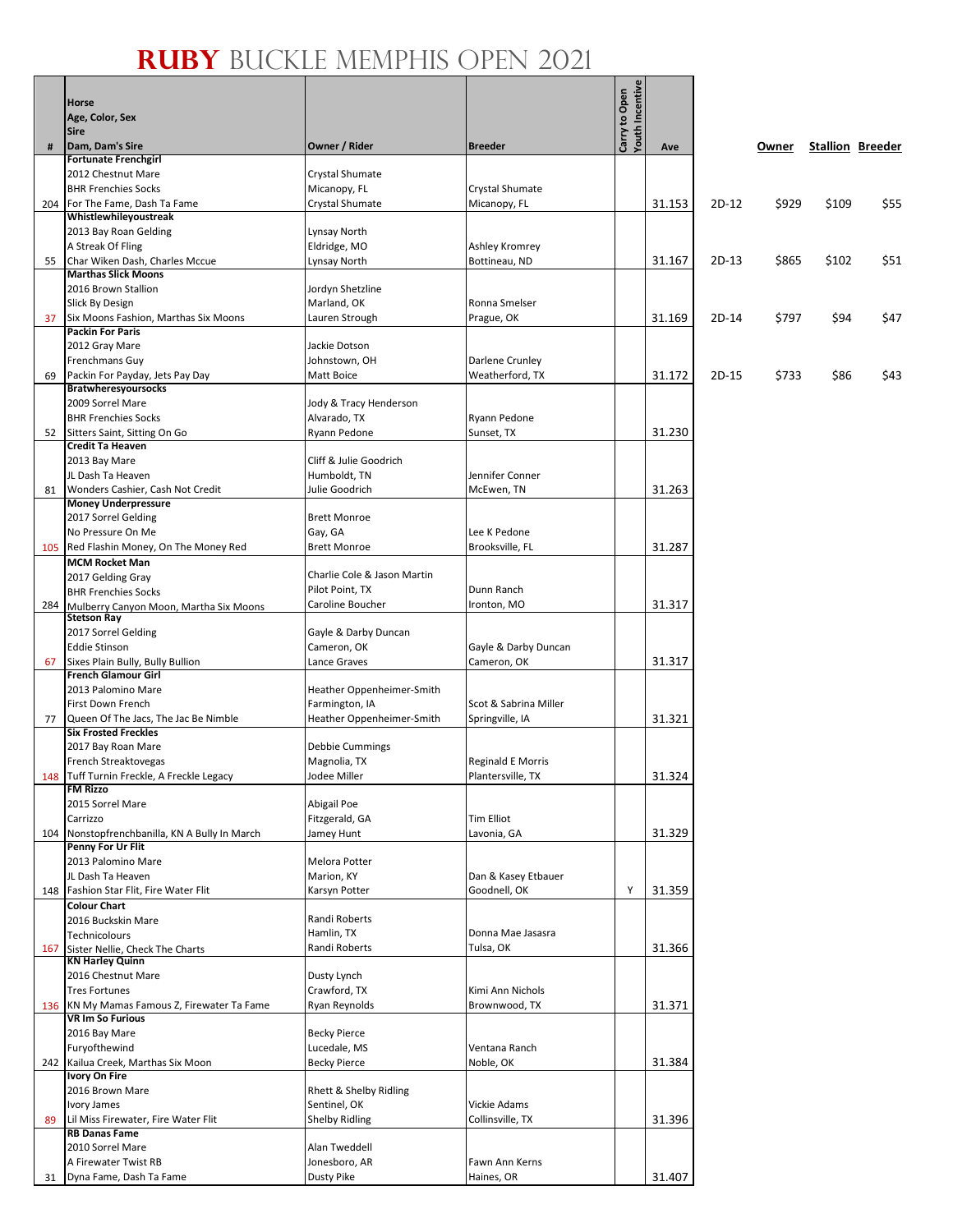|     | Horse                                                           |                                         |                                | Youth Incentive<br>Carry to Open |        |
|-----|-----------------------------------------------------------------|-----------------------------------------|--------------------------------|----------------------------------|--------|
|     | Age, Color, Sex                                                 |                                         |                                |                                  |        |
|     | <b>Sire</b>                                                     |                                         |                                |                                  |        |
| #   | Dam, Dam's Sire<br><b>Paint Kanes Wagon</b>                     | Owner / Rider                           | <b>Breeder</b>                 |                                  | Ave    |
|     | 2009 Bay Gelding                                                | Driver Land & Cattle Co. LLC            |                                |                                  |        |
|     | PYC Paint Your Wagon                                            | Garden City, TX                         | Charlie Waller                 |                                  |        |
|     | 202 Patricias Marie, Son Of A Saint                             | Jennifer Driver                         | Seminole, OK                   |                                  | 31.411 |
|     | Rockin Hickory Budha                                            |                                         |                                |                                  |        |
|     | 2017 Sorrel Mare                                                | Mike Stephens                           |                                |                                  |        |
|     | Rockin W                                                        | Covington, LA                           | <b>Eddie Dunn</b>              |                                  |        |
|     | 131 Trinity Listobuda, Listolena<br><b>Breezy PYC</b>           | <b>Hailey Stephens</b>                  | Uniontown, AR                  |                                  | 31.414 |
|     | 2015 Brown Mare                                                 | Richard Johnson                         |                                |                                  |        |
|     | PYC Paint Your Wagon                                            | Morning View, KY                        | Keith Carol                    |                                  |        |
|     | 180 Wind N My Sails, Okey Dokey Dale                            | <b>Maliah Downs</b>                     | Washington, OK                 |                                  | 31.442 |
|     | Any Given Sunday B                                              |                                         |                                |                                  |        |
|     | 2014 Gray Gelding                                               | Van P Carter                            | Jerome Bellard/Monica          |                                  |        |
|     | Stoli                                                           | De Kalb, TX                             | Williams                       |                                  |        |
| 283 | Candy Before My Eyes, Mr Eye Opener<br>Bullazin For Perks       | Maggie Carter                           | Weimar, TX                     |                                  | 31.452 |
|     | 2017 Black Stallion                                             | Josh Andrews & Dr Mike Pallone          |                                |                                  |        |
|     | Blazin Jetolena                                                 | Greenbrier, AR                          | <b>Derrick Darling</b>         |                                  |        |
|     | 141 Dash To Honor, Bully Bullion                                | Josh Andrews                            | Lamont, OK                     |                                  | 31.456 |
|     | Velma Kellie                                                    |                                         |                                |                                  |        |
|     | 2015 Sorrel Mare                                                | Stephanie Newman                        |                                |                                  |        |
|     | Epic Leader                                                     | Rapid City, SD                          | Kassie Mowry                   |                                  |        |
|     | 157 Streakin Silvercreek, A Streak Of Fling                     | Stephanie Newman                        | Dublin, TX                     |                                  | 31.472 |
|     | Imfreeasthewind                                                 |                                         |                                |                                  |        |
|     | 2016 Gray Mare<br>Furyofthewind                                 | Tricia Aldridge                         | Kirk M Goodfellow              |                                  |        |
| 70  | Freeingmygator, Pritzi Dash                                     | Sanger, TX<br>Tricia Aldridge           | Nacogdoches, TX                |                                  | 31.482 |
|     | <b>Streakin Fling Bug</b>                                       |                                         |                                |                                  |        |
|     | 2005 Bay Roan Gelding                                           | Erin Miller                             |                                |                                  |        |
|     | A Streak Of Fling                                               | Knox City, MO                           | Elyse Cullum                   |                                  |        |
| 19  | How High Am I, On A High                                        | Erin Miller                             | Rnox City, MO                  |                                  | 31.483 |
|     | <b>Famous Rolling Stone</b>                                     |                                         |                                |                                  |        |
|     | 2016 Bay Mare                                                   | <b>Travis Smith</b>                     |                                |                                  |        |
|     | This Fame Is On Fire                                            | Blanchester, OH                         | <b>Travis Smith</b>            |                                  |        |
|     | 228 Sticks Rolling Stone, Sticks an Stones                      | Bert Skimehorn                          | Blanchester, OH                |                                  | 31.486 |
|     | Design Ta Be Famous<br>2011 Palomino Mare                       | Michelle Blanchet                       |                                |                                  |        |
|     | Born Ta Be Famous                                               | Rosedale, LA                            | Kenneth Campbell               |                                  |        |
| 47  | Designer Hanka, Designer Red                                    | Michelle Blanchet                       | Sweetwater, TN                 |                                  | 31.495 |
|     | <b>NNN Famousfirewater</b>                                      |                                         |                                |                                  |        |
|     | 2017 Black Mare                                                 | Ali Kate Kelleher                       |                                |                                  |        |
|     | <b>NNN Firewater Alive</b>                                      | Gray, GA                                | Thomas & Emily Staley          |                                  |        |
|     | 125 Famously Frosted, Bug In My Frosty                          | Ali Kate Kelleher                       | Decatur, TX                    |                                  | 31.497 |
|     | <b>MR Streakininmytbird</b>                                     |                                         |                                |                                  |        |
|     | 2017 Bay Roan Gelding<br>French Streaktovegas                   | M R Performance Horses<br>Bellville, TX |                                |                                  |        |
|     | 101 Texas Tee Bird, Iron Bird                                   | Jodee Miller                            | Jayme Robison<br>Bellville, TX |                                  | 31.504 |
|     | Aint Got Nothin On Me                                           |                                         |                                |                                  |        |
|     | 2016 Bay Mare                                                   | Katie Rathbun                           |                                |                                  |        |
|     | Aint Seen Nothin Yet                                            | Eaton, CO                               | Chelsea Erskine                |                                  |        |
| 6   | Lil Bit Illegal, Illegal Runaway                                | Kelsey Treharne                         | Battle Creek, MI               |                                  | 31.506 |
|     | <b>RV Brijett</b>                                               |                                         |                                |                                  |        |
|     | 2017 Sorrel Mare                                                | Presley Smith                           |                                |                                  |        |
|     | Blazin Jetolena                                                 | Pingree, ID                             | Megan McLeod-Sprague           |                                  |        |
| 69  | DTF Mellowdoc, Dash Ta Fame<br>SF Holdmybeernwatch              | Presley Smith                           | Marsing, ID                    |                                  | 31.519 |
|     | 2017 Sorrel Gelding                                             | Kristy Wilson                           |                                |                                  |        |
|     | JL Sirocco                                                      | Black Oak, AR                           | Ronnie & Martha Shomaker       |                                  |        |
| 95  | SF Hell On Wheels, Frenchmans Feature                           | Kenzley Wilson                          | Mc Kenzie, TN                  |                                  | 31.527 |
|     | <b>A Smooth Starbert</b>                                        |                                         |                                |                                  |        |
|     | 2017 Palomino Mare                                              | Greg & Marlena Williams                 |                                |                                  |        |
|     | A Smooth Guy                                                    | Morrilton, AR                           | Greg & Marlena Williams        |                                  |        |
|     | 140 Baileys Snowflake, Starbert Champ Kelly                     | Marlena Williams                        | Morrilton, AR                  |                                  | 31.550 |
|     | <b>Rivons Mr America</b>                                        |                                         |                                |                                  |        |
|     | 2017 Sorrel Gelding                                             | Wilde Performance Horses Inc            |                                |                                  |        |
|     | <b>Tres Seis</b><br>139 Electric Fire Water, Flaming Fire Water | Wenyzville, MO                          | Kissmyfairytale Inc            |                                  | 31.556 |
|     | <b>BR Snow White</b>                                            | Ryann Pedone                            | Azle, TX                       |                                  |        |
|     | 2012 Red Roan Mare                                              | Garland Baker                           |                                |                                  |        |
|     | A Streak Of Fling                                               | Russellville, AR                        | Garland Ray Baker              |                                  |        |
| 1   | KN Docs Gray Gold, Groanies Gray Pony                           | <b>Emily Efurd</b>                      | Russellville, AR               |                                  | 31.565 |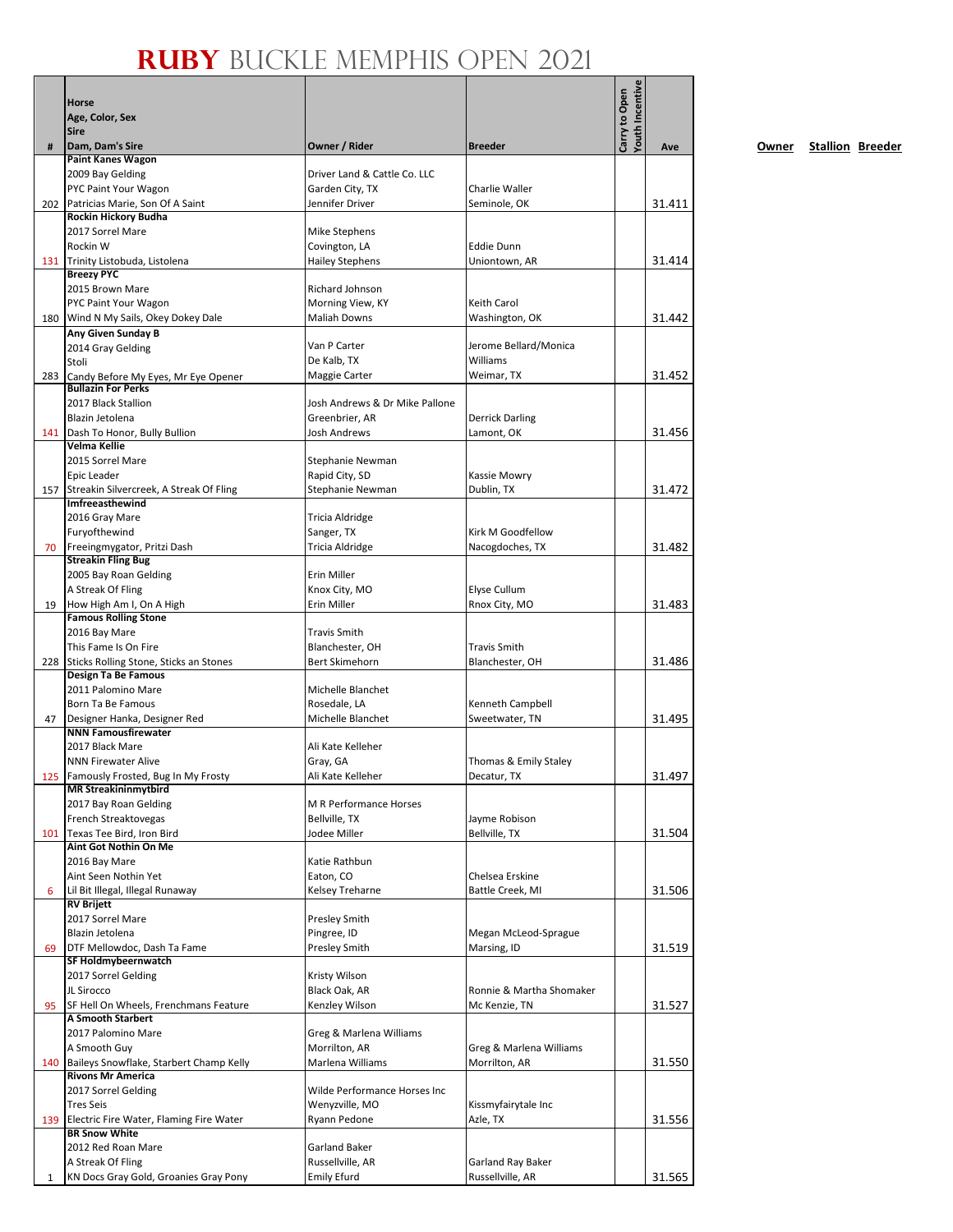|     | Horse                                                         |                                       |                                        | Youth Incentive<br>Carry to Open |        |
|-----|---------------------------------------------------------------|---------------------------------------|----------------------------------------|----------------------------------|--------|
|     | Age, Color, Sex<br><b>Sire</b>                                |                                       |                                        |                                  |        |
| #   | Dam, Dam's Sire                                               | Owner / Rider                         | <b>Breeder</b>                         |                                  | Ave    |
|     | Getcha Some Pie                                               |                                       |                                        |                                  |        |
|     | 2017 Brown Mare<br>Furyofthewind                              | Casey McMurray<br>Willowbrook, IL     |                                        |                                  |        |
|     | 126 Pies Best Punkin, Pie In The Sky                          | Casey McMurray                        | Copper Spring Ranch LLC<br>Bozeman, MT | Y                                | 31.567 |
|     | JN My Heaven                                                  |                                       |                                        |                                  |        |
|     | 2014 Sorrel Gelding                                           | Leslie Worthey                        |                                        |                                  |        |
|     | JL Dash Ta Heaven                                             | Hubbard, TX                           | Jud Little                             |                                  |        |
|     | 184 Strickly Streakin, Streakin Six<br>Cash Me In Heaven      | Leslie Worthey                        | Ardmore, OK                            |                                  | 31.570 |
|     | 2017 Sorrel Gelding                                           | Jordan Diaz                           |                                        |                                  |        |
|     | JL Dash Ta Heaven                                             | Danielsville, GA                      | Jud Little                             |                                  |        |
| 59  | Smooth Cashin Gal, Cash Not Credit                            | Craig Brooks                          | Ardmore, OK                            |                                  | 31.577 |
|     | <b>CP Epics Percilla</b>                                      |                                       |                                        |                                  |        |
|     | 2017 Chestnut Mare<br>Epic Leader                             | Kris Gadbois<br>Escondido, CA         | <b>Claire Powell</b>                   |                                  |        |
| 169 | Percilla, Dash Ta Fame                                        | Kassie Mowry                          | Eldorado, TX                           |                                  | 31.580 |
|     | Slickgun                                                      |                                       |                                        |                                  |        |
|     | 2015 Gray Mare                                                | Maddi Cripe                           |                                        |                                  |        |
|     | Slick By Design                                               | Vandalia, IL                          | <b>Birgit Self</b>                     |                                  |        |
|     | 131   TR Miss Graygun, Playgun<br><b>Special For Tres PZ</b>  | Maddi Cripe                           | Pilot Point, TX                        |                                  | 31.582 |
|     | 2017 Bay Mare                                                 | Joao Leao                             |                                        |                                  |        |
|     | <b>Tres Seis</b>                                              | Gainesville, TX                       | <b>Blessed River Ltd</b>               |                                  |        |
| 53  | Special Copauino, Strawfly Special                            | Joao Leao                             | Frisco, TX                             |                                  | 31.583 |
|     | Letta Traffic Do It<br>2015 Buckskin Mare                     |                                       |                                        |                                  |        |
|     | <b>Traffic Guy</b>                                            | Jaime Stackpole<br>Gray, GA           | Troy & Jamie Ashford                   |                                  |        |
|     | 135 April Rose For Hank, Letta Hank Do It                     | Jaime Stackpole                       | Lott, TX                               |                                  | 31.584 |
|     | <b>Perks Under Pressure</b>                                   |                                       |                                        |                                  |        |
|     | 2016 Sorrel Gelding                                           | Ryann Pedone                          |                                        |                                  |        |
|     | No Pressure On Me                                             | Sunset, TX                            | Ryann Pedone                           |                                  |        |
| 43  | Perk Up Anngee, Dash For Perks<br><b>A Wealthy Design</b>     | Lexie Peadon                          | Sunset, TX                             |                                  | 31.588 |
|     | 2015 Sorrel Mare                                              | Bob & Tracy Haberlandt                |                                        |                                  |        |
|     | Slick By Design                                               | Okeechobee, FL                        | Bob & Tracy Haberlandt                 |                                  |        |
|     | 161 RGR Miss Hugo Cash, Mr Beaudash                           | Ryleigh Kaye Adams                    | Okeechobee, FL                         | Υ                                | 31.603 |
|     | <b>Dialin Heaven</b><br>2015 Sorrel Stallion                  | Josh Andrews                          |                                        |                                  |        |
|     | JL Dash Ta Fame                                               | Greenbrier, AR                        | Jud Little                             |                                  |        |
|     | 145 Ms Kid Dee Dial, Kiddin N Streakin                        | Josh Andrews                          | Ardmore, OK                            |                                  | 31.610 |
|     | A Pepper Smoothie                                             |                                       |                                        |                                  |        |
|     | 2013 Buckskin Mare                                            | Preslee Nellesen                      |                                        |                                  |        |
|     | A Smooth Guy<br>227 Little Junie Pepper, Annies Little Pepper | Mapleton, UT<br>Preslee Nellesen      | Erin Kenzy<br>Gregory, SD              |                                  | 31.613 |
|     | Totanka                                                       |                                       |                                        | Y                                |        |
|     | 2012 Dun Gelding                                              | Rebecca Weiner                        |                                        |                                  |        |
|     | <b>Tres Seis</b>                                              | Ocala, FL                             | Alejandro Moya                         |                                  |        |
| 269 | Foxie Minnie, Game Patriot                                    | Rebecca Weiner                        | Edcouch, TX                            |                                  | 31.613 |
|     | Irosesuchastinson<br>2014 Palomino Mare                       | Tammy Brown                           |                                        |                                  |        |
|     | Eddie Stinson                                                 | Bishopville, SC                       | Danny K Carroll                        |                                  |        |
|     | 127 Oro Rose, Man In The Money                                | Jordan Brown                          | Raymore, MO                            |                                  | 31.622 |
|     | Lookinsharpintraffic                                          |                                       |                                        |                                  |        |
|     | 2016 Buckskin Gelding                                         | Tammy Fischer                         |                                        |                                  |        |
| 97  | <b>Traffic Guy</b><br>Imakeitlookeasy, Scooping the Cash      | Ledbetter, TX<br><b>Tammy Fischer</b> | Bashaw & Fischer<br>Ledbetter, TX      |                                  | 31.623 |
|     | <b>DontBJealous</b>                                           |                                       |                                        |                                  |        |
|     | 2009 Bay Mare                                                 | Julie Oliver                          |                                        |                                  |        |
|     | Stoli                                                         | Landenberg, PA                        | Derrell Riggon                         |                                  |        |
| 66  | Sunset Leo Badger, El Jefe Leo                                | Julie Oliver                          | Merkel, TX                             |                                  | 31.627 |
|     | <b>CFour Epicallie</b><br>2016 Sorrel Mare                    | Douglas & Shannon Moody               |                                        |                                  |        |
|     | Epic Leader                                                   | Vernal, UT                            | Kelly & Ivy Conrado                    |                                  |        |
|     | 165 Little Fancy Granny, Del Puerto Bill                      | Kelly Conrado                         | Box Elder, SD                          |                                  | 31.631 |
|     | <b>One Slick Darlin</b>                                       |                                       |                                        |                                  |        |
|     | 2016 Black Mare                                               | Larry Reynolds                        |                                        |                                  |        |
| 90  | Slick By Design<br>Yes Darlin, Okey Dokey Dale                | Bowling Green, OH<br>Ryan Reynolds    | Bashaw & Fisher<br>Ledbetter, TX       |                                  | 31.649 |
|     | <b>Royal French Jet</b>                                       |                                       |                                        |                                  |        |
|     | 2006 Sorrel Gelding                                           | Maurice Creson                        |                                        |                                  |        |
|     | <b>BHR Frenchies Socks</b>                                    | Fayetteville, TN                      | Kelly Joe Carr                         |                                  |        |
| 20  | Debbys Royal Jet, A Royal Jet                                 | <b>Madison Shelton</b>                | Madison, IN                            |                                  | 31.656 |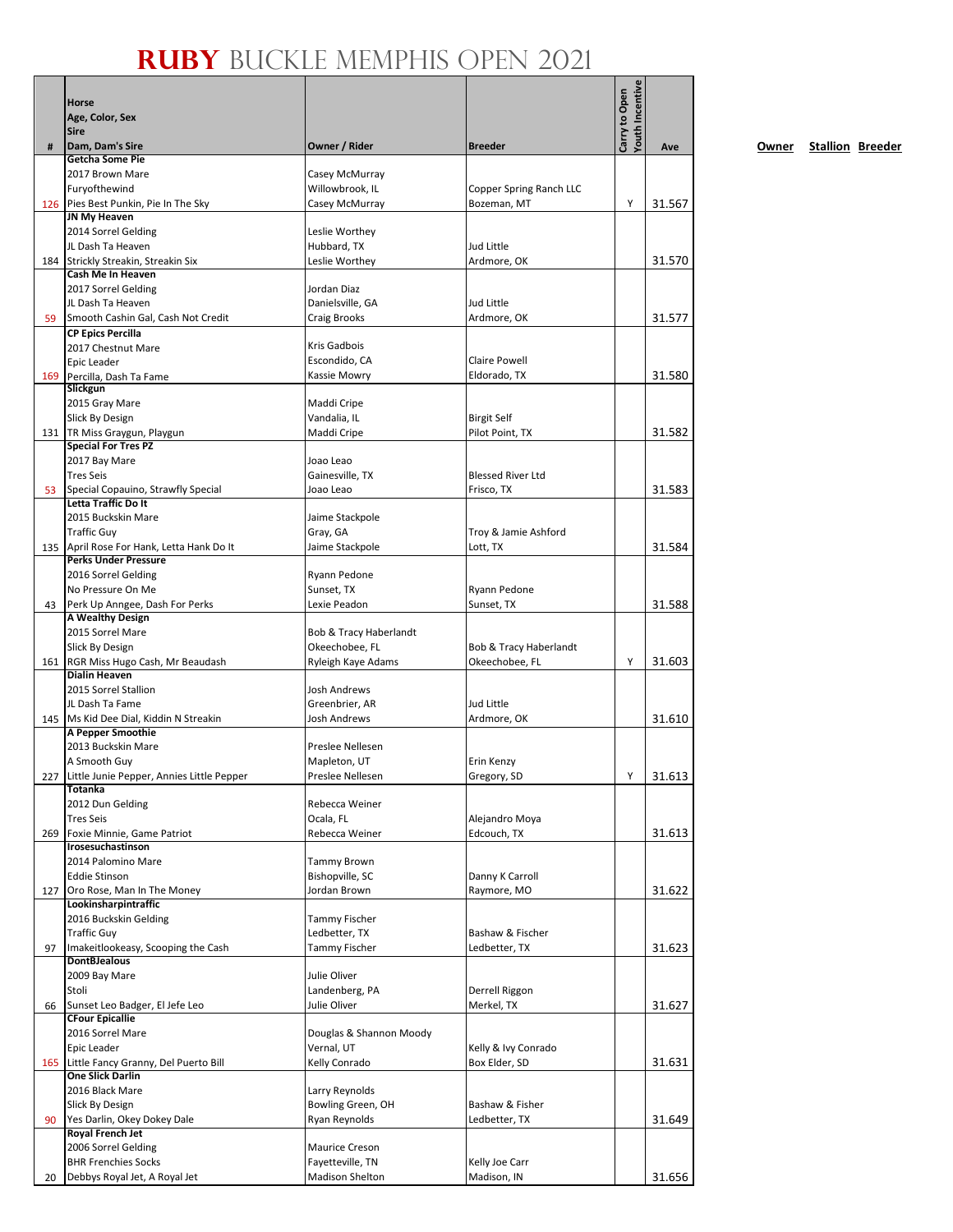|     | Horse<br>Age, Color, Sex<br><b>Sire</b>                            |                                                   |                                            | Youth Incentive<br>Carry to Open |        |
|-----|--------------------------------------------------------------------|---------------------------------------------------|--------------------------------------------|----------------------------------|--------|
| #   | Dam, Dam's Sire                                                    | Owner / Rider                                     | <b>Breeder</b>                             |                                  | Ave    |
|     | <b>Lil French Flirt</b><br>2017 Red Roan Gelding                   | Ken White                                         |                                            |                                  |        |
|     | <b>French Streaktovegas</b>                                        | Auburn, IL                                        | Ken White                                  |                                  |        |
|     | 146 Lil Peppy Valentine, Major Sam Peppy                           | <b>Brandy White</b>                               | Auburn, IL                                 |                                  | 31.670 |
|     | <b>Cains Mary Etta</b><br>2016 Bay Mare                            | Presleigh Varnado                                 |                                            |                                  |        |
|     | JB Proud N Famous                                                  | Franklin, LA                                      | Renee & James David Cain                   |                                  |        |
|     | 291 NF Guys Tarita, Frenchmans Guy                                 | <b>Dustin Angelle</b>                             | Dry Creek, LA                              |                                  | 31.677 |
|     | <b>My Daddys Slick</b>                                             |                                                   |                                            |                                  |        |
|     | 2015 Bay Mare                                                      | White River Ag Products Inc                       |                                            |                                  |        |
|     | Slick By Design<br>190 Dashin Sassy Feather, Sweet First Down      | Ashland, WI<br>Nikki Singler                      | Jerry & Melodi Christensen<br>Kennebec, SD |                                  | 31.683 |
|     | <b>Fancy My Fame</b>                                               |                                                   |                                            |                                  |        |
|     | 2016 Chestnut Mare                                                 | Shannon McReynolds                                |                                            |                                  |        |
|     | Aint Seen Nothin Yet                                               | Cave City, AR                                     | Shannon McReynolds                         |                                  |        |
| 36  | CJS Plan, The Plan That Can<br><b>Frenchmans Kid Rock</b>          | Elisabeth Geisler                                 | Cave City, AR                              |                                  | 31.691 |
|     | 2007 Sorrel Gelding                                                | Stephanie Newman                                  |                                            |                                  |        |
|     | Frenchmans Guy                                                     | Rapid City, SD                                    | Lacey Donegan                              |                                  |        |
|     | 210 Mamies Leavin, This Jets Leavin                                | Stephanie Newman                                  | Bluff Dale, TX                             |                                  | 31.699 |
|     | A Dose Of Fling                                                    |                                                   |                                            |                                  |        |
|     | 2016 Blue Roan Gelding<br>A Streak Of Fling                        | Lynsay North                                      | Double M Stables                           |                                  |        |
| 6   | Dos Para Uno, Dos Poruno                                           | Eldridge, MO<br>Lynsay North                      | Poteau, OK                                 |                                  | 31.703 |
|     | <b>French Streakin Babe</b>                                        |                                                   |                                            |                                  |        |
|     | 2017 Bay Mare                                                      | <b>Josey Armstrong</b>                            |                                            |                                  |        |
|     | French Streaktovegas                                               | Huntington, TX                                    | Josey Armstrong                            |                                  |        |
|     | 172 Jazzy Quixote Babe, Quixote Mac<br><b>Carried Ta Heaven</b>    | Dacota Monk                                       | Huntington, TX                             |                                  | 31.707 |
|     | 2016 Sorrel Gelding                                                | <b>Tammy Brown</b>                                |                                            |                                  |        |
|     | JL Dash Ta Heaven                                                  | Bishopville, SC                                   | Jud Little                                 |                                  |        |
| 5   | Ms Carrie Lou, First Down Dash                                     | Joao Leao                                         | Ardmore, OK                                |                                  | 31.708 |
|     | <b>Super De Shine</b>                                              |                                                   |                                            |                                  |        |
|     | 2013 Bay Mare                                                      | <b>Elliot Equine Services Inc</b><br>Newberry, FL | Elliot Equine Services Inc                 |                                  |        |
|     | <b>BHR Frenchies Socks</b><br>276 Kas Shese De Lucks, Super De Kas | Jennifer McGraw                                   | Newberry, FL                               |                                  | 31.717 |
|     | A Jazzy Little Fling                                               |                                                   |                                            |                                  |        |
|     | 2017 Bay Mare                                                      | <b>Lindsey Pedrick</b>                            |                                            |                                  |        |
|     | A Streak Of Fling                                                  | Lewisburg, TN                                     | <b>Lindsey Pedrick</b>                     |                                  |        |
|     | 245 BKJ Ta Fame, Jazzing Ta Fame<br>Cinderhella                    | <b>Lindsey Pedrick</b>                            | Lewisburg, TN                              |                                  | 31.725 |
|     | 2017 Sorrel Mare                                                   | Tricia Aldridge                                   |                                            |                                  |        |
|     | Furyofthewind                                                      | Sanger, TX                                        | Copper Spring Ranch                        |                                  |        |
| 12  | Leona Driver, My Designated Driver                                 | <b>Tricia Aldridge</b>                            | Tularosa, NM                               |                                  | 31.730 |
|     | <b>Heavens Dynasty</b><br>2016 Brown Mare                          | Casey Lampley                                     |                                            |                                  |        |
|     | JL Dash Ta Heaven                                                  | Nashville, TN                                     | Jud Little                                 |                                  |        |
|     | 196   Dialin A Dynasty, FOD Dynasty                                | Ryan Reynolds                                     | Ardmore, OK                                |                                  | 31.752 |
|     | <b>Frenchmens Boy</b>                                              |                                                   |                                            |                                  |        |
|     | 2016 Sorrel Gelding                                                | Jody McKay                                        |                                            |                                  |        |
| 61  | Shawne Bug Leo<br>SX Bullys Chica, Bully For Casey                 | Red Dak, OK<br>Jody McKay                         | Reann Zancanella<br>Coleman, OK            |                                  | 31.758 |
|     | <b>Guys Drama Queen</b>                                            |                                                   |                                            |                                  |        |
|     | 2012 Sorrel Mare                                                   | Preslee Nellesen                                  |                                            |                                  |        |
|     | Frenchmans Guy                                                     | Mapleton, UT                                      | Bill & Debbie Myers                        |                                  |        |
|     | 273 Bugs Special Dash, Special Leader                              | Preslee Nellesen                                  | Saint Onge, SD                             | Y                                | 31.758 |
|     | Skippin Smooth Brandi                                              | Jay & Maryellen Absher                            |                                            |                                  |        |
|     | 2011 Buckskin Mare<br>A Smooth Guy                                 | Flatonia, TX                                      | Jay & Darla Absher                         |                                  |        |
|     | 285 Skips Like A Lynx, Lynx Stampede                               | Maryellen Absher                                  | Flatonia, TX                               |                                  | 31.777 |
|     | <b>Shesa Fancy Magnolia</b>                                        |                                                   |                                            |                                  |        |
|     | 2014 Sorrel Mare                                                   | Jessica Morris                                    |                                            |                                  |        |
| 59  | Be A Magnolia Runner<br>Guys Fancy Ladybug, Frenchmans Guy         | Alvord, TX<br>Jessica Morris                      | Brittany Pozzi Tonozzi<br>Lampasas, TX     |                                  | 31.779 |
|     | <b>Double RockinW</b>                                              |                                                   |                                            |                                  |        |
|     | 2015 Sorrel Gelding                                                | <b>Cristin Posey</b>                              |                                            |                                  |        |
|     | Rockin W                                                           | Stephenville, TX                                  | Waltons Rocking W Ranch                    |                                  |        |
|     | 154 Boon San Baby, Boon San                                        | Cristin Posey                                     | FT Worth                                   |                                  | 31.833 |
|     | <b>Extra Epic</b><br>2017 Gray Gelding                             | Jessica Lewis                                     |                                            |                                  |        |
|     | Epic Leader                                                        | Canyon, TX                                        | Kassie Mowry                               |                                  |        |
| 106 | A Lil Bit Of Heaven, JL Dash Ta Heaven                             | <b>Brandon Cullins</b>                            | Dublin, TX                                 |                                  | 31.877 |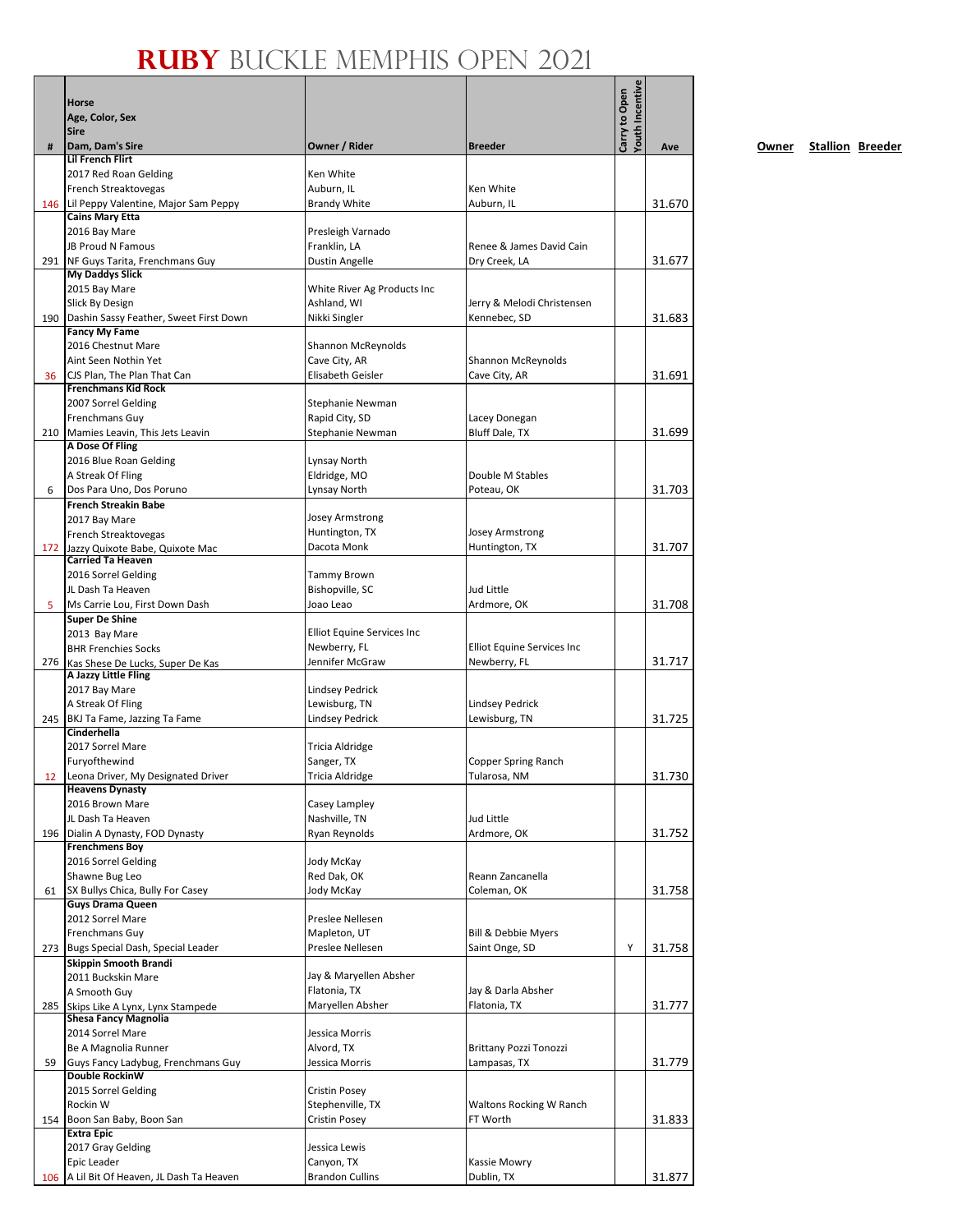$\frac{1}{2}$ 

|                | <b>Horse</b>                                                       |                                          |                                         | Youth Incentiv<br>Carry to Open |        |         |          |         |                         |
|----------------|--------------------------------------------------------------------|------------------------------------------|-----------------------------------------|---------------------------------|--------|---------|----------|---------|-------------------------|
|                | Age, Color, Sex                                                    |                                          |                                         |                                 |        |         |          |         |                         |
| #              | <b>Sire</b><br>Dam, Dam's Sire                                     | Owner / Rider                            | <b>Breeder</b>                          |                                 | Ave    |         | Owner    |         | <b>Stallion Breeder</b> |
|                | <b>Three Times The Fury</b>                                        |                                          |                                         |                                 |        |         |          |         |                         |
|                | 2017 Sorrel Mare                                                   | C. Dudley/T. Aldridge                    |                                         |                                 |        |         |          |         |                         |
| 54             | Furyofthewind<br>Three And Out, Tres Seis                          | Sanger, TX<br>Tricia Aldridge            | Amy Schimke<br>Wessington Springs, SD   |                                 | 31.890 | $3D-1$  | \$12,219 | \$1,438 | \$719                   |
|                | <b>Painted Up Design</b>                                           |                                          |                                         |                                 |        |         |          |         |                         |
|                | 2015 Black Gelding                                                 | Jamie & Karen Shock                      |                                         |                                 |        |         |          |         |                         |
|                | Slick By Design<br>The Glory of Summer, Sonny Dee Summer           | Thorndale, TX                            | Karen Shock                             |                                 |        |         |          |         |                         |
| 15             | <b>Annies French Kiss</b>                                          | Karen Shock                              | Thorndale, TX                           |                                 | 31.891 | $3D-2$  | \$8,309  | \$978   | \$489                   |
|                | 2016 Sorrel Mare                                                   | Kristy Wilson                            |                                         |                                 |        |         |          |         |                         |
|                | <b>BHR Frenchies Socks</b>                                         | Black Oak, AR                            | Amanda Strickland                       |                                 |        |         |          |         |                         |
| 46             | Annies Autograph, First Wrangler<br><b>Mountains R Blue</b>        | Kenzley Wilson                           | Huntsville, AL                          |                                 | 31.899 | $3D-3$  | \$6,354  | \$748   | \$374                   |
|                | 2013 Buckskin Gelding                                              | Leann Younger                            |                                         |                                 |        |         |          |         |                         |
|                | Frenchmans Guy                                                     | Bowie, TX                                | Brian & Lisa Anderson                   |                                 |        |         |          |         |                         |
| 48             | Featurette For Sure, Feature Mr Jess                               | Emma Abbott                              | Bozeman, MT                             |                                 | 31.906 | $3D-4$  | \$4,497  | \$529   | \$265                   |
|                | Confederatefirewater<br>2017 Black Gelding                         | Bob & Revae Barthle                      |                                         |                                 |        |         |          |         |                         |
|                | Johnny Reb Jackson                                                 | Dade City, FL                            | Bob & Revae Barthle                     |                                 |        |         |          |         |                         |
| 24             | Flittin Fire Bug, Fire Easy                                        | Ryann Pedone                             | Dade City, FL                           |                                 | 31.910 | $3D-5$  | \$3,666  | \$431   | \$216                   |
|                | <b>Epically Famous*</b>                                            |                                          |                                         |                                 |        |         |          |         |                         |
|                | 2015 Gray Stallion<br>Epic Leader                                  | Josie Cole<br>Trimont, MN                | Jennifer Ruzsa                          |                                 |        |         |          |         |                         |
|                | 150 Imarealtreasure, Dash Ta Fame                                  | Josie Cole                               | Selby, SD                               |                                 | 31.911 | $3D-6$  | \$2,835  | \$334   | \$167                   |
|                | Vamanos                                                            |                                          |                                         |                                 |        |         |          |         |                         |
|                | 2017 Gray Gelding<br>Freighttrain B                                | <b>Timothy Menzel</b><br>Sun Prairie, WI | <b>Bobby D Cox</b>                      |                                 |        |         |          |         |                         |
| 55             | Shesa First Rafity, First Down Dash                                | James Barnes                             | Fort Worth, TX                          |                                 | 31.915 | $3D-7$  | \$2,248  | \$265   | \$132                   |
|                | <b>Bamberg</b>                                                     |                                          |                                         |                                 |        |         |          |         |                         |
|                | 2011 Bay Gelding                                                   | Amanda Amos                              |                                         |                                 |        |         |          |         |                         |
|                | Valiant Hero<br>290 Fashion Lover 99, Friendly Lover 88            | Ocala, FL<br>Jenna Dominick              | James Ronald Magnon<br>Ocala, FL        |                                 | 31.925 | $3D-8$  | \$1,760  | \$207   | \$104                   |
|                | <b>Seven S Cowgirlsrock</b>                                        |                                          |                                         |                                 |        |         |          |         |                         |
|                | 2015 Chestnut Mare                                                 | Karin Nielsen                            |                                         |                                 |        |         |          |         |                         |
|                | Rockin W                                                           | Louisburg, KS                            | <b>RT Stwart Ranch</b>                  |                                 |        |         |          |         |                         |
|                | 257 Seven S Docs Cowgirl, Genuine Doc<br><b>Fireball Fling</b>     | <b>Camrin Sellers</b>                    | Waurika, OK                             |                                 | 31.929 | $3D-9$  | \$1,466  | \$173   | \$86                    |
|                | 2017 Bay Roan Gelding                                              | Kathy Donegan                            |                                         |                                 |        |         |          |         |                         |
|                | A Streak Of Fling                                                  | Bluff Dale, TX                           | Kathy Donegan                           |                                 |        |         |          |         |                         |
|                | 129 Miss Firewater Ryon, Fire Water Flit<br><b>Poof Fames Here</b> | Lacey Harmon                             | <b>Bluff Dale, TX</b>                   |                                 | 31.942 | 3D-10   | \$1,173  | \$138   | \$69                    |
|                | 2017 Chestnut Mare                                                 | Robert & Christina Zimmerly              |                                         |                                 |        |         |          |         |                         |
|                | This Fame Is On Fire                                               | Creston, OH                              | Robert & Christina Zimmerly             |                                 |        |         |          |         |                         |
|                | 107 Poof Shes Gone, Ivory James<br><b>Ruby Rubacuori</b>           | Matt Boice                               | Creston, OH                             |                                 | 31.951 | 3D-11   | \$1,026  | \$121   | \$60                    |
|                | 2017 Red Roan Mare                                                 | Jody & Tracy Henderson                   |                                         |                                 |        |         |          |         |                         |
|                | A Dash Ta Streak                                                   | Alvarado, TX                             | Jody & Tracy Henderson                  |                                 |        |         |          |         |                         |
| $\overline{2}$ | War Lena Kitty, War Lena Bars<br><b>Streakin Lil Perks</b>         | <b>Tracy Henderson</b>                   | Alvarado, TX                            |                                 | 31.962 | 3D-12   | \$929    | \$109   | \$55                    |
|                | 2017 Brown Roan Mare                                               | Ashley Thompson/ Linda Wilson            |                                         |                                 |        |         |          |         |                         |
|                | Streakin Lil Wayne                                                 | Sanger, TX                               | Don &/or Tracy McManus                  |                                 |        |         |          |         |                         |
| 99             | R Cash Master, Perks Master                                        | Ashley Thompson                          | Lone Grove, OK                          |                                 | 31.975 | $3D-13$ | \$865    | \$102   | \$51                    |
|                | Jet Oh Lena<br>2009 Gelding Gray                                   | Celeste Foster                           |                                         |                                 |        |         |          |         |                         |
|                | Blazin Jetolena                                                    | Davie, FL                                | WJ JR Williamson                        |                                 |        |         |          |         |                         |
| 287            | Serenely, Runaway Winner                                           | Celeste Foster                           | Gray Court, SC                          |                                 | 31.976 | 3D-14   | \$797    | \$94    | \$47                    |
|                | Wnr Wnr Chikndinner<br>2017 Bay Roan Gelding                       | Lydia Hallion                            |                                         |                                 |        |         |          |         |                         |
|                | A Streak Of Fling                                                  | Worthington, PA                          | Cheyenne Wimberley                      |                                 |        |         |          |         |                         |
|                | 134 Our Red Gravey, Hand Off Boy                                   | Lydia Miller                             | Stephenville, TX                        |                                 | 31.984 | 3D-15   | \$733    | \$86    | \$43                    |
|                | <b>RF Chrome In Black</b>                                          |                                          |                                         |                                 |        |         |          |         |                         |
|                | 2015 Black Mare<br>Slick By Design                                 | Steve & Cindy Durham<br>Rosedale, SD     | Jane & Ryan Melby                       |                                 |        |         |          |         |                         |
|                | 207 RC Back In Black, Ninety Nine Goldmine                         | <b>Steve Durham</b>                      | Wilson, OK                              |                                 | 31.995 |         |          |         |                         |
|                | <b>Eddies Lucky Wonder</b>                                         |                                          |                                         |                                 |        |         |          |         |                         |
|                | 2017 Palomino Gelding                                              | <b>Tammy Brown</b>                       |                                         |                                 |        |         |          |         |                         |
|                | <b>Eddie Stinson</b><br>133 Smokes Scotch RRR, CMG Wonder Smoke    | Bishopville, SC<br>Jordan Brown          | Ginger Johnson<br>Argyle, TX            |                                 | 31.996 |         |          |         |                         |
|                | <b>Slick Behind Bars</b>                                           |                                          |                                         |                                 |        |         |          |         |                         |
|                | 2015 Chestnut Gelding                                              | Ben Heithcock                            |                                         |                                 |        |         |          |         |                         |
|                | Slick By Design<br>220 Corrare Bar Reed, Diamond Feature           | Chapel Hill, TN<br>Ben Heithcock         | <b>Ben Heithcock</b><br>Chapel Hill, TN |                                 | 32.002 |         |          |         |                         |
|                |                                                                    |                                          |                                         |                                 |        |         |          |         |                         |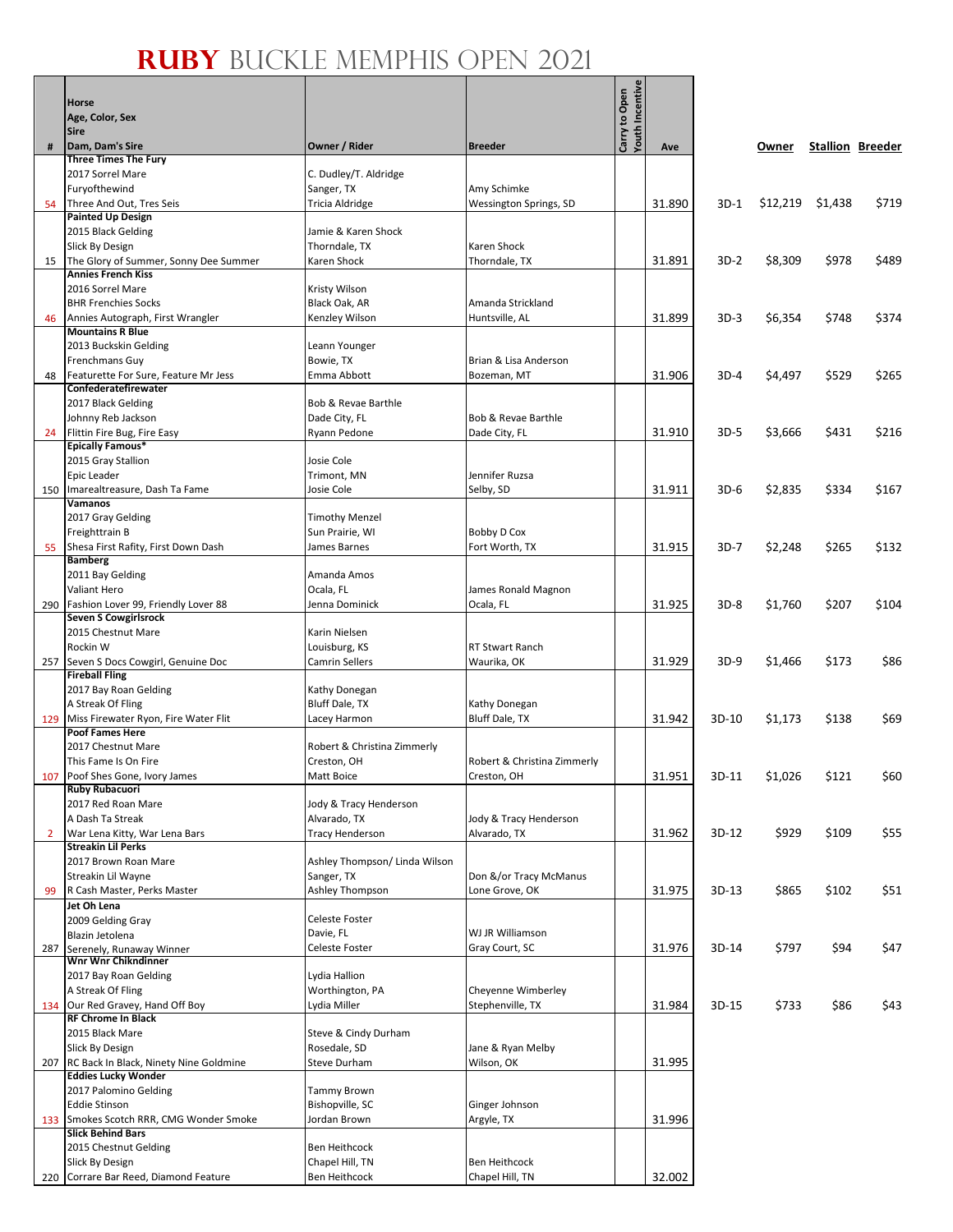|     | Horse                                                                  |                                        |                                           | Youth Incentive |        |
|-----|------------------------------------------------------------------------|----------------------------------------|-------------------------------------------|-----------------|--------|
|     | Age, Color, Sex                                                        |                                        |                                           | Carry to Open   |        |
|     | <b>Sire</b>                                                            |                                        |                                           |                 |        |
| #   | Dam, Dam's Sire<br><b>Rush Ta Heaven</b>                               | Owner / Rider                          | <b>Breeder</b>                            |                 | Ave    |
|     | 2013 Sorrel Mare                                                       | Gina Brown Cates                       |                                           |                 |        |
|     | JL Dash Ta Heaven                                                      | Monticello, AR                         | Gina Brown Cates                          |                 |        |
| 82  | Guys My Daddy, Frenchmans Guy                                          | Gina Cates                             | Monticello, AR                            |                 | 32.003 |
|     | <b>Lulu Stinson</b>                                                    |                                        |                                           |                 |        |
|     | 2017 Sorrel Mare<br><b>Eddie Stinson</b>                               | Chris Lybbert<br>Forestburg, TX        | Chris Lybbert                             |                 |        |
|     | 104 Lydia An Heiress, Dr Nick Bar                                      | Samantha Boone                         | Forestburg, TX                            |                 | 32.006 |
|     | <b>Jamies On The Geaux</b>                                             |                                        |                                           |                 |        |
|     | 2016 Brown Mare                                                        | Jessica Morris                         |                                           |                 |        |
|     | Ivory James                                                            | Alvord, TX                             | Chad Hart & Darrell Williams              |                 |        |
|     | 108 Pollys On The Go, Cajo<br><b>Guys Fame N Fortune</b>               | Jessica Morris                         | Royston, GA                               |                 | 32.015 |
|     | 2012 Palomino Mare                                                     | Kathy Donegan                          |                                           |                 |        |
|     | Frenchmans Guy                                                         | Bluff Dale, TX                         | <b>Bill or Debbie Myers</b>               |                 |        |
|     | 258 Miss Dash Of Fame, Dash Ta Fame                                    | Lacey Harmon                           | St Onge, SD                               |                 | 32.026 |
|     | <b>Epic Bit Of Fame</b><br>2015 Gray Gelding                           | Kaylon & Seth Rodriguez                |                                           |                 |        |
|     | Epic Leader                                                            | Polk City, FL                          | Kaylon & Seth Rodriguez                   |                 |        |
|     | 167 Madams Bit Of Fame, Zippy Zevi Dasher                              | Kaylon Rodriguez                       | Polk City, FL                             |                 | 32.045 |
|     | <b>Hoosier Stinson</b>                                                 |                                        |                                           |                 |        |
|     | 2010 Bay Gelding                                                       | Heidi Crider<br>Huntingdon, TN         |                                           |                 |        |
|     | <b>Eddie Stinson</b><br>254 Hoosier Mama, Bends Me Mind                | Heidi Crider                           | <b>Blue Lake Farms</b><br>Terre Haute, IN |                 | 32.046 |
|     | A Smooth Flit Bar                                                      |                                        |                                           |                 |        |
|     | 2012 Sorrel Gelding                                                    | Juan & Bobbie Jo Alcazar               |                                           |                 |        |
|     | A Smooth Guy                                                           | Okeechobee, FL                         | <b>Brenda Rraley</b>                      |                 |        |
| 12  | Haley Flit Bar, Flit Bar Beggar<br>Shesadesignerteddy                  | Bobbie Jo Alcazar                      | Whitney, TX                               |                 | 32.054 |
|     | 2015 Bay Mare                                                          | Emma Abbott                            |                                           |                 |        |
|     | Slick By Design                                                        | <b>Bluff Dale, TX</b>                  | James &/or Savannah Reeves                |                 |        |
|     | 189 Shes Free To Flame, Flaming Fire Water                             | Emma Abbott                            | Cross Plains, TX                          |                 | 32.064 |
|     | <b>Peaks And Valleys</b><br>2015 Gray Mare                             | Jaime Barrow                           |                                           |                 |        |
|     | Firewater Canyon                                                       | Snyder, TX                             | William Byron Forehand                    |                 |        |
|     | 132 Go On Luck, Krimps Elmer                                           | Jaime Barrow                           | Green CV Spgs, FL                         |                 | 32.071 |
|     | <b>Boomerang Red</b>                                                   |                                        |                                           |                 |        |
|     | 2005 Bay Gelding                                                       | Jenny Wooldridge                       |                                           |                 |        |
| 18  | Designer Red<br>My Lonesome Dove, Roll The Cash                        | Cedar Rapids, IA<br>Jenny Wooldridge   | Jeff & Jill Smith<br>Oakman, AL           |                 | 32.078 |
|     | <b>Frenchmans Lil Angel</b>                                            |                                        |                                           |                 |        |
|     | 2015 Bay Mare                                                          | Jennifer Dunn                          |                                           |                 |        |
|     | Frenchmans Guy                                                         | Lebanon, TN                            | <b>Matthew Wilding</b>                    |                 |        |
|     | 212 Angel In Front, Bobbys Dashin Angel<br>This Blonds No Joke         | Bert Skimehorn                         | Carey, ID                                 |                 | 32.079 |
|     | 2011 Palomino Mare                                                     | Southern Rose Ranch                    |                                           |                 |        |
|     | As Good As Nick Gets                                                   | Pelzer, SC                             | Southern Rose Ranch                       |                 |        |
|     | 217 Sissys Little Coin, Packin Sixes                                   | Janelle Green                          | Pelzer, SC                                |                 | 32.102 |
|     | Move Over Elvis*<br>2012 Palomino Stallion                             |                                        |                                           |                 |        |
|     | Frenchmans Guy                                                         | Kathy Donegan<br><b>Bluff Dale, TX</b> | Kathy Donegan                             |                 |        |
|     | 158 BA Dashin Mover, Dashin Elvis                                      | Lacey Harmon                           | Bluff Dale, TX                            |                 | 32.103 |
|     | Fein 1                                                                 |                                        |                                           |                 |        |
|     | 2017 Buckskin Mare                                                     | LaVerne Fein                           |                                           |                 |        |
|     | <b>Traffic Guy</b><br>241 No Two D For Me, Bully Bullion               | Prague, OK<br>LaVerne Fein             | LaVerne Fein<br>Prague, OK                |                 | 32.103 |
|     | <b>Epic Vanilla Ice Cream</b>                                          |                                        |                                           |                 |        |
|     | 2016 Sorrel Mare                                                       | Jason Eagle                            |                                           |                 |        |
|     | Epic Leader                                                            | Ward, AR                               | Nickelbar Ranch                           |                 |        |
|     | 155   SR Shades Of Vanilla, Dash Ta Fame<br><b>Fast Under Pressure</b> | Jason Eagle                            | San Angelo, TX                            |                 | 32.126 |
|     | 2017 Sorrel Mare                                                       | Aubrey Smith                           |                                           |                 |        |
|     | No Pressure On Me                                                      | Binghamton, NY                         | Martha Jean Reeves                        |                 |        |
|     | 144 Ryonsfastbucklebunny, Fast Flying Ryon                             | Ryann Pedone                           | Weatherford, TX                           |                 | 32.137 |
|     | <b>Double Down Stinson</b>                                             |                                        |                                           |                 |        |
|     | 2015 Bay Gelding<br><b>Eddie Stinson</b>                               | Patricia Ralls<br>Gainesville, TX      | <b>Shawn Coates</b>                       |                 |        |
| 98  | Sheza Lotta Perks, Dash For Perks                                      | Patricia Ralls                         | Weatherford, TX                           |                 | 32.143 |
|     | <b>Frenchmans Cash Bar</b>                                             |                                        |                                           |                 |        |
|     | 2013 Palomino Gelding                                                  | Ben Heithcock                          |                                           |                 |        |
|     | First Down French                                                      | College Grove, TN                      | <b>Ben Heithcock</b>                      |                 |        |
| 270 | Luthers Suzi Blue, Luther Bar Blue                                     | Ben Heithcock                          | College Grove, TN                         |                 | 32.152 |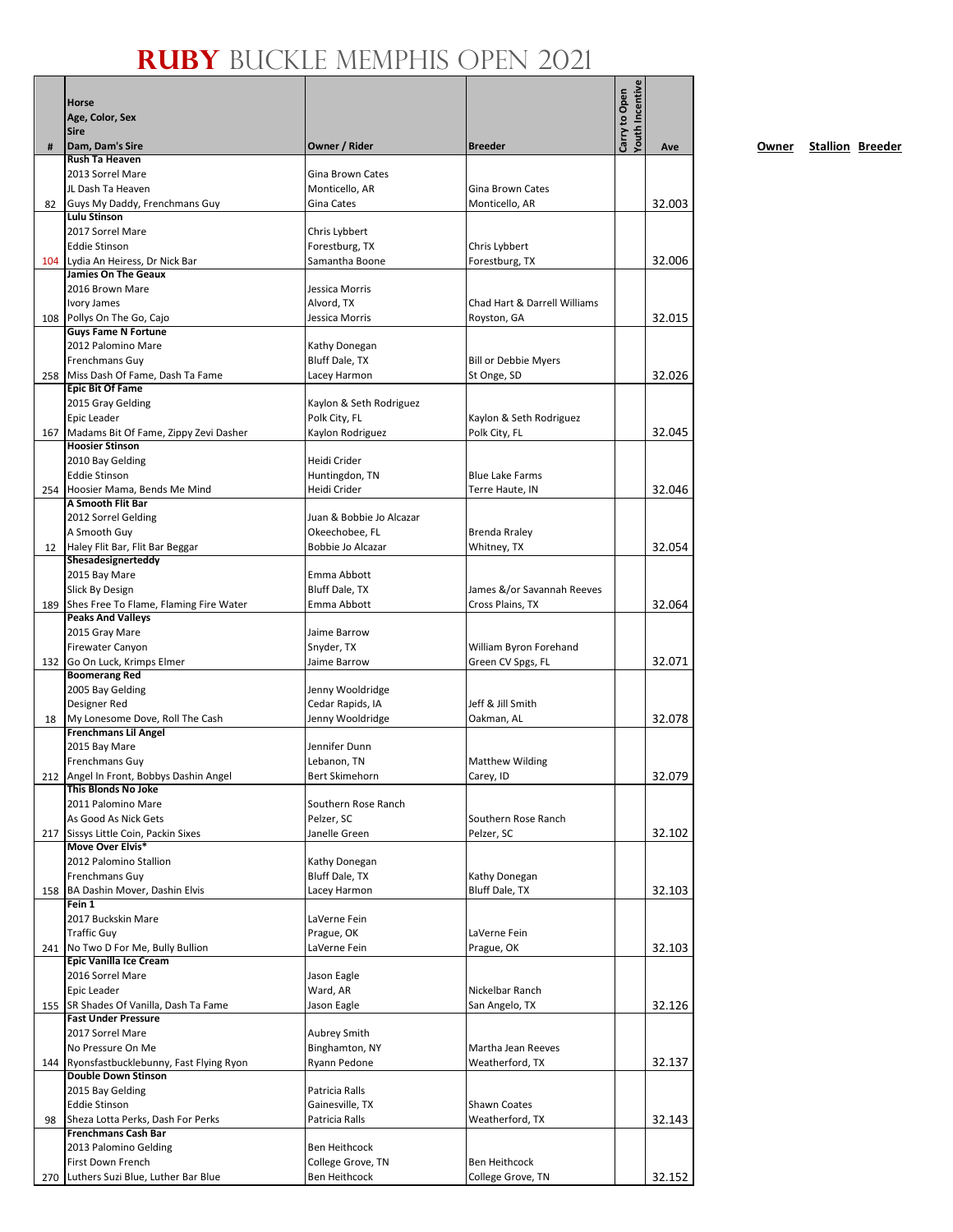|     | Horse                                                              |                                             |                                          | Youth Incentive |        |
|-----|--------------------------------------------------------------------|---------------------------------------------|------------------------------------------|-----------------|--------|
|     | Age, Color, Sex                                                    |                                             |                                          | Carry to Open   |        |
|     | <b>Sire</b>                                                        |                                             |                                          |                 |        |
| #   | Dam, Dam's Sire                                                    | Owner / Rider                               | <b>Breeder</b>                           |                 | Ave    |
|     | <b>BK Frosted Dynamite</b><br>2016 Gray Gelding                    | Barry & Lee Ann Brooks                      |                                          |                 |        |
|     | Dashin Dynamo                                                      | Winthrop, AR                                | Brittany Kyle                            |                 |        |
| 27  | Fueled By Frost, PC Sun Dasher                                     | Lee Ann Brooks                              | Shelbyville, TX                          |                 | 32.155 |
|     | <b>Paid For A Fling</b>                                            |                                             |                                          |                 |        |
|     | 2015 Buckskin Gelding<br>Irish Pay                                 | Emma Abbott<br>Bluff Dale, TX               | Thomas K Sampson                         |                 |        |
| 91  | Torias Little Fling, A Streak of Fling                             | Emma Abbott                                 | Interior, SD                             |                 | 32.165 |
|     | <b>LRS Famous Tornado</b>                                          |                                             |                                          |                 |        |
|     | 2017 Bay Mare                                                      | Ken White                                   |                                          |                 |        |
|     | <b>BHR Frenchies Socks</b>                                         | Auburn, IL                                  | Nicholas Wylie                           |                 |        |
| 87  | WR Tornado Ta Fame, Fames Speed Racer<br><b>Simply Slick</b>       | Ken White                                   | Perrysburg, OH                           |                 | 32.170 |
|     | 2015 Brown Gelding                                                 | Jason Eagle                                 |                                          |                 |        |
|     | <b>Slick By Design</b>                                             | Ward, AR                                    | Jason Eagle                              |                 |        |
|     | 203 Simplyadashtafame, Dash Ta Fame                                | Jason Eagle                                 | Ward, AR                                 |                 | 32.223 |
|     | <b>The Suitest Streak</b><br>2015 Dun Mare                         |                                             |                                          |                 |        |
|     | French Streaktovegas                                               | Kathryn R Boznak<br>Rensselaer, IN          | Suite Wonderland                         |                 |        |
| 188 | Lady Melody Dunit, Kodiak Sir Lancelot                             | <b>Trent Roorda</b>                         | Crown Point, IN                          |                 | 32.234 |
|     | <b>Flinging Cash</b>                                               |                                             |                                          |                 |        |
|     | 2013 Bay Roan Mare                                                 | Tammy Brown                                 |                                          |                 |        |
|     | A Streak Of Fling<br>Iscreamfordash, Dashing With Cash             | Bishopville, SC<br>Jordan Brown             | Tim Lamberson                            |                 | 32.243 |
| 76  | <b>Flip Flops A Floppin</b>                                        |                                             | Boerne, TX                               |                 |        |
|     | 2014 Bay Roan Gelding                                              | Trent Roorda & James Smith                  |                                          |                 |        |
|     | <b>Best Advice</b>                                                 | Rensselaer, IN                              | Sammy Crooks                             |                 |        |
| 139 | Foxy Blu Hancock, Hancocks Blue Try                                | <b>Trent Roorda</b>                         | Arlington, KY                            |                 | 32.261 |
|     | <b>Tres My Tracks</b><br>2010 Sorrel Gelding                       | Sue Ahlgren                                 |                                          |                 |        |
|     | <b>Tres Seis</b>                                                   | Darwin, MN                                  | <b>Tom Pouliot</b>                       |                 |        |
| 35  | Lenas Rare Lady, Rare Form                                         | Sue Ahlgren                                 | Loretto, MN                              |                 | 32.287 |
|     | Shesamityslickdesign                                               |                                             |                                          |                 |        |
|     | 2014 Buckskin Mare                                                 | Jody & Rebecca Boyd                         |                                          |                 |        |
|     | Slick By Design                                                    | Zachary, LA<br>Rebecca Boyd                 | Linda & Bruce Stenerson<br>Escondido, CA |                 | 32.302 |
|     | 133 Lenas Hardly Smokin, Smokeys Gray<br><b>Miss Ziggy Stinson</b> |                                             |                                          |                 |        |
|     | 2011 Sorrel Mare                                                   | Brenda Rector                               |                                          |                 |        |
|     | <b>Eddie Stinson</b>                                               | Terre Haute, IN                             | <b>Blue Lake Farms</b>                   |                 |        |
| 33  | Miss Ziggy Bug, Fe Fe's Bug<br>Technitwister                       | Randa Rector                                | Terre Haute, IN                          |                 | 32.307 |
|     | 2015 Palomino Gelding                                              | Cody Mauldin                                |                                          |                 |        |
|     | Technicolours                                                      | McAlester, OK                               | Cody Mauldin                             |                 |        |
| 99  | Heck No Aubry, Heck No Hancock                                     | <b>Aubry Mauldin</b>                        | McAlester, OK                            |                 | 32.315 |
|     | JL I Luvcheapthrills                                               |                                             |                                          |                 |        |
|     | 2017 Sorrel Mare<br>JL Sirocco                                     | Dorminy Plantation<br>Fitzgerald, GE        | Jill Lane QH                             |                 |        |
| 77  | Miss Twist Bug, Shawne Bug                                         | Roger Odom                                  | Fort Benton, MT                          |                 | 32.340 |
|     | <b>Grand PC Redwood</b>                                            |                                             |                                          |                 |        |
|     | 2015 Red Dun Gelding                                               | Jeffrey D Crockett                          |                                          |                 |        |
|     | PC Redwood Manny                                                   | Spanish Fork, UT                            | <b>Scott Morgan Bass</b>                 |                 |        |
| 165 | CQ Grand Daisy Hill, CQ Two Dot Hill<br><b>RP Dashing Uno</b>      | Teigan Adams                                | Morgan, UT                               |                 | 32.356 |
|     | 2015 Bay Gelding                                                   | Clay & Lexi Dickinson                       |                                          |                 |        |
|     | <b>Tres Seis</b>                                                   | Columbia, SC                                | Dan & Louise Jones                       |                 |        |
| 223 | Fast Dash Tanisha, Heza Fast Dash                                  | Lexi Dickinson                              | Norman, OK                               |                 | 32.379 |
|     | My Way Ta Fame                                                     |                                             |                                          |                 |        |
|     | 2017 Chestnut Gelding<br><b>BHR Frenchies Socks</b>                | For The Fame LLC<br>Micanopy, FL            | Crystal Shumate                          |                 |        |
| 244 | For The Fame, Dash Ta Fame                                         | Derek Piel                                  | Micanopy, FL                             |                 | 32.382 |
|     | <b>Grace Cloud</b>                                                 |                                             |                                          |                 |        |
|     | 2012 Bay Mare                                                      | <b>Blaezi Calico</b>                        |                                          |                 |        |
|     | Ivory James                                                        | Oktaha, OK                                  | Preston & Karen Cloud                    |                 |        |
|     | 256 Audreys Trick, Favorite Trick<br>A Dash of Mulberry            | <b>Blaezi Calico</b>                        | Sallisaw, OK                             |                 | 32.415 |
|     | 2017 Gray Mare                                                     | Ken English                                 |                                          |                 |        |
|     | <b>Mulberry Fame</b>                                               | Lavernia, TX                                | <b>Biar Quarter Horses</b>               |                 |        |
| 58  | Takin A Mac Bug, Takin On Shawne                                   | Ken English                                 | Belgrade, MN                             |                 | 32.430 |
|     | <b>Heavens Ta Betsy</b>                                            |                                             |                                          |                 |        |
|     | 2013 Gray Mare<br>JL Dash Ta Heaven                                | Suite Performance Horses<br>Crown Point, IN | <b>Rusty Roberts</b>                     |                 |        |
| 260 | Parklane Profit, Moro                                              | Samantha Malecki                            | Beggs, OK                                |                 | 32.436 |
|     |                                                                    |                                             |                                          |                 |        |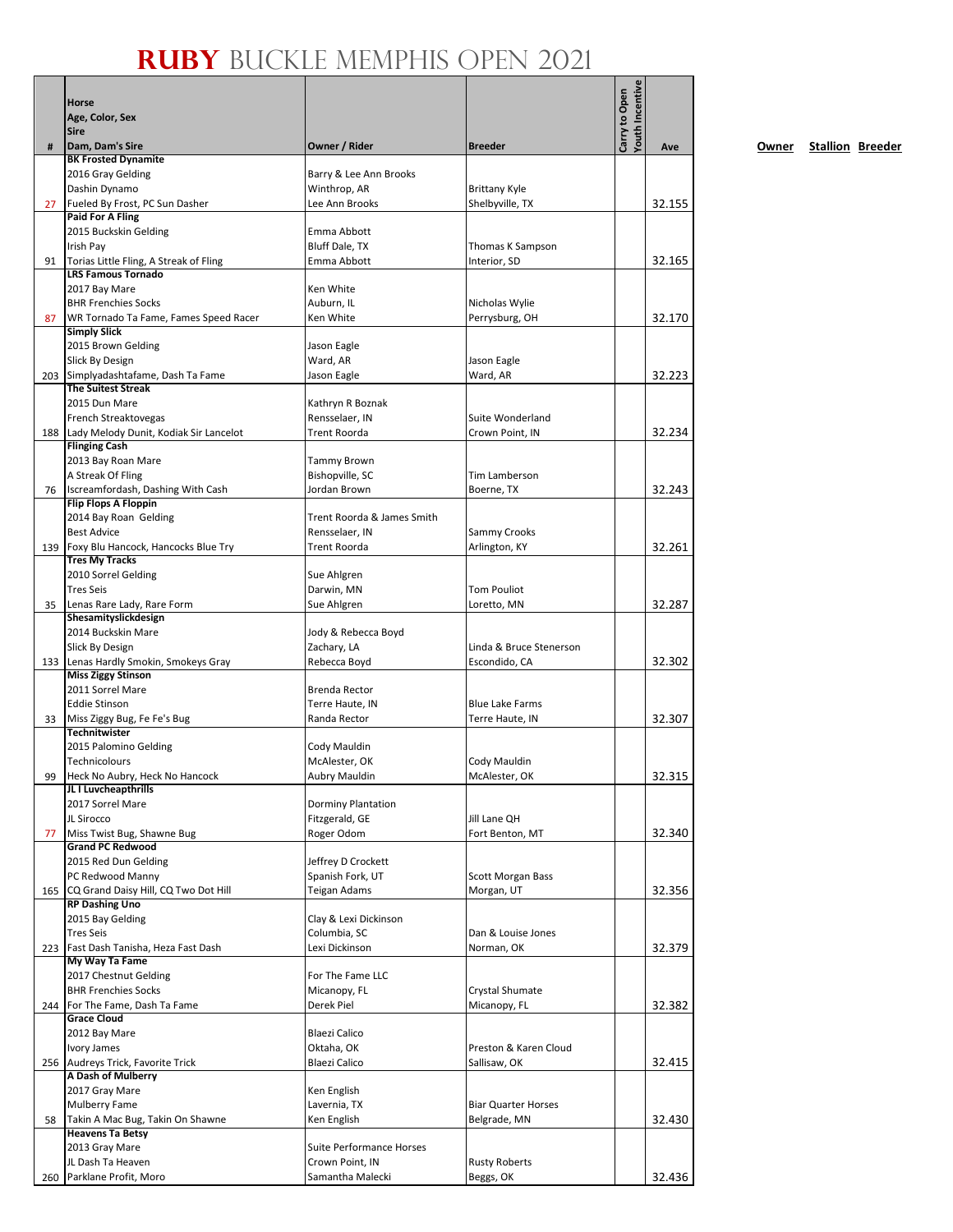|     | Horse<br>Age, Color, Sex<br><b>Sire</b>                       |                                   |                               | <b>Youth Incentive</b><br>Carry to Open |        |
|-----|---------------------------------------------------------------|-----------------------------------|-------------------------------|-----------------------------------------|--------|
| #   | Dam, Dam's Sire                                               | Owner / Rider                     | <b>Breeder</b>                |                                         | Ave    |
|     | <b>Epic Southern Lady</b><br>2016 Bay Mare                    | Ken White                         |                               |                                         |        |
|     | Epic Leader                                                   | Auburn, IL                        | <b>Courtney Simonton</b>      |                                         |        |
|     | 265 Sheza Southern Belle, Southern Cartel                     | Ken White                         | Stephenville, TX              |                                         | 32.451 |
|     | <b>VR Bugsnthemoonlight</b>                                   |                                   |                               |                                         |        |
|     | 2015 Sorrel Gelding                                           | Five L Farm                       |                               |                                         |        |
|     | Shawne Bug Leo                                                | Portage, PA                       | Ventana Ranch                 |                                         |        |
|     | 136 Kailua Creek, Marthas Six Moons<br><b>Heck No Colours</b> | Jarrett Long                      | Noble, OK                     |                                         | 32.453 |
|     | 2014 Palomino Mare                                            | Cody Mauldin                      |                               |                                         |        |
|     | Technicolours                                                 | McAlester, OK                     | Cody Mauldin                  |                                         |        |
| 45  | Heck No Aubry, Heck No Hancock                                | Aubry Mauldin                     | McAlester, OK                 |                                         | 32.461 |
|     | <b>Boxcar Sweety</b>                                          |                                   |                               |                                         |        |
|     | 2017 Brown Mare                                               | <b>Kris Tarrant</b>               |                               |                                         |        |
|     | Freighttrain B<br>Sweetest Trick, Favorite Trick              | Larue, TX                         | James Sills                   |                                         |        |
| 42  | <b>Short Man Streakin</b>                                     | <b>Kris Tarrant</b>               | Cedar Hill, TX                |                                         | 32.481 |
|     | 2016 Bay Roan Stallion                                        | Jennifer Fite                     |                               |                                         |        |
|     | A Streak Of Fling                                             | College Station, TX               | <b>Kelly Gorrell</b>          |                                         |        |
| 41  | Short Penny, Dash Ta Fame                                     | Jennifer Fite                     | Beach, ND                     |                                         | 32.490 |
|     | <b>Frenchgirl Cocoa</b>                                       |                                   |                               |                                         |        |
|     | 2008 Palomino Mare                                            | Pamela Mueller                    |                               |                                         |        |
|     | <b>Frenchmans Guy</b>                                         | Collinsville, OK<br>Pam Mueller   | Dick & Vicki Armer            |                                         | 32.521 |
| 25  | Mecca Ciara, Mecca San Leo<br>A Streak Of Honour              |                                   | Preston, KS                   |                                         |        |
|     | 2015 Bay Roan Gelding                                         | Tammy Rudningen                   |                               |                                         |        |
|     | A Streak Of Fling                                             | Pennock, MN                       | Jennifer M Ruzsa              |                                         |        |
|     | 251 Dynamic Honor, Town Honor                                 | Tammy Rudningen                   | Selby, SD                     |                                         | 32.575 |
|     | <b>MS PYC OKC</b>                                             |                                   |                               |                                         |        |
|     | 2016 Brown Mare                                               | Lee Pedone & Andrea Cline         |                               |                                         |        |
| 31  | PYC Paint Your Wagon<br>Wind N My Sails, Okey Dokey Dale      | Springtown, TX<br>Andrea Cline    | Carol Keith<br>Washington, OK |                                         | 32.614 |
|     | <b>Go SweetEddie</b>                                          |                                   |                               |                                         |        |
|     | 2010 Sorrel Mare                                              | Sibyl Bass                        |                               |                                         |        |
|     | <b>Eddie Stinson</b>                                          | Edgewood, TX                      | Dennis & Dawnee Mhire         |                                         |        |
| 36  | Go Sweet Dust, Mr Raisin Dust                                 | Sibyl Bass                        | San Antonio, TX               | Υ                                       | 32.623 |
|     | <b>Bet Captains</b>                                           |                                   |                               |                                         |        |
|     | 2017 Sorrel Mare<br>Bet Hesa Cat                              | Lee Jack Tippen<br>Boyd, TX       | Lee Jack Tippen               |                                         |        |
|     | 145 Letithappen Captains, Smokin Trona                        | Jesse Clare Bland                 | Boyd, TX                      |                                         | 32.655 |
|     | <b>Dan Smooth</b>                                             |                                   |                               |                                         |        |
|     | 2017 Sorrel Mare                                              | Maddi Cripe                       |                               |                                         |        |
|     | A Smooth Guy                                                  | Vandalia, IL                      | Daniel Kjorsvik               |                                         |        |
| 73  | Holy White Socks, Polished Brass                              | Maddi Cripe                       | Minneapolis, MN               |                                         | 32.681 |
|     | <b>Bugginforafling</b><br>2007 Bay Roan Mare                  | Heather Haltom                    |                               |                                         |        |
|     | A Streak Of Fling                                             | Jones, OK                         | Jeremy Lyons                  |                                         |        |
|     | 253 First Vagabond, Little Vagabond                           | <b>Heather Haltom</b>             | Sparks, OK                    |                                         | 32.704 |
|     | <b>Dorothys Millions</b>                                      |                                   |                               |                                         |        |
|     | 2017 Bay Mare                                                 | Robert & Christina Zimmerly       |                               |                                         |        |
|     | This Fame Is On Fire                                          | Creston, OH                       | Robert & Christina Zimmerly   |                                         |        |
| 57  | Too Special Maria, Eysa Special<br>A Smooth Sangria           | Matt Boice                        | Creston, OH                   |                                         | 32.745 |
|     | 2017 Sorrel Mare                                              | Shawna Letcher                    |                               |                                         |        |
|     | A Smooth Guy                                                  | Rapid City, SD                    | TK & Lainee Sampson           |                                         |        |
|     | 151 SX Smokin Serena, Smoke N Sparks                          | Shawna Letcher                    | Interior, SD                  |                                         | 32.771 |
|     | <b>Bayou Sox</b>                                              |                                   |                               |                                         |        |
|     | 2016 Sorrel Mare                                              | Ronnie & Chuck Williams           |                               |                                         |        |
|     | <b>BHR Frenchies Socks</b>                                    | Hartsville, TN                    | Ronnie & Chuck Williams       |                                         |        |
| 272 | Bayou Babs, Hot Colours<br><b>Shesa Crowd Pleaser</b>         | Mendy Williams                    | Hartsville, TN                |                                         | 32.778 |
|     | 2016 Sorrel Mare                                              | Janett Dykes                      |                               |                                         |        |
|     | Carrizzo                                                      | Baxley, GA                        | Frank Moore Jr                |                                         |        |
| 239 | Gracies Little Jewel, Streakin Jewel                          | Gary Dykes                        | Greenville, SC                |                                         | 32.783 |
|     | <b>Daddys Vegas Fling</b>                                     |                                   |                               |                                         |        |
|     | 2016 Bay Gelding                                              | Sara Honegger                     |                               |                                         |        |
|     | French Streaktovegas                                          | Oklahoma City, OK                 | Sydney Hollingsworth          |                                         |        |
| 79  | My Daddys Catty, Ima Doc Olena<br><b>Blazinredrhinestones</b> | Sara Honegger                     | Stillwater, OK                |                                         | 32.798 |
|     | 2015 Sorrel Mare                                              | Linda Jett Mosley & Marti Garrett |                               |                                         |        |
|     | Blazin Jetolena                                               | Vidalia, GA                       | Dale E Reed                   |                                         |        |
|     | 141   Dyna Rae Honor, Jet Of Honor                            | Lance Graves                      | Powhatan, VA                  |                                         | 32.819 |

**Owner Stallion Breeder**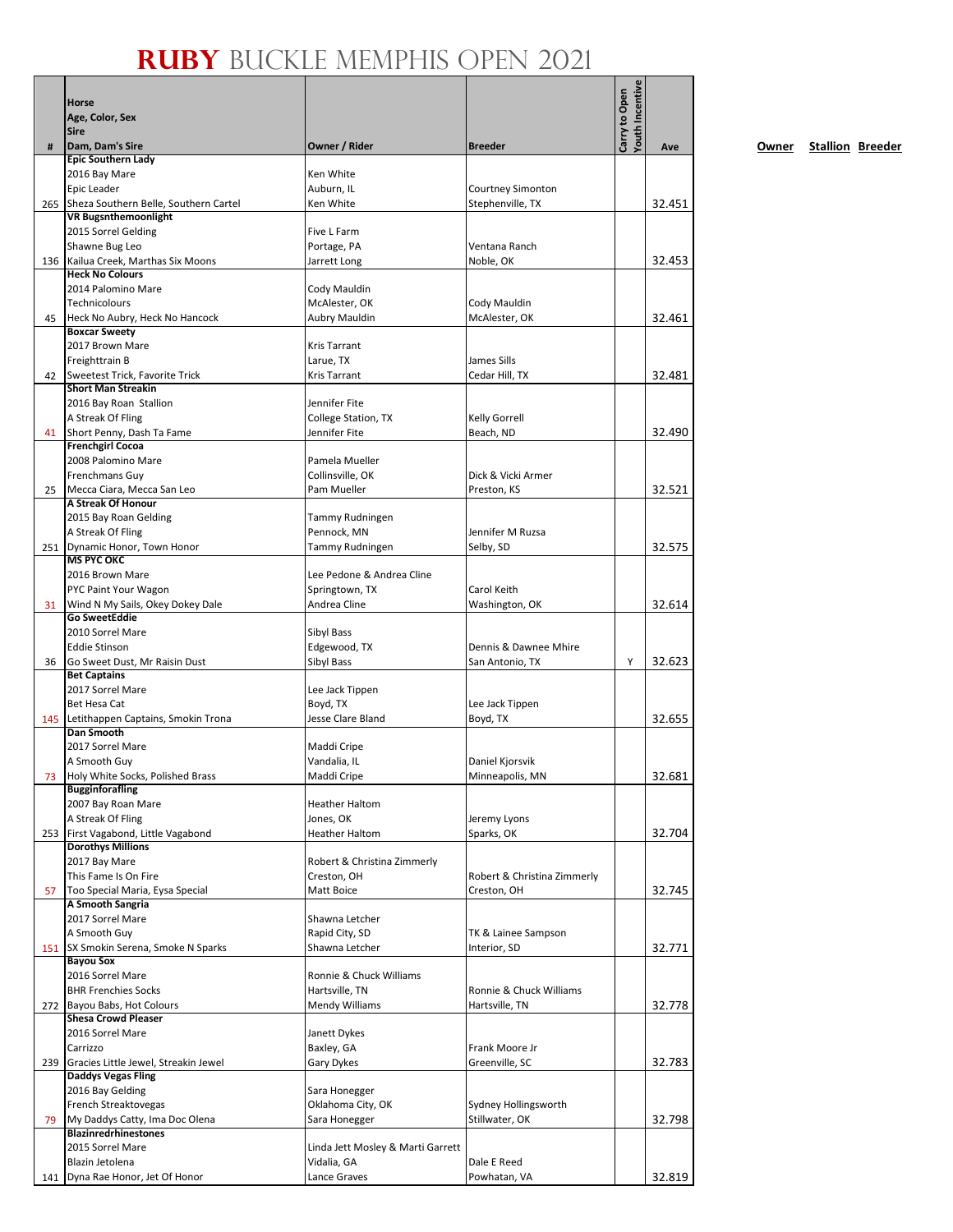/e

|                | <b>Horse</b><br>Age, Color, Sex<br><b>Sire</b>                  |                                         |                                            | <b>Youth Incentiv</b><br>Carry to Open |        |        |          |         |                         |
|----------------|-----------------------------------------------------------------|-----------------------------------------|--------------------------------------------|----------------------------------------|--------|--------|----------|---------|-------------------------|
| #              | Dam, Dam's Sire                                                 | Owner / Rider                           | <b>Breeder</b>                             |                                        | Ave    |        | Owner    |         | <b>Stallion Breeder</b> |
|                | <b>Azoomin Fury</b>                                             |                                         |                                            |                                        |        |        |          |         |                         |
|                | 2015 Black Mare<br>Furyofthewind                                | Crystal Tebbe<br>Southwest Renches, FL  | <b>GFR Equine Services</b>                 |                                        |        |        |          |         |                         |
| 275            | Azooma, Shazoom                                                 | Doug Hammond                            | Pontypool, ON                              |                                        | 32.996 | $4D-1$ | \$12,219 | \$1,438 | \$719                   |
|                | <b>SM A Royal PYC</b>                                           |                                         |                                            |                                        |        |        |          |         |                         |
|                | 2011 Bay Gelding<br>PYC Paint Your Wagon                        | Stefani Barnett<br>Muskogee, OK         | Rafter SM Ranch                            |                                        |        |        |          |         |                         |
|                | 187   A Royal Country Miss, A Royale High                       | Stefani Barnett                         | Wagoner, OK                                |                                        | 33.014 | $4D-2$ | \$8,309  | \$978   | \$489                   |
|                | <b>Cant Be Blamed</b>                                           |                                         |                                            |                                        |        |        |          |         |                         |
|                | 2016 Sorrel Mare                                                | Jeffrey D Crockett                      |                                            |                                        |        |        |          |         |                         |
| $\mathbf{1}$   | Corona Cartel<br>Ity Bitty Rarity, Rare Form                    | Spanish Fork, UT<br>Teigan Adams        | <b>Reliance Ranches LLC</b><br>Guthrie, OK |                                        | 33.061 | $4D-3$ | \$6,354  | \$748   | \$374                   |
|                | <b>Tiniwithaslicktwist</b>                                      |                                         |                                            |                                        |        |        |          |         |                         |
|                | 2016 Sorrel Mare                                                | Jessica Lear                            |                                            |                                        |        |        |          |         |                         |
|                | Slick By Design<br>Brandons Dimples, De Elegant Oscar           | Meridan, TX<br>Jessica Lear             | Debbie Jackson<br>San Augustine, TX        |                                        | 33.093 | $4D-4$ | \$4,497  | \$529   | \$265                   |
| 66             | <b>KB Ivorysfame</b>                                            |                                         |                                            |                                        |        |        |          |         |                         |
|                | 2017 Black Mare                                                 | Alexis Sipkema                          |                                            |                                        |        |        |          |         |                         |
|                | Ivory James                                                     | Wayland, MI                             | K & K Farms                                |                                        |        |        |          |         |                         |
| 68             | My American Honey, Dash Ta Fame<br><b>TechnicoloursHotFlash</b> | Alexis Sipkema                          | Joelton, TN                                |                                        | 33.116 | 4D-5   | \$3,666  | \$431   | \$216                   |
|                | 2016 Sorrel Gelding                                             | Terry & Connie Ray                      |                                            |                                        |        |        |          |         |                         |
|                | Technicolours                                                   | Heavener, OK                            | Terry & Connie Ray                         |                                        |        |        |          |         |                         |
| 11             | Bullys Top Bar, Bully Bullion<br>So Streakin Epic               | Jodi Ray                                | Heavener, OK                               |                                        | 33.186 | $4D-6$ | \$2,835  | \$334   | \$167                   |
|                | 2017 Gray Stallion                                              | <b>Colton Tambling</b>                  |                                            |                                        |        |        |          |         |                         |
|                | Epic Leader                                                     | Essex, IL                               | Cody & Luann Johnson                       |                                        |        |        |          |         |                         |
| 159            | Streakin Gold Seeker, A Streak of Fling                         | Marne Loosenort                         | Dublin, TX                                 |                                        | 33.209 | $4D-7$ | \$2,248  | \$265   | \$132                   |
|                | <b>TFour Shome The Money</b><br>2017 Bay Gelding                | Makenna Christensen                     |                                            |                                        |        |        |          |         |                         |
|                | Tfouroverdrivinnfame                                            | Lakepoint, UT                           | Four Taylors Ranch LLC                     |                                        |        |        |          |         |                         |
| 82             | Money From The Mint, On The Money Red                           | Makenna Christensen                     | Lapoint, UT                                |                                        | 33.251 | $4D-8$ | \$1,760  | \$207   | \$104                   |
|                | Im A Sweet Deal<br>2018 Bay Mare                                | Michael Hobson                          |                                            |                                        |        |        |          |         |                         |
|                | Hez A Rare Deal                                                 | Houlka, MS                              | Lisa Fields                                |                                        |        |        |          |         |                         |
| 44             | Rocket Sweet Cash, Chief Red Rock                               | Will Cauthen                            | What Cheer, IA                             |                                        | 33.255 | $4D-9$ | \$1,466  | \$173   | \$86                    |
|                | <b>Kiss My French Sass</b>                                      |                                         |                                            |                                        |        |        |          |         |                         |
|                | 2014 Chestnut Mare<br>First Down French                         | Kori Pennington<br>Fort Valley, GA      | Kori Pennington                            |                                        |        |        |          |         |                         |
| 14             | Skipkins Babe, Skip Champs                                      | Kori Pennington                         | Fort Valley, GA                            |                                        | 33.281 | 4D-10  | \$1,173  | \$138   | \$69                    |
|                | <b>Guys Easy Six</b>                                            |                                         |                                            |                                        |        |        |          |         |                         |
|                | 2007 Chestnut Gelding<br>Frenchmans Guy                         | Karen Newberry<br>Shawnee, OK           | Melissa Brandt                             |                                        |        |        |          |         |                         |
|                | 22 Voo Doo Martha, Marthas Six Moons                            | Karen Newberry                          | Hermosa, SD                                |                                        | 33.313 | 4D-11  | \$1,026  | \$121   | \$60                    |
|                | <b>First Nonstop French</b>                                     |                                         |                                            |                                        |        |        |          |         |                         |
|                | 2017 Palomino Stallion                                          | <b>Wendy Reed</b>                       |                                            |                                        |        |        |          |         |                         |
| 231            | First Down French<br>Kid Me Nonstop, Kids Lineage               | Roopville, GA<br>Wendy Reed             | Wendy Reed<br>Roopville, GA                |                                        | 33.321 | 4D-12  | \$929    | \$109   | \$55                    |
|                | <b>HP Ima Slick Guy</b>                                         |                                         |                                            |                                        |        |        |          |         |                         |
|                | 2015 Bay Gelding                                                | Melanie Reynolds                        |                                            |                                        |        |        |          |         |                         |
|                | Slick By Design<br>264 Guys Fancy Ladybug, Frenchmans Guy       | Greenbrier, AR<br>Melanie Reynolds      | Brittany Pozzi Tonozzi<br>Lampasas, TX     |                                        | 33.349 | 4D-13  | \$865    | \$102   | \$51                    |
|                | <b>VF Coup De Grace</b>                                         |                                         |                                            |                                        |        |        |          |         |                         |
|                | 2017 Bay Mare                                                   | Jennifer McGraw                         |                                            |                                        |        |        |          |         |                         |
| $\overline{a}$ | <b>Eddie Stinson</b><br>VF Coup De Ville, Burrs First Down      | Ocala, FL<br><b>Rylee Elliot Howell</b> | <b>Victory Farms</b><br>Ada, OK            |                                        | 33.368 | 4D-14  | \$797    | \$94    | \$47                    |
|                | Aintnothinbutbugfame                                            |                                         |                                            |                                        |        |        |          |         |                         |
|                | 2017 Sorrel Mare                                                | Kayla Enke                              |                                            |                                        |        |        |          |         |                         |
|                | Aint Seen Nothin Yet                                            | West Point, IA                          | Kayla Enke                                 |                                        |        |        |          |         |                         |
|                | 154 Shawnes Chloe Bug, Shawne Bug Leo<br>This Fame Is On Fire*  | Kayla Enke<br>Raise The Bar Performance | West Point, IA                             |                                        | 33.425 | 4D-15  | \$733    | \$86    | \$43                    |
|                | 2012 Chestnut Stallion                                          | Horses LLC                              |                                            |                                        |        |        |          |         |                         |
|                | Fire Water Flit                                                 | Vicksburg, MI                           | <b>Heath Boucher</b>                       |                                        |        |        |          |         |                         |
| 80             | Famous Silk Panties, Dash Ta Fame<br><b>Miss Sammy Train</b>    | Rebecca Barton                          | Galion, OH                                 |                                        | 33.466 |        |          |         |                         |
|                | 2016 Brown Mare                                                 | Cyndi McCormick                         |                                            |                                        |        |        |          |         |                         |
|                | Freighttrain B                                                  | Batavia, IA                             | Wesley & Ann Anglin                        |                                        |        |        |          |         |                         |
| 44             | Miss Sound Dancer, Beat The Feet                                | Cyndi McCormick                         | Sapulpa, OK                                |                                        | 33.542 |        |          |         |                         |
|                | Slicknslide<br>2015 Bay Gelding                                 | Maria Norman                            |                                            |                                        |        |        |          |         |                         |
|                | Slick By Design                                                 | Cabot, AR                               | Maria Norman                               |                                        |        |        |          |         |                         |
|                | 134 Red Pepa Jet, Rene Dan Jet                                  | Maria Norman                            | Cabot, AR                                  |                                        | 33.582 |        |          |         |                         |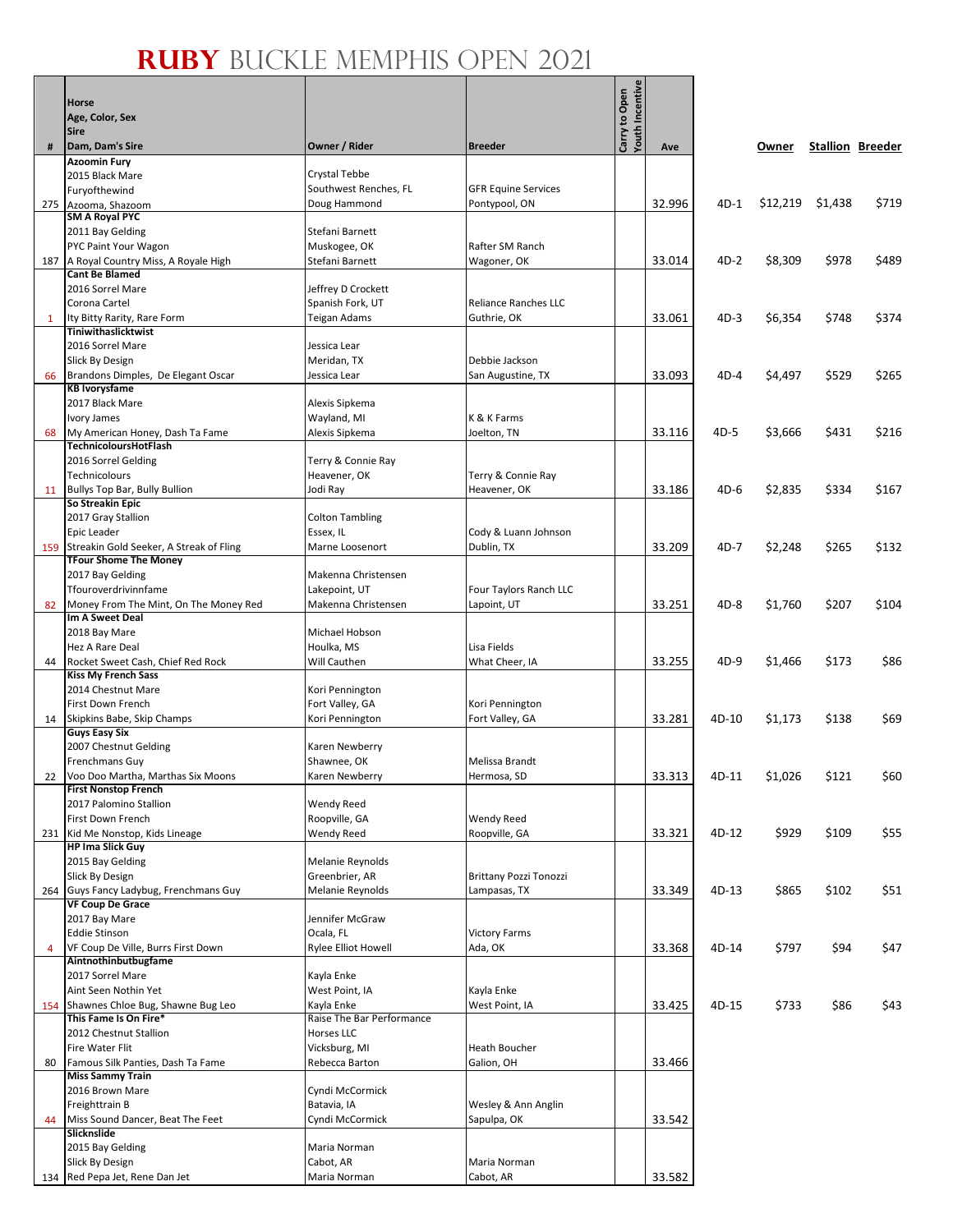|     | Horse                                                          |                                    |                                          |                                  |        |
|-----|----------------------------------------------------------------|------------------------------------|------------------------------------------|----------------------------------|--------|
|     | Age, Color, Sex                                                |                                    |                                          |                                  |        |
|     | <b>Sire</b>                                                    |                                    |                                          | Youth Incentive<br>Carry to Open |        |
| #   | Dam, Dam's Sire<br><b>Bugs N Your Sunday</b>                   | Owner / Rider                      | <b>Breeder</b>                           |                                  | Ave    |
|     | 2015 Sorrel Stallion                                           | Andrea Wolf                        |                                          |                                  |        |
|     | Shawne Bug Leo                                                 | Sunset, TX                         | Andrea Wolf                              |                                  |        |
| 169 | Sundays Best Gal, Bob O Lynx                                   | Andrea Wolf                        | Sunset, TX                               |                                  | 33.588 |
|     | <b>One Slick Contender</b>                                     |                                    |                                          |                                  |        |
|     | 2014 Brown Mare                                                | Josie Cole                         |                                          |                                  |        |
|     | Slick By Design                                                | Trimont, MN                        | <b>Terry Vogel</b>                       |                                  |        |
|     | 193 Fiery Contender, Title Contender                           | Josie Cole                         | Gainesville, TX                          |                                  | 33.644 |
|     | <b>Cattle Baron B</b><br>2013 Sorrel Gelding                   | Brenda Rector                      |                                          |                                  |        |
|     | Stoli                                                          | Terre Haute, IN                    | <b>Bielau Oaks</b>                       |                                  |        |
| 281 | Fast Prize Ginger, Oak Tree Special                            | Randa Rector                       | Weimar, TX                               |                                  | 33.873 |
|     | <b>Bar B Fame N Whiskey</b>                                    |                                    |                                          |                                  |        |
|     | 2016 Sorrel Gelding                                            | Linda Jett Mosley                  |                                          |                                  |        |
|     | <b>Frenchmans Guy</b>                                          | Vidalia, GA                        | Don & Beverly Burdette                   |                                  |        |
| 17  | Miss Mitos Whiskey, Dash Ta Fame<br><b>Just A Famous Fling</b> | Lance Graves                       | Lufkin, TX                               |                                  | 33.893 |
|     | 2015 Red Roan Gelding                                          | Jessica J Cooper                   |                                          |                                  |        |
|     | A Streak Of Fling                                              | Oakfield, TN                       | Jessica J Cooper                         |                                  |        |
| 109 | Famous Judge, Dash Ta Fame                                     | Jessica Cooper                     | Oakfield, TN                             |                                  | 33.933 |
|     | <b>Furys Virtue</b>                                            |                                    |                                          |                                  |        |
|     | 2013 Bay Mare                                                  | Jessica Lear                       |                                          |                                  |        |
|     | Furyofthewind                                                  | Meridan, TX                        | Jay & Sherry Debord                      |                                  |        |
|     | 261 Hidden Virtue, Presto Lad                                  | Jessica Lear                       | Perry, OK                                |                                  | 34.097 |
|     | <b>Be My Fortune</b><br>2011 Bay Gelding                       | Glenn Schelista                    |                                          |                                  |        |
|     | <b>Tres Fortunes</b>                                           | Traskwood, AR                      | Jorge Meraz                              |                                  |        |
| 65  | Mon Ti Dasher, Heza Fast Dash                                  | Schelista Glenn                    | Bastrop, TX                              |                                  | 34.242 |
|     | <b>LSR Applebottom Jeans</b>                                   |                                    |                                          |                                  |        |
|     | 2015 Red Roan Mare                                             | <b>Kris Tarrant</b>                |                                          |                                  |        |
|     | Jet Streakin                                                   | Larue, TX                          | Kacey Brunner                            |                                  |        |
| 16  | Spotless Pocket, Spot Pocket                                   | <b>Bobbie Sue Stuard</b>           | Bullard, TX                              |                                  | 34.272 |
|     | My Kinda Fire Kat                                              |                                    |                                          |                                  |        |
|     | 2016 Sorrel Gelding<br>This Fame Is On Fire                    | Pattie Marshall<br>Plainwell, MI   | <b>Heath Boucher</b>                     |                                  |        |
| 19  | My Miss Kit Kat, Moving Effort                                 | Kaily Sooy                         | Galion, OH                               |                                  | 34.316 |
|     | <b>Livin For The Fame</b>                                      |                                    |                                          |                                  |        |
|     | 2016 Chestnut Mare                                             | Kathy Skimehorn                    |                                          |                                  |        |
|     | <b>BHR Frenchies Socks</b>                                     | Springfield, TN                    | Crystal Shumate                          |                                  |        |
| 30  | Go For The Fame, Dash Ta Fame                                  | <b>Bert Skimehorn</b>              | Micanopy, FL                             |                                  | 34.440 |
|     | <b>Hello Stella</b>                                            |                                    |                                          |                                  |        |
|     | 2017 Bay Mare                                                  | Sharin Hall<br>Pilot Point, TX     | <b>Sharin Hall</b>                       |                                  |        |
| 88  | The Goodbye Lane<br>Go Go Fame, Dash Ta Fame                   | Sharin Hall                        | Pilot Point, TX                          |                                  | 34.576 |
|     | <b>Hooked On Stars</b>                                         |                                    |                                          |                                  |        |
|     | 2015 Bay Mare                                                  | Melora Potter                      |                                          |                                  |        |
|     | Hooked On Run                                                  | Marin, KY                          | <b>Holly Henderson</b>                   |                                  |        |
| 102 | Princess Kayli, Montando                                       | Karsyn Potter                      | Paducah, KY                              | Y                                | 34.648 |
|     | <b>Graves Slick Nickbar</b>                                    |                                    |                                          |                                  |        |
|     | 2015 Sorrel Mare                                               | Susan Lousberg                     |                                          |                                  |        |
|     | Slick By Design<br>166 Docs Heart Attack, Dr Nick Bar          | Mt. Pleasant, TX<br>Susan Lousberg | <b>Curtis Graves</b><br>Collinsville, TX |                                  | 34.676 |
|     | A French Cappuccino                                            |                                    |                                          |                                  |        |
|     | 2012 Buckskin Mare                                             | Andria Hill                        |                                          |                                  |        |
|     | Frenchmans Guy                                                 | Dublin, TX                         | Karen Ottinger                           |                                  |        |
| 13  | Water For Chocolat, Spotted Shawne Bull                        | <b>Beckie Yohe</b>                 | Livingston, TX                           |                                  | 34.798 |
|     | Jet Fuel Only                                                  |                                    |                                          |                                  |        |
|     | 2016 Bay Gelding                                               | <b>Busby Quarterhorse, LLC</b>     |                                          |                                  |        |
|     | Blazin Jetolena                                                | Millsap, TX                        | <b>Busby Quarterhorse, LLC</b>           |                                  |        |
| 219 | KR Famous Pearls, Dash Ta Fame<br><b>Gimme Damoney</b>         | Jolene Montgomery                  | Millsap, TX                              |                                  | 35.072 |
|     | 2010 Bay Gelding                                               | Jason & Leslie Willis              |                                          |                                  |        |
|     | <b>Tres Seis</b>                                               | Chester, SC                        | <b>Hodnett Quarter Horses</b>            |                                  |        |
|     | 232 Damoney, Mr Eye Opener                                     | Leslie Willis                      | Arrthur City, TX                         |                                  | 35.073 |
|     | Sand In My Socks                                               |                                    |                                          |                                  |        |
|     | 2017 Sorrel Mare                                               | <b>Isabella Quarter Horses</b>     |                                          |                                  |        |
|     | <b>BHR Frenchies Socks</b>                                     | Victoria, TX                       | Isabella Quarter Horses                  |                                  |        |
| 60  | JC Pick Six, Tres Seis                                         | Kassie Mowry                       | Victoria, TX                             |                                  | 35.243 |
|     | <b>French Rivierra</b><br>2007 Palomino Mare                   | Driver Land & Cattle Co. LLC       |                                          |                                  |        |
|     | Frenchmans Guy                                                 | Garden City, TX                    | Marcus Smith                             |                                  |        |
| 105 | Volley Six, Streakin Six                                       | Jennifer Driver                    | Dallas, TX                               |                                  | 35.312 |
|     |                                                                |                                    |                                          |                                  |        |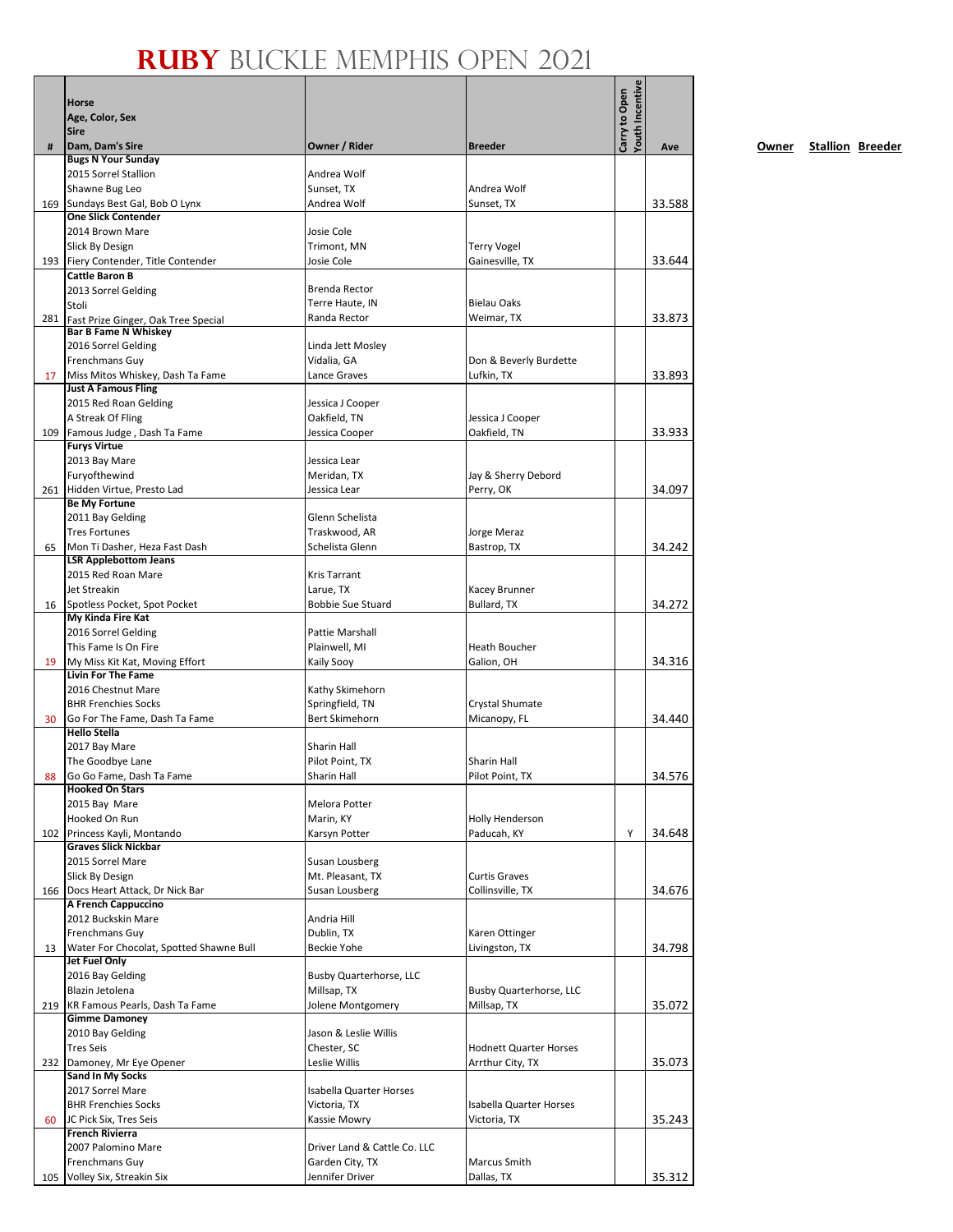|     | Horse                                                          |                                       |                                 | Youth Incentive<br>Carry to Open |        |
|-----|----------------------------------------------------------------|---------------------------------------|---------------------------------|----------------------------------|--------|
|     | Age, Color, Sex                                                |                                       |                                 |                                  |        |
|     | <b>Sire</b>                                                    |                                       |                                 |                                  |        |
| #   | Dam, Dam's Sire                                                | Owner / Rider                         | <b>Breeder</b>                  |                                  | Ave    |
|     | <b>Playin N Vegas</b><br>2017 Sorrel Mare                      | Jute Wright                           |                                 |                                  |        |
|     | French Streaktovegas                                           | Bethel, NC                            | <b>Ronny Bumpus</b>             |                                  |        |
|     | 112 Peppy Playtari, Ninas Peppy Doc                            | Jordan Harrell                        | Lampasas, TX                    |                                  | 35.495 |
|     | <b>One Hot Stinson</b>                                         |                                       |                                 |                                  |        |
|     | 2012 Sorrel Gelding                                            | <b>Stacey Henson</b>                  |                                 |                                  |        |
|     | <b>Eddie Stinson</b>                                           | Goreville, IL                         | <b>Stacey Henson</b>            |                                  |        |
|     | 278 Susie B Hot, Hot Colours                                   | Dusty Pike                            | Goreville, IL                   |                                  | 35.536 |
|     | Reelected                                                      |                                       |                                 |                                  |        |
|     | 2017 Gray Mare                                                 | Soft G, LLC                           |                                 |                                  |        |
|     | Epic Leader                                                    | Guthrie, OK                           | Danyelle Campbell               |                                  |        |
| 58  | Repete Fame, Dash Ta Fame<br><b>Bayou Some Socks</b>           | Danyelle Campbell                     | Milsap, TX                      |                                  | 35.570 |
|     | 2014 Chestnut Mare                                             | Ronnie & Chuck Williams               |                                 |                                  |        |
|     | <b>BHR Frenchies Socks</b>                                     | Hartsville, TN                        | Ronnie & Chuck Williams         |                                  |        |
|     | 222 Bayou Babs, Hot Colours                                    | Mendy Williams                        | Hartsville, TN                  |                                  | 35.585 |
|     | <b>Gotta Be Heavenly</b>                                       |                                       |                                 |                                  |        |
|     | 2017 Sorrel Gelding                                            | Caroline Boucher                      |                                 |                                  |        |
|     | JL Dash Ta Heaven                                              | St Philippe Lapa, QC                  | Jud Little                      |                                  |        |
| 147 | Gotta Be A Red Nick, Dr Nick Bar                               | <b>Caroline Boucher</b>               | Ardmore, OK                     |                                  | 35.586 |
|     | Im So Sway                                                     |                                       |                                 |                                  |        |
|     | 2017 Sorrel Gelding<br>JL Dash Ta Heaven                       | Shealynn Leach                        | Jud Little                      |                                  |        |
| 103 | Smooth My Credit, Cash Not Credit                              | Gunter, TX<br>Craig Brooks            | Ardmore, OK                     |                                  | 35.604 |
|     | <b>Return Of The Mac</b>                                       |                                       |                                 |                                  |        |
|     | 2017 Gray Gelding                                              | FC Ranch                              |                                 |                                  |        |
|     | A Smooth Guy                                                   | Alex, OK                              | FC Ranch                        |                                  |        |
| 7   | Mackilts, Dash Ta Fame                                         | Danyelle Campbell                     | Alex, OK                        |                                  | 35.619 |
|     | <b>MR Smashed N Vegas</b>                                      |                                       |                                 |                                  |        |
|     | 2017 Bay Roan Gelding                                          | <b>M R Performance Horses</b>         |                                 |                                  |        |
|     | French Streaktovegas                                           | Bellville, TX                         | Jayme Robison                   |                                  |        |
| 56  | Jamaka Smash, Big Smash                                        | Jodee Miller                          | Bellville, TX                   |                                  | 35.632 |
|     | <b>VF Famous Two Step</b><br>2015 Bay Gelding                  | Jackie Dotson                         |                                 |                                  |        |
|     | Born Ta Be Famous                                              | Johnstown, OH                         | <b>Victory Farms</b>            |                                  |        |
|     | 182 BN Misty Moon, Steppin For The Moon                        | Jackie Dotson                         | Ada, OK                         |                                  | 35.729 |
|     | <b>MR Mulberrymoonfling</b>                                    |                                       |                                 |                                  |        |
|     | 2016 Gray Mare                                                 | <b>M R Performance Horses</b>         |                                 |                                  |        |
|     | A Streak Of Fling                                              | Bellville, TX                         | Matt & Bendi Dunn               |                                  |        |
| 10  | Mulberry Canyon Moon, Marthas Six Moons                        | Jodee Miller                          | Bismarck, MO                    |                                  | 35.737 |
|     | Al Cappone*                                                    |                                       |                                 |                                  |        |
|     | 2016 Sorrel Stallion                                           | Nickelbar Ranch LLC                   |                                 |                                  |        |
|     | Shawne Bug Leo                                                 | San Angelo, TX                        | <b>Harry Thomas</b>             |                                  |        |
|     | 111 TR Double Cash, Texas High Dasher<br><b>KD Baby Driver</b> | <b>Dustin Angelle</b>                 | Harrold, SD                     |                                  | 35.740 |
|     | 2017 Sorrel Gelding                                            | Lindsay Bullard                       |                                 |                                  |        |
|     | A Streak Of Fling                                              | Roanoke, TX                           | Kailey Dement                   |                                  |        |
| 80  | Watch Me Go Guys, Frenchmans Guy                               | Lindsay Bullard                       | Lipan, TX                       |                                  | 35.768 |
|     | Knock Ya Socks Off                                             |                                       |                                 |                                  |        |
|     | 2016 Bay Gelding                                               | Stephanie Newman                      |                                 |                                  |        |
|     | <b>BHR Frenchies Socks</b>                                     | Rapid City, SD                        | Lyndsey J Myers                 |                                  |        |
|     | 106 Special Dream Dash, Dash For Perks                         | Stephanie Newman                      | Tolar, TX                       |                                  | 35.777 |
|     | <b>VF Eysa Famous</b>                                          |                                       |                                 |                                  |        |
|     | 2015 Sorrel Mare                                               | Sarah Rose Waguespack                 |                                 |                                  |        |
|     | <b>Eddie Stinson</b><br>174 VF Eyesa Red Design, Designer Red  | Gonzales, LA<br>Sarah Rose Waguespack | <b>Victory Farms</b><br>Ada, OK |                                  | 35.778 |
|     | <b>Lovin Vegas</b>                                             |                                       |                                 |                                  |        |
|     | 2017 Buckskin Gelding                                          | <b>Ben Shelton</b>                    |                                 |                                  |        |
|     | French Streaktovegas                                           | Macclesfield, NC                      | <b>Ronny Bumpus</b>             |                                  |        |
| 64  | Pals Easy Lovin, Pal O Mine Peppy                              | Jordan Harrell                        | Lampasas, TX                    |                                  | 35.791 |
|     | <b>VF Rosie Stinson</b>                                        |                                       |                                 |                                  |        |
|     | 2017 Gray Mare                                                 | <b>Victory Farms</b>                  |                                 |                                  |        |
|     | <b>Eddie Stinson</b>                                           | Ada, OK                               | <b>Victory Farms</b>            |                                  |        |
|     | 171 Beduinos Chick Jet, Rock Em Smooth                         | Kelsey Trehame                        | Ada, OK                         |                                  | 35.802 |
|     | <b>KK Cool Guys Win</b>                                        |                                       |                                 |                                  |        |
|     | 2013 Bay Gelding<br>Frenchmans Guy                             | Kaylee Krekel<br>Carthage, IL         | Kaylee Krekel                   |                                  |        |
| 86  | Renes Millenium Mint, Rene Dan Jet                             | Kaylee Krekel                         | Carthage, IL                    |                                  | 35.854 |
|     | <b>Folsom Prisoner</b>                                         |                                       |                                 |                                  |        |
|     | 2013 Sorrel Gelding                                            | Robin Weaver                          |                                 |                                  |        |
|     | Blazin Jetolena                                                | Mahaffey, PA                          | <b>Brandy Varner</b>            |                                  |        |
| 78  | Honor This Nonstop, Mr Honor Bound                             | Robin Weaver                          | Johnstown, PA                   |                                  | 35.857 |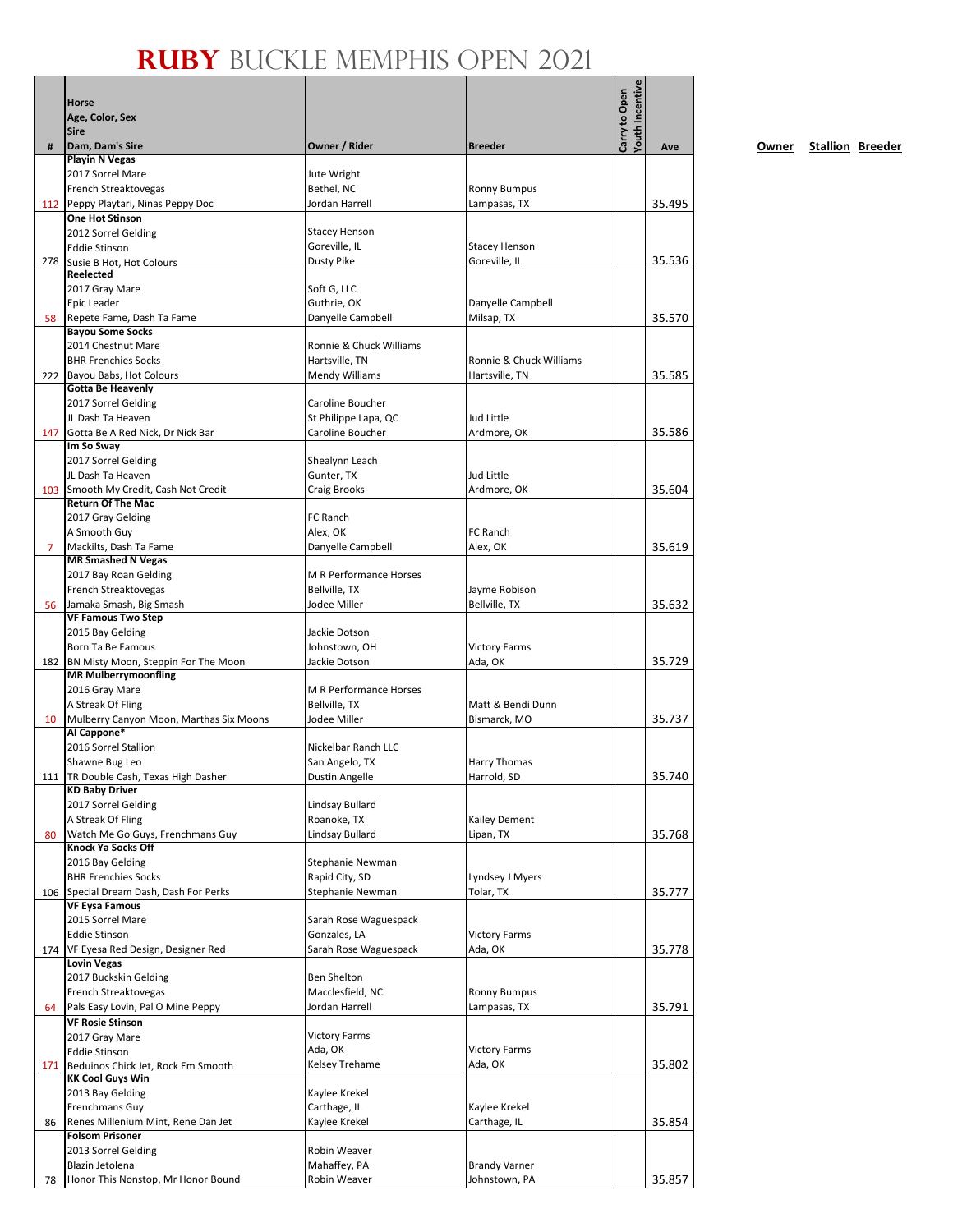|     | Horse                                                         |                                       |                                     | Youth Incentive |        |
|-----|---------------------------------------------------------------|---------------------------------------|-------------------------------------|-----------------|--------|
|     | Age, Color, Sex                                               |                                       |                                     | Carry to Open   |        |
|     | <b>Sire</b>                                                   |                                       |                                     |                 |        |
| #   | Dam, Dam's Sire                                               | Owner / Rider                         | <b>Breeder</b>                      |                 | Ave    |
|     | <b>BS Born Ta Cash</b>                                        |                                       |                                     |                 |        |
|     | 2016 Gray Mare                                                | Dacota Monk & Louis Saggione          |                                     |                 |        |
|     | Born Ta Be Famous<br>Sulley, Judge Cash                       | Point, TX<br>Dacota Monk              | <b>Kris Suard</b><br>Thibodaux, LA  |                 | 35.857 |
| 135 | Smoothmove Ta Heaven                                          |                                       |                                     |                 |        |
|     | 2016 Sorrel Mare                                              | Clay & Roxie Tew                      |                                     |                 |        |
|     | JL Dash Ta Heaven                                             | Lipan, TX                             | Jud Little                          |                 |        |
| 15  | Smooth My Credit, Cash Not Credit                             | Colt Tew                              | Ardmore, OK                         |                 | 35.880 |
|     | Seis Shots Of Crown                                           |                                       |                                     |                 |        |
|     | 2014 Gray Mare                                                | Ashley Thompson & Linda Wilson        |                                     |                 |        |
|     | <b>Tres Seis</b>                                              | Clayton, MI                           | Bruce & Cornie Vansickle            |                 |        |
| 38  | LK Crown Royal, Sun Frost<br><b>Genuine Stoli</b>             | Ashley Thompson                       | Adamsville, OH                      |                 | 35.928 |
|     | 2016 Bay Mare                                                 | Heidi Scherr                          |                                     |                 |        |
|     | Stoli                                                         | Pittsview, AL                         | Chad Hart                           |                 |        |
| 218 | Genuine Rosetta Doc, Genuine Doc                              | Rylee Elliot-Howell                   | Royston, GA                         |                 | 35.932 |
|     | <b>GBH Jet</b>                                                |                                       |                                     |                 |        |
|     | 2012 Chestnut Gelding                                         | Samantha Boone                        |                                     |                 |        |
|     | Stoli                                                         | Wewoka, OK                            | Gary & Bonnie Hartstack             |                 |        |
| 94  | GH Runaway Jet, Runaway Winner                                | Cierra Nelson                         | Washington, TX                      |                 | 35.952 |
|     | <b>KN Snap Back</b><br>2016 Sorrel Mare                       | Julien Vielleux                       |                                     |                 |        |
|     | <b>Eddie Stinson</b>                                          | St-Alfred, QC                         | Kimi Nichols                        |                 |        |
|     | 215   KN Hanks Design Dila, Designer Red                      | Caroline Boucher                      | Brownwood, TX                       |                 | 35.961 |
|     | <b>Inspect My Design</b>                                      |                                       |                                     |                 |        |
|     | 2015 Grullo Mare                                              | Linda Jett Mosley & Marti Garrett     |                                     |                 |        |
|     | Slick By Design                                               | Vidalia, GA                           | Ronda Butler                        |                 |        |
| 186 | Spectrums Omega, Wonders Spectrum                             | Lance Graves                          | Arcadia, FL                         |                 | 35.987 |
|     | <b>Kaydens Girl</b>                                           |                                       |                                     |                 |        |
|     | 2009 Brown Mare                                               | Rachel Miller                         |                                     |                 |        |
|     | <b>Eddie Stinson</b>                                          | Mannington, WV                        | Jordan Ray Jones                    |                 |        |
| 26  | Razzle Dazzle Dozen, Jody O Toole<br><b>TU Just A Smigeon</b> | Rachel Miller                         | Ambrose, GA                         |                 | 36.011 |
|     | 2017 Sorrel Mare                                              | Richard Wincikaby                     |                                     |                 |        |
|     | A Streak Of Fling                                             | Englehart, Ontario                    | Triple U Quarter Horses LLC         |                 |        |
|     | 127 Tayter To The Top, Tres Seis                              | Hugo Simoneau                         | Marrieta, OK                        |                 | 36.048 |
|     | <b>Coronados Barbie</b>                                       |                                       |                                     |                 |        |
|     | 2017 Chestnut Mare                                            | Rodney Serpa                          |                                     |                 |        |
|     | Coronado Cartel                                               | Corpus Christi, TX                    | Leslie Bailey                       |                 |        |
| 84  | French Bar Belle, Frenchmans Guy                              | Amanda Lovorn                         | Pauls Valley, OK                    |                 | 36.095 |
|     | Socksnothavinacorona                                          |                                       |                                     |                 |        |
|     | 2017 Bay Gelding<br><b>BHR Frenchies Socks</b>                | Joel Henning                          |                                     |                 |        |
| 75  | Famous Corona, Southern Cartel                                | Roseville, OH<br>Morgan Henning       | Joel Henning<br>Roseville, OH       |                 | 36.110 |
|     | Cool Perks Ta Heaven                                          |                                       |                                     |                 |        |
|     | 2012 Sorrel Mare                                              | Alysia Becnel                         |                                     |                 |        |
|     | JL Dash Ta Heaven                                             | Prairieville, LA                      | Jud Little                          |                 |        |
| 74  | Cool Perky, Dash For Perks                                    | <b>Emily Gatlin</b>                   | Ardmore, OK                         | Υ               | 36.136 |
|     | Dial A Blazin Bunny                                           |                                       |                                     |                 |        |
|     | 2016 Brown Gelding                                            | Julia Clark                           |                                     |                 |        |
|     | Blazin Jetolena                                               | Rolling Fork, MS                      | Julia Clark                         |                 |        |
| 195 | Bullys Dialed In, Bully Bullion                               | Julia Clark                           | Rolling Fork, MS                    |                 | 36.157 |
|     | <b>Bye Felicia</b><br>2014 Sorrel Gelding                     | JoAnna Parker                         |                                     |                 |        |
|     | <b>Eddie Stinson</b>                                          | Opelike, AL                           | Karl Smith                          |                 |        |
|     | 130 Ima Burr Bug, Burrs First Down                            | JoAnna Parker                         | Lucedale, MS                        |                 | 36.185 |
|     | <b>TC Smooth Edition</b>                                      |                                       |                                     |                 |        |
|     | 2017 Bay Mare                                                 | <b>Tiffany E Copper Mottesheard</b>   |                                     |                 |        |
|     | A Smooth Guy                                                  | Marshfield, MO                        | <b>Tiffany E Cooper Mottesheard</b> |                 |        |
| 8   | Brays Plane Jane, Marthas Six Moons                           | Jolene Montgomery                     | Marshfield, MO                      |                 | 36.210 |
|     | Tee It Up In My Sox                                           |                                       |                                     |                 |        |
|     | 2014 Chestnut Mare                                            | Kathy Donegan                         |                                     |                 |        |
|     | <b>BHR Frenchies Socks</b>                                    | <b>Bluff Dale, TX</b><br>Lacey Harmon | Kathy Donegan<br>Bluff Dale, TX     |                 | 36.236 |
| 201 | Ba Tee It Up Ta Fame, Dash Ta Fame<br>Look What Dyna Did      |                                       |                                     |                 |        |
|     | 2017 Sorrel Mare                                              | Mary E Ogle                           |                                     |                 |        |
|     | JL Dash Ta Heaven                                             | Kinta, OK                             | Benette Barrington Little           |                 |        |
| 23  | Hy Talented Chick, Flaming Talent                             | Mary Beth Ogle                        | Springer, OK                        |                 | 36.258 |
|     | <b>Frenchmans Fortress</b>                                    |                                       |                                     |                 |        |
|     | 2009 Palomino Gelding                                         | Amber Odle                            |                                     |                 |        |
|     | Frenchmans Guy                                                | Brush, CO                             | Danna Ferguson                      |                 |        |
| 2   | Copy Fortress, Copy Bar None                                  | Emma Abbott                           | Taber, Alberta                      |                 | 36.267 |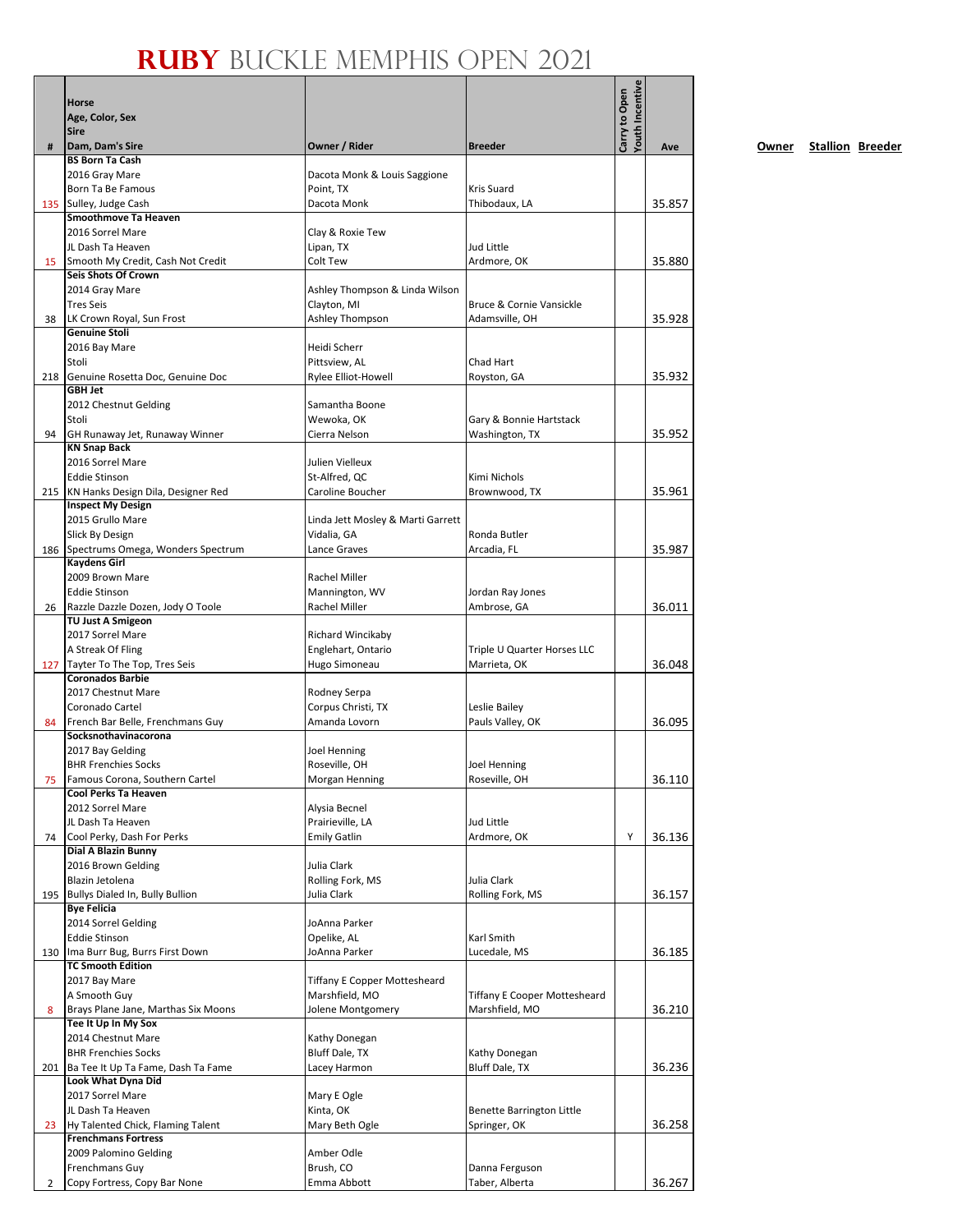|     | Horse                                                               |                                   |                                     | Youth Incentive<br>Carry to Open |        |
|-----|---------------------------------------------------------------------|-----------------------------------|-------------------------------------|----------------------------------|--------|
|     | Age, Color, Sex<br><b>Sire</b>                                      |                                   |                                     |                                  |        |
| #   | Dam, Dam's Sire                                                     | Owner / Rider                     | <b>Breeder</b>                      |                                  | Ave    |
|     | Frenchmansdiscorose                                                 |                                   |                                     |                                  |        |
|     | 2014 Gray Mare                                                      | Driver Land & Cattle Co. LLC      |                                     |                                  |        |
|     | Frenchmans Guy                                                      | Garden City, TX                   | Jeff & Eva Marie Hepper             |                                  |        |
| 149 | Dance N Lights, Dash For Perks                                      | Jennifer Driver                   | Keene, ND                           |                                  | 36.281 |
|     | <b>Frenchmoney To Vegas</b><br>2017 Red Roan Gelding                | Chantal Auger                     |                                     |                                  |        |
|     | French Streaktovegas                                                | St Eustache, QC                   | <b>Chantal Auger</b>                |                                  |        |
| 120 | Flash Mia Money Red, Honor For Money Red                            | Pierre Dubuc                      | St Eustache, QC                     |                                  | 36.297 |
|     | A Prime Design                                                      |                                   |                                     |                                  |        |
|     | 2007 Sorrel Mare                                                    | Bob & Tracy Haberlandt            |                                     |                                  |        |
|     | Designer Red                                                        | Okeechobee, FL                    | Flat Get It Farms                   |                                  |        |
| 23  | Prime Time Cash, Blackjack Cash<br><b>Wins Famous Lady</b>          | Kaycee Raye Hanchey               | Villa Rica, GA                      | Y                                | 36.306 |
|     | 2017 Chestnut Mare                                                  | Dan & Barbara Hardisty            |                                     |                                  |        |
|     | Ur One Famous Rebel                                                 | Stephenville, TX                  | Dan & Barbara Hardisty              |                                  |        |
| 149 | Win Comes Easy, Holland Ease                                        | Josh Seeger                       | Stephenville, TX                    |                                  | 36.319 |
|     | <b>Summer Traffic</b>                                               |                                   |                                     |                                  |        |
|     | 2015 Buckskin Gelding                                               | Morgan E Nay                      |                                     |                                  |        |
| 49  | <b>Traffic Guy</b><br>Summers Easy Comment, Editorial Comment       | Madison, IN<br>John Ressler       | Sheila Ricketts<br>Poplar Bluff, MO |                                  | 36.339 |
|     | <b>KN Ashley</b>                                                    |                                   |                                     |                                  |        |
|     | 2013 Sorrel Mare                                                    | Danielle Wallace                  |                                     |                                  |        |
|     | A Streak Of Fling                                                   | Winter Park, FL                   | Kimi Nichols                        |                                  |        |
| 85  | KN Shesa Regulargirl, Nothin But Cash                               | Danielle Wallace                  | Brownwood, TX                       |                                  | 36.345 |
|     | <b>HR Heavens Haze</b>                                              |                                   |                                     |                                  |        |
|     | 2017 Bay Gelding<br>JL Dash Ta Heaven                               | Kendall Pearse<br>Valley View, TX | Thomas O'Neal                       |                                  |        |
|     | 155 French Bouquet, Frenchmans Guy                                  | Jessica Morris                    | Choudrant, LA                       |                                  | 36.353 |
|     | <b>PYC Paint Me Famous</b>                                          |                                   |                                     |                                  |        |
|     | 2016 Bay Mare                                                       | Rachel Miller                     |                                     |                                  |        |
|     | <b>Eddie Stinson</b>                                                | Mannington, WV                    | Liz Michael                         |                                  |        |
| 42  | RYC Eyesa Rey, PYC Paint Your Wagon                                 | Rachel Miller                     | Paris, OH                           |                                  | 36.426 |
|     | Intitled<br>2017 Sorrel Mare                                        | Tankersley & Cameron              |                                     |                                  |        |
|     | No Pressure On Me                                                   | Floresville, TX                   | John David Tice                     |                                  |        |
|     | 102 Jezzabell, Famous Bugs                                          | James Barnes                      | Crossett, AR                        |                                  | 36.426 |
|     | <b>TrafficRunawayTrain</b>                                          |                                   |                                     |                                  |        |
|     | 2015 Buckskin Mare                                                  | Jenna Graf                        |                                     |                                  |        |
|     | <b>Traffic Guy</b>                                                  | Millsap, TX                       | Troy & Jamie Ashford                |                                  |        |
|     | 163 Dashing Performance, Royal Quick Dash<br><b>The Red Sonador</b> | Jenna Graf                        | Lott, TX                            |                                  | 36.428 |
|     | 2016 Chestnut Gelding                                               | J Boultinghouse & K Squires       |                                     |                                  |        |
|     | The Red Dasher                                                      | Fredonia, TX                      | Megan/Bill/Susie Lewis              |                                  |        |
|     | 45 RBS Bream, Canth                                                 | <b>Shelby Ridling</b>             | Twin Falls, ID                      |                                  | 36.489 |
|     | Cool To Be Cashin                                                   |                                   |                                     |                                  |        |
|     | 2016 Black Mare                                                     | Jennifer McGraw                   |                                     |                                  |        |
| 83  | JL Dash Ta Heaven<br>Cool Perky, Dash For Perks                     | Ocala, FL<br>Rylee Elliot Howell  | Jud Little<br>Ardmore, OK           |                                  | 36.524 |
|     | <b>Chasin Magnolias</b>                                             |                                   |                                     |                                  |        |
|     | 2016 Sorrel Mare                                                    | <b>Mary Sorrells</b>              |                                     |                                  |        |
|     | Be A Magnolia Runner                                                | Bryan, TX                         | Mary Sorrells                       |                                  |        |
|     | 143 Firewater In The Sky, Chasin Firewater                          | <b>Mary Sorrells</b>              | Bryan, TX                           |                                  | 36.528 |
|     | <b>Playing In Traffic</b>                                           |                                   |                                     |                                  |        |
|     | 2017 Bay Gelding<br><b>Traffic Guy</b>                              | Laura Nemec<br>Mt Calm, TX        | Laura Nemec                         |                                  |        |
| 72  | Explode N Cash, Explode On Demand                                   | Laura Nemec                       | Mt Calm, TX                         |                                  | 36.539 |
|     | <b>Ready Set Go Girl</b>                                            |                                   |                                     |                                  |        |
|     | 2015 Bay Mare                                                       | Glenda Barnett                    |                                     |                                  |        |
|     | Prime Talent                                                        | Decatur, TX                       | Copper Spring Ranch NM LLC          |                                  |        |
|     | 162 Very Dashin 123, Dash Thru Traffic                              | Glenda Barnett                    | Tularosa, NM                        |                                  | 36.590 |
|     | <b>KN Baileys Sidecar</b><br>2016 Bay Mare                          | Tom & Sarah Griffin               |                                     |                                  |        |
|     | <b>KN Famous Czar</b>                                               | Lockport, NY                      | Kimi Nichols                        |                                  |        |
| 13  | Bailey Pick, Little Concord Jet                                     | <b>Abigail Plants</b>             | Brownwood, TX                       |                                  | 36.672 |
|     | <b>Pressure Of A Storm</b>                                          |                                   |                                     |                                  |        |
|     | 2016 Sorrel Mare                                                    | Shannon Jackson                   |                                     |                                  |        |
|     | No Pressure On Me                                                   | Scottsborn, AL                    | Martha Jean Reeves                  |                                  |        |
| 280 | Whippersnappersnorty, Snorty Lena<br><b>GL Six Flits N Fame</b>     | Abbey Jo Kilgore                  | Weatherford, TX                     |                                  | 36.677 |
|     | 2015 Chestnut Gelding                                               | Abigail Poe                       |                                     |                                  |        |
|     | Aint Seen Nothin Yet                                                | Fitzgerald, GA                    | Gun Lake Perf Horses                |                                  |        |
| 11  | Looks To Kill For, Flit To Kill                                     | Abigail Poe                       | Nashville, GA                       | Υ                                | 36.684 |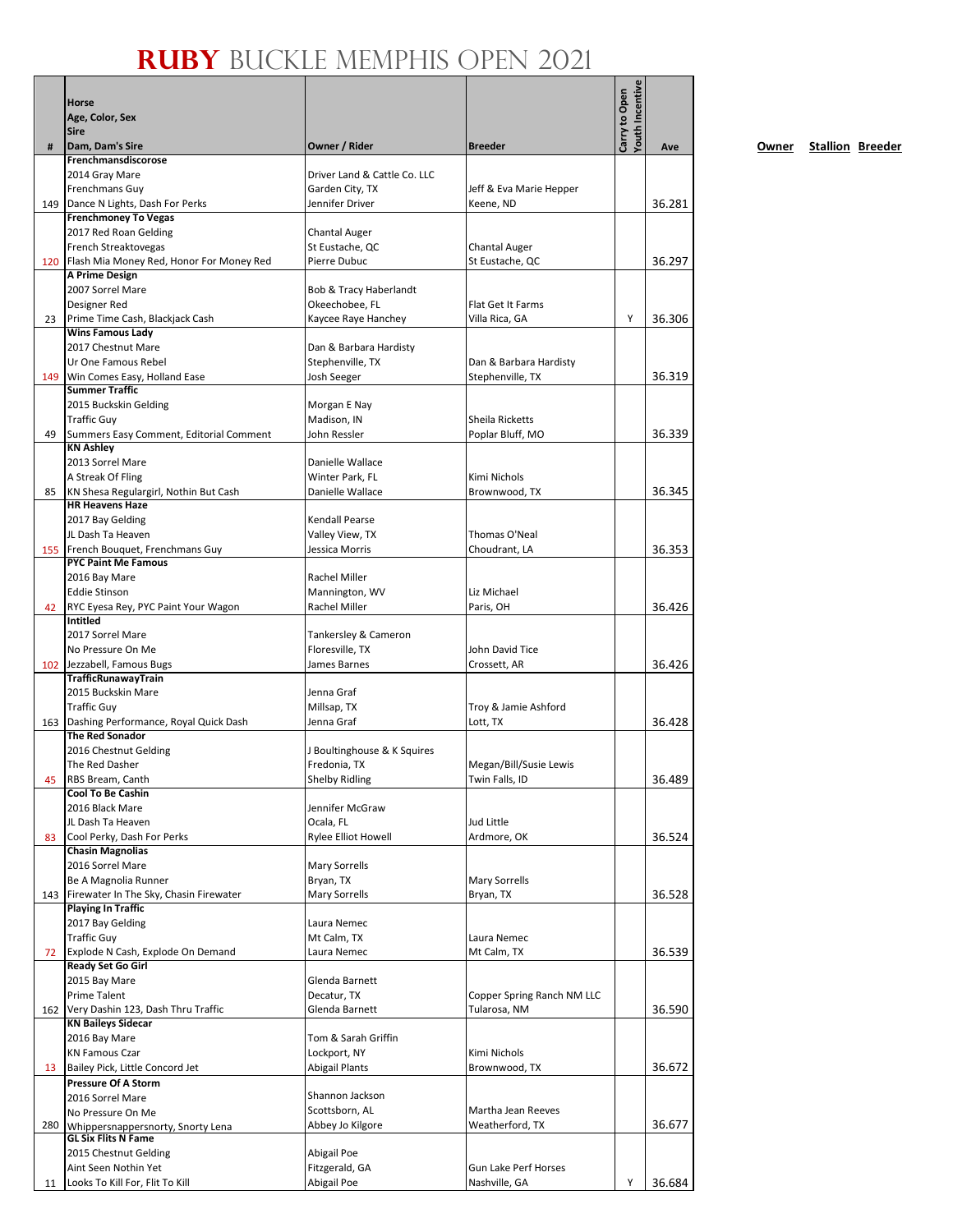|     | Horse                                                           |                                  |                                                 | Youth Incentive<br>Carry to Open |        |
|-----|-----------------------------------------------------------------|----------------------------------|-------------------------------------------------|----------------------------------|--------|
|     | Age, Color, Sex                                                 |                                  |                                                 |                                  |        |
|     | <b>Sire</b>                                                     |                                  |                                                 |                                  |        |
| #   | Dam, Dam's Sire                                                 | Owner / Rider                    | <b>Breeder</b>                                  |                                  | Ave    |
|     | <b>Famous Socks</b>                                             |                                  |                                                 |                                  |        |
|     | 2017 Sorrel Gelding<br><b>BHR Frenchies Socks</b>               | Justin Theado<br>Mt Sterling, OH | <b>Steel Gang Quarter Horse</b>                 |                                  |        |
| 21  | Famous Jessie, Dash Ta Fame                                     | Justin Theado                    | Newellton, LA                                   |                                  | 36.706 |
|     | Kool Rocket Man                                                 |                                  |                                                 |                                  |        |
|     | 2017 Sorrel Gelding                                             | Scott & Tiffeny Accomazzo        |                                                 |                                  |        |
|     | Valiant Hero                                                    | Stephenville, TX                 | <b>Brenda Reswig</b>                            |                                  |        |
| 163 | One Kool Wagon, PYC Paint Your Wagon                            | Ryann Pedone                     | Bismark, ND                                     |                                  | 36.750 |
|     | <b>Mister Tres</b>                                              |                                  |                                                 |                                  |        |
|     | 2017 Brown Gelding<br><b>Tres Seis</b>                          | Don Lee & Ryann Pedone           |                                                 |                                  |        |
|     | 117   A True Stoli, Stoli                                       | Sunset, TX<br>Ryann Pedone       | <b>Bennett Racing Stables</b><br>Brownsburg, IN |                                  | 36.752 |
|     | Pyromaniak                                                      |                                  |                                                 |                                  |        |
|     | 2017 Sorrel Gelding                                             | Nickelbar Ranch LLC              |                                                 |                                  |        |
|     | Shawne Bug Leo                                                  | San Angleo, TX                   | Nickelbar Ranch LLC                             |                                  |        |
|     | 144 Start The Fire, Desirio                                     | Dustin Angelle                   | San Angleo, TX                                  |                                  | 36.756 |
|     | <b>Dancin Ta Heaven</b>                                         |                                  |                                                 |                                  |        |
|     | 2016 Black Mare                                                 | <b>Allison Sneed</b>             |                                                 |                                  |        |
|     | JL Dash Ta Heaven                                               | Jonesboro, AR                    | Jud Little                                      |                                  |        |
|     | 226 Ima Cash Dancer, Cash Not Credit<br><b>Smooth Aces</b>      | <b>Allison Sneed</b>             | Ardmore, OK                                     |                                  | 36.759 |
|     | 2010 Red Dun Mare                                               | Kiowa Creek Performance Horses   |                                                 |                                  |        |
|     | A Smooth Guy                                                    | Purcell, ok                      | Bill & Debbie Myers                             |                                  |        |
| 30  | Red Ace Three, Laughing Dun Bar                                 | Carole Strickland                | Saint Onge, SD                                  |                                  | 36.869 |
|     | <b>French Toast Sticks</b>                                      |                                  |                                                 |                                  |        |
|     | 2017 Palomino Mare                                              | Janett Dykes                     |                                                 |                                  |        |
|     | First Down French                                               | Baxley, GA                       | Lesley Szenay                                   |                                  |        |
| 249 | Stick With Lewin, Sticks an Stones<br><b>Untresable Lad</b>     | Janett Dykes                     | Dresser, WI                                     |                                  | 36.895 |
|     | 2015 Sorrel Gelding                                             | <b>Blair Knight</b>              |                                                 |                                  |        |
|     | <b>Tres Seis</b>                                                | Princeton, KY                    | Ronald Bullock                                  |                                  |        |
|     | 208 Bootsie Lassie, Holland Ease                                | Marne Loosenort                  | Aubrey, TX                                      |                                  | 36.903 |
|     | <b>Cravin Sweets</b>                                            |                                  |                                                 |                                  |        |
|     | 2016 Bay Gelding                                                | Kindra Pirtle                    |                                                 |                                  |        |
|     | Sweet First Down                                                | Atlanta, KS                      | Erin Chrisman                                   |                                  |        |
| 93  | PYC Biscuit, PYC Paint Your Wagon<br><b>Guyz Hot Streak</b>     | Kindra Pirtle                    | Kaplan, LA                                      |                                  | 36.908 |
|     | 2015 Sorrel Gelding                                             | George & Dee Gibbs               |                                                 |                                  |        |
|     | Frenchmans Guy                                                  | Maxwell, IA                      | Bill & Debbie Myers                             |                                  |        |
|     | 112 Hot April Colours, Hot Colours                              | Dee Gibbs                        | Saint Onge, SD                                  |                                  | 36.928 |
|     | Ty Colour Me French                                             |                                  |                                                 |                                  |        |
|     | 2015 Palomino Mare                                              | Michelle Blanchet                |                                                 |                                  |        |
|     | <b>Frenchmans Guy</b>                                           | Rosedale, LA                     | Tara Young Clark                                |                                  |        |
| 96  | Sherrys Swift Colours, Hot Colours<br>VF Victoria Sitnson       | Michelle Blanchet                | Monterey, TN                                    |                                  | 37.017 |
|     | 2017 Sorrel Mare                                                | <b>Dement Quarter Horses</b>     |                                                 |                                  |        |
|     | <b>Eddie Stinson</b>                                            | Jackson, TN                      | <b>Victory Farms</b>                            |                                  |        |
| 81  | Bag The Hawk, Track Rebel                                       | <b>Suzanne Dement</b>            | Ada, OK                                         |                                  | 37.107 |
|     | <b>Crack Open The Bubbly</b>                                    |                                  |                                                 |                                  |        |
|     | 2016 Buckskin Mare                                              | Stacee Lundstrom                 |                                                 |                                  |        |
|     | First Down French                                               | Finley, ND                       | Stacee Lundstrom                                |                                  |        |
| 92  | Stop The Bubbly, Nonstop Bubblin<br><b>LilPressureInMyNikes</b> | Josh Seeger                      | Finley, ND                                      |                                  | 37.113 |
|     | 2016 Sorrel Gelding                                             | Shelby Oglesby                   |                                                 |                                  |        |
|     | No Pressure On Me                                               | Vernon, TX                       | Shoppa Ranch                                    |                                  |        |
| 128 | VF Elmers Lil Sis, Burrs First Down                             | Shelby Oglesby                   | Decatur, TX                                     |                                  | 37.128 |
|     | <b>Chicks Love Guns</b>                                         |                                  |                                                 |                                  |        |
|     | 2017 Gray Mare                                                  | Nicole Busque                    |                                                 |                                  |        |
|     | PG Dry Fire                                                     | Zebulon, NC                      | Chelsea Curtis                                  |                                  |        |
|     | 132 A Princessofthemoon, Chicks Beduino                         | Nicole Busque                    | Gardena, CA                                     |                                  | 37.179 |
|     | <b>Aces Bug Leo</b><br>2009 Sorrel Mare                         | Stefani Barnett                  |                                                 |                                  |        |
|     | Shawne Bug Leo                                                  | Muskogee, OK                     | Jerry D Smith                                   |                                  |        |
|     | 234 Aces Pretty Assault, Aces Sonnys King                       | Stefani Barnett                  | Fayetteville, AR                                |                                  | 37.191 |
|     | <b>French Stinson</b>                                           |                                  |                                                 |                                  |        |
|     | 2017 Sorrel Gelding                                             | <b>Brandy White</b>              |                                                 |                                  |        |
|     | <b>Eddie Stinson</b>                                            | Auburn, IL                       | Molly Powell                                    |                                  |        |
|     | 100 Disco Bling, Frenchmans Guy                                 | <b>Brandy White</b>              | Stephenville, TX                                |                                  | 37.192 |
|     | <b>Dash Ta Perfection</b>                                       |                                  |                                                 |                                  |        |
|     | 2015 Sorrel Mare<br>A Dash Ta Streak                            | Ryann Pedone<br>Sunset, TX       | David James                                     |                                  |        |
| 9   | Perfection In Brown, Dashing Cleat                              | Ryann Pedone                     | Purcell, OK                                     |                                  | 37.224 |
|     |                                                                 |                                  |                                                 |                                  |        |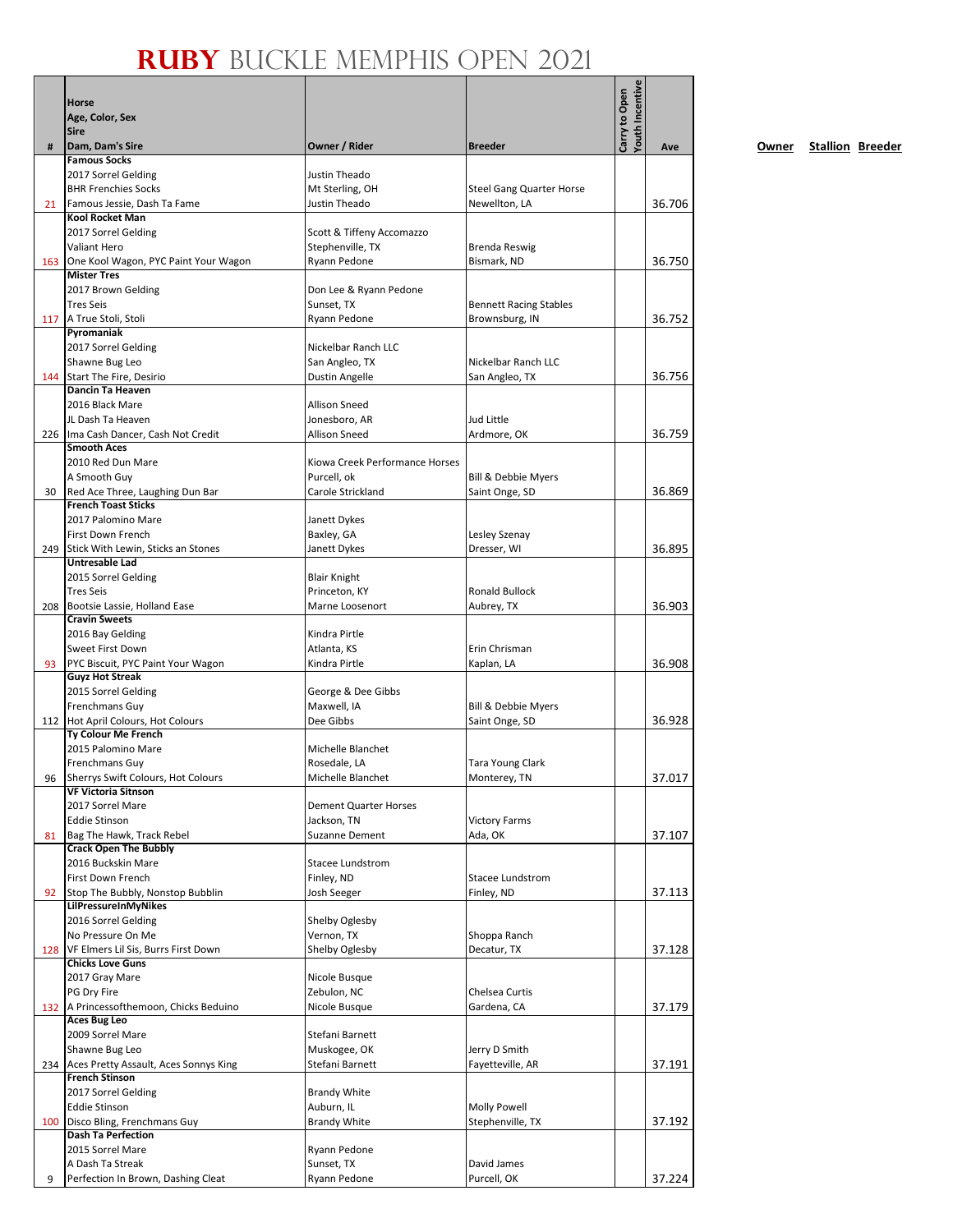|     | Horse                                                           |                                 |                                    | Youth Incentive<br>Carry to Open |        |
|-----|-----------------------------------------------------------------|---------------------------------|------------------------------------|----------------------------------|--------|
|     | Age, Color, Sex                                                 |                                 |                                    |                                  |        |
|     | <b>Sire</b>                                                     |                                 |                                    |                                  |        |
| #   | Dam, Dam's Sire<br>Dont Burst My Bubble                         | Owner / Rider                   | <b>Breeder</b>                     |                                  | Ave    |
|     | 2016 Bay Mare                                                   | Kristy Wilson                   |                                    |                                  |        |
|     | <b>Prime Talent</b>                                             | Black Oak, AR                   | Cooper Spring Ranch                |                                  |        |
| 183 | CSR Bubblyfrenchgirl, Frenchmans Guy                            | Kristy Wilson                   | Bozeman, MT                        |                                  | 37.236 |
|     | <b>KVS Payday By Design</b>                                     |                                 |                                    |                                  |        |
|     | 2015 Grullo Mare                                                | Darrell & Jamie Garrett         |                                    |                                  |        |
|     | Slick By Design                                                 | Byrdstown, TN                   | Kurt Vonn Stone                    |                                  |        |
|     | 175 SCF Daisy Duke, Special Definition<br><b>Rollin N Vegas</b> | Jamie Garrett                   | Lebanon, TN                        |                                  | 37.252 |
|     | 2016 Bay Roan Gelding                                           | Jackie Dotson                   |                                    |                                  |        |
|     | French Streaktovegas                                            | Johnstown, OH                   | Jackie Dotson                      |                                  |        |
| 14  | Spear The Cash, Roll The Cash                                   | Matt Boice                      | Johnstown, OH                      |                                  | 37.270 |
|     | <b>King Tyrone</b>                                              |                                 |                                    |                                  |        |
|     | 2015 Sorrel Stallion                                            | <b>Riverview Quarter Horses</b> |                                    |                                  |        |
|     | Blazin Jetolena                                                 | Little River, SC                | Jessica Worley                     |                                  |        |
| 137 | From The Money Red, On The Money Red                            | <b>Tyler Gault</b>              | Little River, SC                   |                                  | 37.327 |
|     | <b>Miss Edy Stinson</b><br>2017 Bay Mare                        | <b>Brad Lieblong</b>            |                                    |                                  |        |
|     | <b>Eddie Stinson</b>                                            | Jonesboro, AR                   | Michael T Samples                  |                                  |        |
| 116 | <b>Enticingly Fast, Scrutinizer</b>                             | <b>Brandon Cullins</b>          | Abilene, KS                        |                                  | 37.327 |
|     | <b>Haul Of Fame</b>                                             |                                 |                                    |                                  |        |
|     | 2015 Chestnut Gelding                                           | Marc Orman                      |                                    |                                  |        |
|     | <b>Eddie Stinson</b>                                            | Okemah, OK                      | Marc Orman & Carl Walker           |                                  |        |
| 176 | Take It To The House, Invisible Injun                           | Marc Orman                      | Okemah, OK                         |                                  | 37.514 |
|     | <b>Nonstop French Socks</b>                                     |                                 |                                    |                                  |        |
|     | 2016 Sorrel Mare<br><b>BHR Frenchies Socks</b>                  | Wendy Reed                      |                                    |                                  |        |
| 274 | Kid Me Nonstop, Kids Lineage                                    | Roopville, GA<br>Wendy Reed     | <b>Wendy Reed</b><br>Roopville, GA |                                  | 37.536 |
|     | <b>Frenchmans Cutie Pie</b>                                     |                                 |                                    |                                  |        |
|     | 2013 Bay Mare                                                   | Danielle Stubstad               |                                    |                                  |        |
|     | Frenchmans Guy                                                  | Ocala, FL                       | Bill & Debbie Myers                |                                  |        |
| 289 | Say Bye Pie, Pie In The Sky                                     | Danielle Stubstad               | Saint Onge, SD                     |                                  | 37.578 |
|     | <b>One Slick Scat Cat</b>                                       |                                 |                                    |                                  |        |
|     | 2017 Palomino Gelding                                           | Jimmie Smith                    |                                    |                                  |        |
|     | Slick By Design                                                 | McDade, TX                      | Jimmie Smith                       |                                  |        |
| 158 | Firewater Scat Cat, Alive N Firen<br>SissysSlickDesign          | Jimmie Smith                    | McDade, TX                         |                                  | 37.623 |
|     | 2015 Bay Stallion                                               | Southern Rose Ranch             |                                    |                                  |        |
|     | Slick By Design                                                 | Pelzer, SC                      | Southern Rose Ranch                |                                  |        |
|     | 266 Sissys Little Coin, Packin Sixes                            | Janelle Green                   | Pelzer, SC                         |                                  | 37.634 |
|     | <b>Vixens Ivory Hero</b>                                        |                                 |                                    |                                  |        |
|     | 2014 Bay Gelding                                                | Sydney Hollingsworth            |                                    |                                  |        |
|     | <b>Ivory James</b>                                              | Stillwater, OK                  | Brenda Reswig                      |                                  |        |
|     | 119 Valiant Red Vixen, Valiant Hero<br><b>Fames Dashtovegas</b> | Sydney Hollingsworth            | Bismarck, ND                       | Υ                                | 37.670 |
|     | 2017 Sorrel Mare                                                | Kylie Brueggeman                |                                    |                                  |        |
|     | French Streaktovegas                                            | Sikeston, MO                    | Seve Minnick                       |                                  |        |
|     | 138 Stylus Intent, Stylus                                       | Kylie Brueggeman                | Mexico, MO                         |                                  | 37.704 |
|     | California Cash 37*                                             | Raise The Bar Performance       |                                    |                                  |        |
|     | 2013 Brown Stallion                                             | <b>Horses LLC</b>               |                                    |                                  |        |
|     | Jess Louisiana Blue                                             | Vicksburg, MI                   | Shannon Akerstrom                  |                                  |        |
| 87  | Cash Perks, Dash For Cash                                       | Rass Pederson                   | Potter Valley, CA                  |                                  | 37.714 |
|     | <b>Straight Up Smooth</b>                                       | Kristine & Josh Jacobsen        |                                    |                                  |        |
|     | 2015 Buckskin Mare<br>A Smooth Guy                              | Weatherford, TX                 | Mike Oden Cattle CO                |                                  |        |
| 179 | Up Straight, Lean With Me                                       | Cienna Jacobsen                 | Williams, AZ                       | Υ                                | 37.794 |
|     | <b>Bully Fling N Stones</b>                                     |                                 |                                    |                                  |        |
|     | 2014 Red Roan Mare                                              | Crystal Tebbe                   |                                    |                                  |        |
|     | A Streak Of Fling                                               | Southwest Renches, FL           | Gloria Leopard DVM                 |                                  |        |
| 114 | Pebbles Bit O Bully, Bully Bullion                              | Crystal Tebbe                   | Purcell, OK                        |                                  | 37.846 |
|     | Smooth Ruby Jean                                                |                                 |                                    |                                  |        |
|     | 2013 Bay Mare                                                   | Cindy Wright                    |                                    |                                  |        |
|     | A Smooth Guy                                                    | Westville, FL                   | <b>Barlow Livestock</b>            |                                  |        |
| 83  | Fame Ta Throw, Dash Ta Fame<br><b>Bubba Guy</b>                 | Cindy Wright                    | Gillette, WY                       |                                  | 37.905 |
|     | 2013 Brown Gelding                                              | Mary Sorrells                   |                                    |                                  |        |
|     | <b>Traffic Guy</b>                                              | Bryan, TX                       | Thomas & Elizabeth Baker           |                                  |        |
| 95  | Pure D Gold Gal, Pure D Dash                                    | Mary Sorrells                   | Brenham, TX                        |                                  | 37.997 |
|     | <b>Stinsons Shocker</b>                                         |                                 |                                    |                                  |        |
|     | 2015 Chestnut Gelding                                           | Angie & Keith Dowell            |                                    |                                  |        |
|     | <b>Eddie Stinson</b>                                            | Olive Branch, MS                | Angie & Keith Dowell               |                                  |        |
| 177 | Hels Honor, BJS Special Honor                                   | Colby Wilson                    | Olive Branch, MS                   |                                  | 38.017 |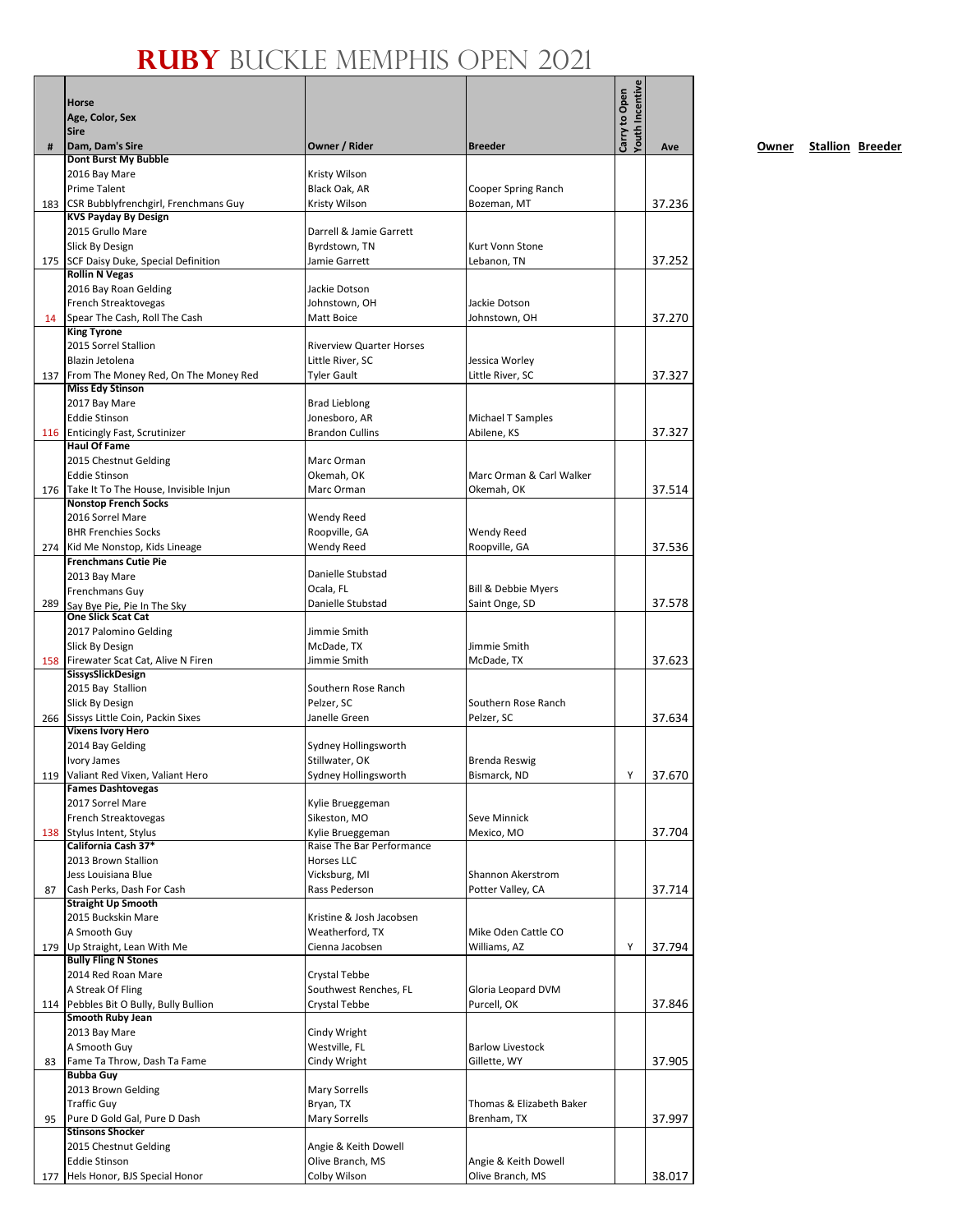|       | Horse                                                            |                               |                                    | Youth Incentive<br>Carry to Open |        |
|-------|------------------------------------------------------------------|-------------------------------|------------------------------------|----------------------------------|--------|
|       | Age, Color, Sex                                                  |                               |                                    |                                  |        |
|       | <b>Sire</b>                                                      |                               | <b>Breeder</b>                     |                                  |        |
| #     | Dam, Dam's Sire<br><b>VF Mistys Liaison</b>                      | Owner / Rider                 |                                    |                                  | Ave    |
|       | 2017 Gray Mare                                                   | <b>Marcus McCrary</b>         |                                    |                                  |        |
|       | <b>Sixes Liaison</b>                                             | Fort Worth, TX                | <b>Victory Farms</b>               |                                  |        |
| 150   | BN Misty Moon, Steppin For The Moon                              | Chris Martin                  | Ada, OK                            |                                  | 38.150 |
|       | <b>UX Swayzi Stinson</b>                                         |                               |                                    |                                  |        |
|       | 2017 Chestnut Mare                                               | Josie Cole                    |                                    |                                  |        |
|       | <b>Eddie Stinson</b>                                             | Trimont, MN                   | Jinx Maude                         |                                  |        |
|       | 142 UX Frenchmans Kimmie, Frenchmans Guy<br>AintSeen Ziva Streak | Josie Cole                    | Hermosa, SD                        |                                  | 38.220 |
|       | 2014 Palomino Mare                                               | Tanya Conklin                 |                                    |                                  |        |
|       | Aint Seen Nothin Yet                                             | Callahan, FL                  | Tanya Conklin                      |                                  |        |
|       | 129 A Moneys Bit O Honey, Mr Money To Burn                       | Tanya Conklin                 | Callahan, FL                       |                                  | 38.255 |
|       | <b>Easy Red Dasher</b>                                           |                               |                                    |                                  |        |
|       | 2017 Sorrel Mare                                                 | Cactus Creek Ranch LLC        |                                    |                                  |        |
|       | The Red Dasher                                                   | Arkadelphia, AR               | Shawn Arceneaux                    |                                  |        |
|       | 246 Sabrinas Easy Ryon, Jets Easy Roll                           | Kathryn Speights              | St Martinville, LA                 |                                  | 38.290 |
|       | <b>Hercules Got Guns</b><br>2014 Gray Gelding                    | <b>Heather Clegg</b>          |                                    |                                  |        |
|       | Fiestas Gotta Gun                                                | Athens, AL                    | Shelbie Smoker                     |                                  |        |
|       | 113 MIP Laughingwood, Blondys Driftin Dude                       | <b>Heather Clegg</b>          | Midland, TX                        |                                  | 38.333 |
|       | RRRFlingmeadream                                                 |                               |                                    |                                  |        |
|       | 2015 Gray Gelding                                                | Lauren "Lexi" Rankin          |                                    |                                  |        |
|       | A Streak Of Fling                                                | Ft Worth, TX                  | Kimberly Rae Storey                |                                  |        |
| 39    | Snooze Bar, Darn That Alarm                                      | Lexi Rankin                   | Rattan, OK                         |                                  | 38.827 |
|       | <b>Strate Laced Guy</b>                                          |                               |                                    |                                  |        |
|       | 2014 Palomino Gelding                                            | Amy Barrett                   |                                    |                                  |        |
|       | <b>BHR Frenchies Socks</b>                                       | Calvert City, KY              | John C Hanning                     |                                  |        |
|       | 123 Strate Laced, Deputy Enos Strate<br>Dashinwiththebest        | Melora Potter                 | Pomeroy, OH                        |                                  | 38.899 |
|       | 2014 Chestnut Mare                                               | Randi Roberts                 |                                    |                                  |        |
|       | JL Dash Ta Heaven                                                | Hamlin, TX                    | Jud Little                         |                                  |        |
|       | 288 This Gals Got Cash, Cash Not Credit                          | Randi Roberts                 | Ardmore, OK                        |                                  | 39.071 |
|       | JL Heavenly Grace                                                |                               |                                    |                                  |        |
|       | 2017 Sorrel Mare                                                 | Melissa McDaniel              |                                    |                                  |        |
|       | JL Dash Ta Heaven                                                | Lumberton, MI                 | Jud Little                         |                                  |        |
| 157   | Gotta Be A Red Nick, Dr Nick Bar                                 | Melissa McDaniel              | Ardmore, OK                        |                                  | 39.500 |
|       | <b>Coming In Haute</b><br>2017 Sorrel Gelding                    |                               |                                    |                                  |        |
|       | <b>Bullseye Bullion</b>                                          | Amy Peterson<br>Lakeville, MN | Alexia Willis                      |                                  |        |
|       | 130 Some Like It Haute, Dash Ta Fame                             | Heidi Gunderson               | Maysville, OK                      |                                  | 39.519 |
|       | <b>Imalive And Famous</b>                                        |                               |                                    |                                  |        |
|       | 2017 Palomino Gelding                                            | Lisa Rigney                   |                                    |                                  |        |
|       | Aint Seen Nothin Yet                                             | Winfield, TX                  | Lisa Rigney                        |                                  |        |
|       | 115 Lilbit of Docs Bug, Doc Bo One Five                          | <b>Courtney Paul</b>          | Winfield, TX                       |                                  | 39.680 |
|       | <b>A Valiant Nicky</b>                                           |                               |                                    |                                  |        |
|       | 2013 Sorrel Mare                                                 | <b>Merritt Potter</b>         |                                    |                                  |        |
|       | Valiant Hero<br>225 Nicky Brick House, Brick House Bouney        | Moody, TX<br>Jimmie Smith     | <b>Merritt Potter</b><br>Moody, TX |                                  | 39.716 |
|       | <b>ES Vegas Lights</b>                                           |                               |                                    |                                  |        |
|       | 2015 Sorrel Gelding                                              | Jason & Tabatha Ward          |                                    |                                  |        |
|       | <b>Eddie Stinson</b>                                             | Quitman, AR                   | Danny K Carroll                    |                                  |        |
|       | 248 BW Hard Headed Women, Dashin Elvis                           | Tabatha Ward                  | Raymore, MO                        |                                  | 40.076 |
|       | <b>SBW Copy Cat</b>                                              |                               |                                    |                                  |        |
|       | 2016 Sorrel Gelding                                              | <b>Blaise Bercegeay</b>       |                                    |                                  |        |
|       | Blazin Jetolena                                                  | Summit, MS                    | Stephanie Wheeler                  |                                  |        |
| 279   | SX Dr Peacharita, Dr Nick Bar<br><b>Hell On The Red</b>          | <b>Blaise Bercegeay</b>       | Hattiesburg, MI                    |                                  | 40.123 |
|       | 2012 Sorrel Mare                                                 | Youree Ward Barrel Horses     |                                    |                                  |        |
|       | JL Dash Ta Heaven                                                | Addington, OK                 | Youree Ward Barrel Horses          |                                  |        |
|       | 255 Designer Ruby, Designer Red                                  | Kylie Weast                   | Addington, OK                      |                                  | 40.293 |
|       | <b>RP Dashinoutamysocks</b>                                      |                               |                                    |                                  |        |
|       | 2014 Sorrel Mare                                                 | Brian & Amy Bush              |                                    |                                  |        |
|       | <b>BHR Frenchies Socks</b>                                       | Lehi, UT                      | Roger Primm                        |                                  |        |
| 286 I | Dashin Julene, Dash Ta Fame<br><b>Frenchies Single Guy</b>       | <b>Brandon Cullins</b>        | Washoe Valley, NV                  |                                  | 40.496 |
|       | 2009 Bay Gelding                                                 | Jim & Candy Vogel             |                                    |                                  |        |
|       | <b>BHR Frenchies Socks</b>                                       | Circleville, OH               | Thomas Hampton                     |                                  |        |
| 27    | Tiny Single Girl, Tiny Guy                                       | Braia Lee Vogel               | Elkton, KY                         | Υ                                | 40.573 |
|       | <b>Triple Provocative</b>                                        |                               |                                    |                                  |        |
|       | 2016 Sorrel Gelding                                              | <b>Ben Shelton</b>            |                                    |                                  |        |
|       | Triple Vodka                                                     | Macclesfield, NC              | Charles & Irma Lyles               |                                  |        |
| 240   | Provocative Presence, Daunting Presence                          | Paige Proctor                 | Vinton, LA                         |                                  | 40.747 |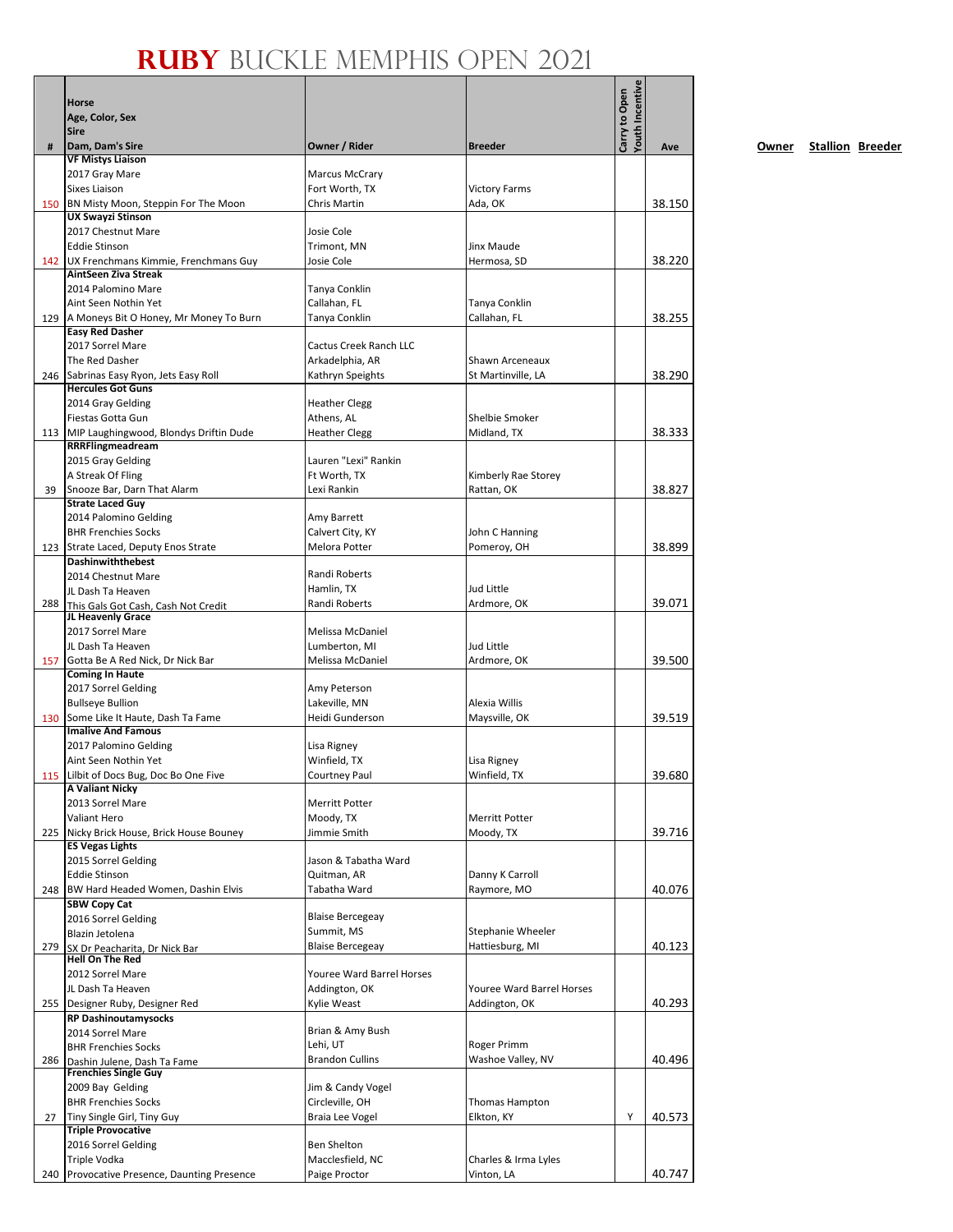|     | Horse<br>Age, Color, Sex                                         |                                     |                                      | Youth Incentive<br>Carry to Open |        |
|-----|------------------------------------------------------------------|-------------------------------------|--------------------------------------|----------------------------------|--------|
| #   | <b>Sire</b><br>Dam, Dam's Sire                                   | Owner / Rider                       | <b>Breeder</b>                       |                                  | Ave    |
|     | <b>Sugar Inmy Firewater</b>                                      |                                     |                                      |                                  |        |
|     | 2016 Sorrel Gelding                                              | Jenna Bennett                       |                                      |                                  |        |
|     | <b>Firewater Canyon</b>                                          | Canton, OH                          | John Rice                            |                                  |        |
| 96  | Race U To The Bar, Hesa Sonny Bar<br><b>Kentucky Star Fling</b>  | Jenna Bennett                       | Venetia, PA                          |                                  | 40.846 |
|     | 2016 Chestnut Mare                                               | Tyra Kane                           |                                      |                                  |        |
|     | A Streak Of Fling                                                | Weatherford, TX                     | Sammy Crooks                         |                                  |        |
| 35  | When Stars Streak, Miracle Streak                                | <b>Troy Crumrine</b>                | Arlington, KY                        |                                  | 40.951 |
|     | <b>Princess Stinson</b>                                          |                                     |                                      |                                  |        |
|     | 2013 Palomino Mare                                               | Janett Dykes                        |                                      |                                  |        |
|     | <b>Eddie Stinson</b><br>Oro Rose, Man in the Money               | Baxley, GA<br>Janett Dykes          | Danny K Carroll<br>Raymore, MO       |                                  | 40.997 |
| 200 | I Got Your Seis                                                  |                                     |                                      |                                  |        |
|     | 2016 Brown Mare                                                  | Wilde Performance Horses, LLC       |                                      |                                  |        |
|     | <b>Tres Seis</b>                                                 | Wentzville, MO                      | Mark Taggart                         |                                  |        |
| 28  | RR Peaks Snowball, Perks Master                                  | Emma Wildeisen                      | Ardmore, OK                          |                                  | 41.009 |
|     | <b>Famous Jessy James</b>                                        |                                     |                                      |                                  |        |
|     | 2017 Brown Gelding<br>French Streakin Jess                       | Juli Stierwalt<br>Leedey, OK        | Kyra Stierwalt                       |                                  |        |
| 98  | Famous Nadine, Dash Ta Fame                                      | Dustin Angelle                      | Leedey, OK                           |                                  | 41.015 |
|     | <b>Furious Interlude</b>                                         |                                     |                                      |                                  |        |
|     | 2010 Bay Mare                                                    | Abigail Poe/Kelli Jo & Alan Hulsey  |                                      |                                  |        |
|     | Furyofthewind                                                    | Fitzgerald, GA                      | <b>Bob Moore Farms LLC</b>           |                                  |        |
| 153 | Secret Interlude, Tejano<br><b>Coronas Slick Design</b>          | Abigail Poe                         | Norman, OK                           | Y                                | 41.109 |
|     | 2017 Brown Mare                                                  | <b>Bert Skimehorn</b>               |                                      |                                  |        |
|     | Slick By Design                                                  | Springfield, TN                     | <b>Bert Skimehorn</b>                |                                  |        |
| 160 | Dragon AZ, Dragon Wings                                          | <b>Bert Skimehorn</b>               | Springfield, TN                      |                                  | 41.195 |
|     | Good Timin Guy                                                   |                                     |                                      |                                  |        |
|     | 2014 Sorrel Gelding<br><b>BHR Frenchies Socks</b>                | Jennifer McGraw<br>Ocala, FL        |                                      |                                  |        |
| 262 | Good Timin Tinks, Good Timin Hank                                | Kaylee McGraw                       | Deborah Semarge<br>Alachua, FL       | Υ                                | 41.329 |
|     | <b>Blazin Boss</b>                                               |                                     |                                      |                                  |        |
|     | 2016 Sorrel Stallion                                             | Hayle Gibson                        |                                      |                                  |        |
|     | Blazin Jetolena                                                  | Redcrest, CA                        | Amy Williams                         |                                  |        |
|     | 238 Famous Moonlight, Dash Ta Fame                               | <b>Troy Crumrine</b>                | Sandia, TX                           |                                  | 41.353 |
|     | <b>MR Vegas Fame</b><br>2016 Bay Mare                            | M R Performance Horses              |                                      |                                  |        |
|     | French Streaktovegas                                             | Bellville, TX                       | M R Performance Horses               |                                  |        |
| 110 | JL Sweet Fame, Dash Ta Fame                                      | Jodee Miller                        | Bellville, TX                        |                                  | 41.365 |
|     | All U Need Is Speed                                              |                                     |                                      |                                  |        |
|     | 2017 Bay Gelding                                                 | Louis Paradis                       |                                      |                                  |        |
|     | JL Dash Ta Heaven<br>122 Speed N To Cash, Cash Not Credit        | Thetford Mines, QC<br>Louis Paradis | Jud Little<br>Ardmore, OK            |                                  | 41.382 |
|     | <b>FirstFlight TaHeaven</b>                                      |                                     |                                      |                                  |        |
|     | 2016 Sorrel Mare                                                 | <b>Brittany Bishop</b>              |                                      |                                  |        |
|     | JL Dash Ta Heaven                                                | Warrenton, VA                       | Jud Little                           |                                  |        |
|     | 162 Moons Six Marthas, Marthas Six Moon                          | <b>Brandon Cullins</b>              | Ardmore, OK                          |                                  | 41.392 |
|     | <b>Rockin Tap</b><br>2015 Bay Mare                               | Karin Nielsen                       |                                      |                                  |        |
|     | Rockin W                                                         | Louisburg, KS                       | Phil or Mary Ann Rapp                |                                  |        |
| 205 | Whats On Tap, Doc Olena                                          | <b>Camrin Sellers</b>               | Sparr, FL                            |                                  | 41.505 |
|     | On The Run Witha Gun                                             |                                     |                                      |                                  |        |
|     | 2017 Gray Gelding<br>Fiestas Gotta Gun                           | Cassidy Teague<br>Wichita Falls, TX |                                      |                                  |        |
| 143 | A Miss Encounter, Good Timin Hank                                | Cassidy Teague                      | Royal D Ranch<br>Henrietta, TX       |                                  | 41.559 |
|     | <b>High Road Ta Fame*</b>                                        |                                     |                                      |                                  |        |
|     | 2015 Brown Stallion                                              | Chuck & Mary Crago                  |                                      |                                  |        |
|     | Dash Ta Fame                                                     | Belle Fourche, SD                   | Chuck & Mary Crago                   |                                  |        |
| 181 | CM Bubblin Dynamite, CM Dynamite Frost<br><b>French Ta Vegas</b> | Courtney Worthington                | Belle Fourche, SD                    |                                  | 41.788 |
|     | 2016 Sorrel Gelding                                              | Louis Paradis                       |                                      |                                  |        |
|     | French Streaktovegas                                             | Thetford Mines, QC                  | L/P Martineau                        |                                  |        |
| 213 | Keen On Kash, Dash For Cash                                      | Louis Paradis                       | Chambly, QC                          |                                  | 41.851 |
|     | Aint Seen Me Yet                                                 |                                     |                                      |                                  |        |
|     | 2012 Chestnut Mare                                               | Maggie Poloncic                     |                                      |                                  |        |
| 72  | Aint Seen Nothin Yet<br>Jumping Sugar, RR Milkbone Shorts        | Gillette, WY<br>Maggie Poloncic     | Chad & Shannon Wade<br>Vancleave, MS |                                  | 42.100 |
|     | <b>Magnified Guy</b>                                             |                                     |                                      |                                  |        |
|     | 2011 Sorrel Gelding                                              | <b>Aubrey Smith</b>                 |                                      |                                  |        |
|     | Stoli                                                            | Binghamton, NY                      | Charlie & Mary Kay Kendall           |                                  |        |
| 237 | Frenchmans Cinnemon, Frenchmans Guy                              | Ryann Pedone                        | Glendale, AZ                         |                                  | 42.179 |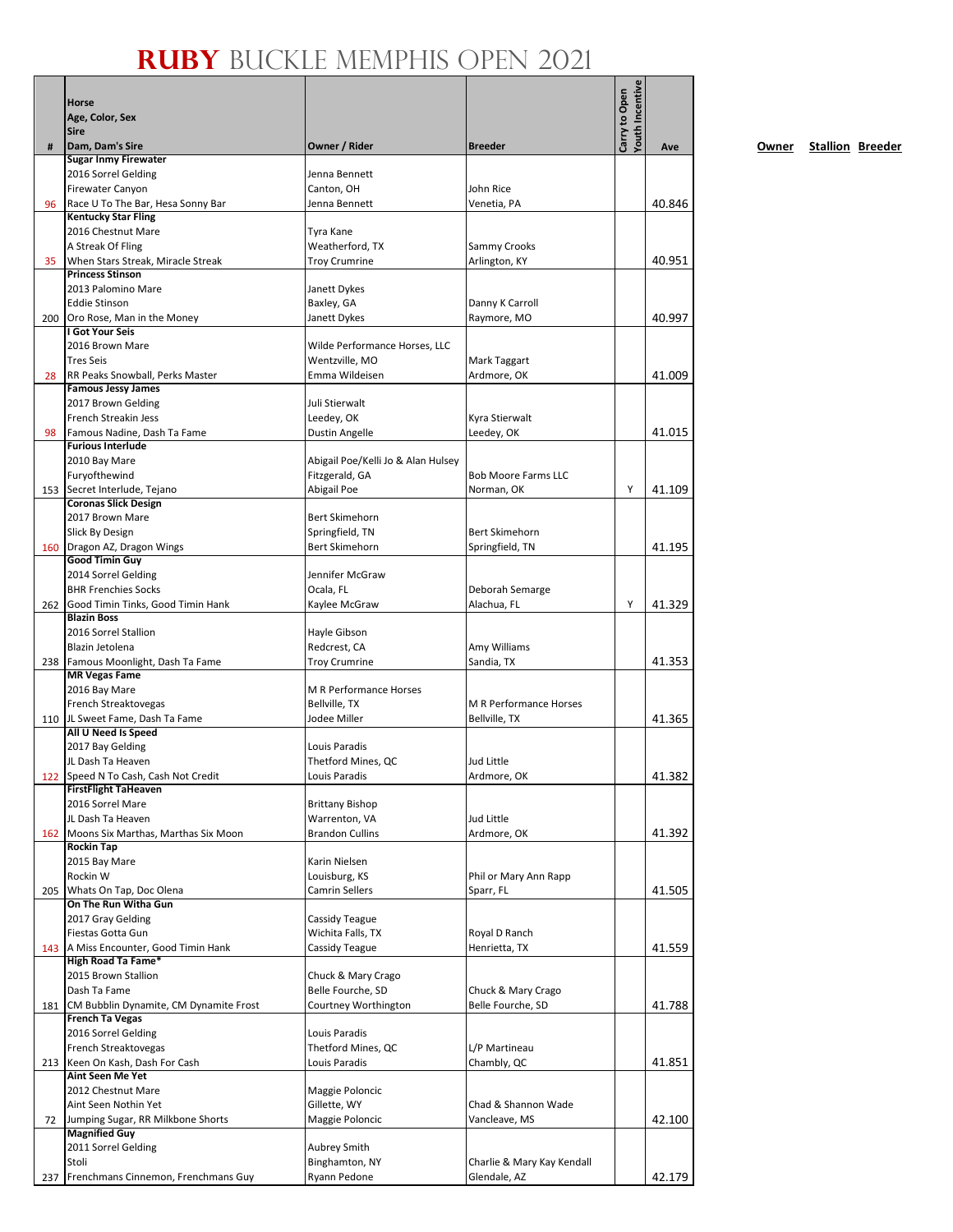|     | Horse<br>Age, Color, Sex<br>Sire                                  |                                           |                                          | Youth Incentive<br>Carry to Open |        |
|-----|-------------------------------------------------------------------|-------------------------------------------|------------------------------------------|----------------------------------|--------|
| #   | Dam, Dam's Sire                                                   | Owner / Rider                             | <b>Breeder</b>                           |                                  | Ave    |
|     | Luckathalou<br>2016 Bay Mare                                      | Candie Wolf                               |                                          |                                  |        |
|     | Freighttrain B                                                    | Decatur, TX                               | Sally Box                                |                                  |        |
|     | 247 BB Tres Shotsofstoli, Tres Seis                               | Candie Wolf                               | Paradise, TX                             |                                  | 42.359 |
|     | <b>South Success</b>                                              |                                           |                                          |                                  |        |
|     | 2018 Sorrel Mare<br><b>Five Bar Cartel</b>                        | Tessa Garrett<br>Vinton, LA               | Live Oak Farms                           |                                  |        |
|     | 197 Shez Ruthless, Heza Fast Dash                                 | <b>Tessa Garrett</b>                      | Jennings, LA                             |                                  | 42.551 |
|     | <b>BPH Theskyisthelimit*</b>                                      |                                           |                                          |                                  |        |
|     | 2016 Palomino Stallion                                            | <b>Taylor Necaise</b>                     |                                          |                                  |        |
| 86  | Dash Ta Fame<br>Silky French Pie, Frenchmans Guy                  | Perkinston, MS<br><b>Taylor Necaise</b>   | Melissa Brandt<br>Hermosa, SD            |                                  | 42.577 |
|     | Da Sani                                                           |                                           |                                          |                                  |        |
|     | 2015 Sorrel Mare                                                  | Mike Stephens                             |                                          |                                  |        |
|     | Firewater Canyon                                                  | Covington, LA                             | Chad Hart                                |                                  |        |
|     | 168 Streakin Moonlight, Streakin Six<br><b>Sissys First Fling</b> | Natalie Stephens                          | Royston, GA                              |                                  | 42.901 |
|     | 2016 Bay Roan Stallion                                            | Southern Rose Ranch                       |                                          |                                  |        |
|     | A Streak Of Fling                                                 | Pelzer, SC                                | Southern Rose Ranch                      |                                  |        |
| 85  | Sissys Little Coin, Packin Sixes                                  | Janelle Green                             | Pelzer, SC                               |                                  | 42.989 |
|     | AintSeenNaughtyYet<br>2016 Bay Gelding                            | Slash S Ranch                             |                                          |                                  |        |
|     | Aint Seen Nothin Yet                                              | Mountain Park, OK                         | Jim & Darlene Pollard                    |                                  |        |
|     | 224 Miss Pecos Brown, My Leroy Brown                              | Kyndal Schley                             | Farson, WY                               |                                  | 43.319 |
|     | <b>Mister Dugger</b>                                              |                                           |                                          |                                  |        |
|     | 2014 Bay Gelding<br><b>Tres Seis</b>                              | Debra & Shelby Fraiser                    |                                          |                                  |        |
|     | 101 Pocita O Toole, Jody O Toole                                  | Dublin, TX<br>Deb Fraiser                 | <b>Buford Dugger</b><br>Three Rivers, TX |                                  | 43.357 |
|     | <b>Makin Ya Shake It</b>                                          |                                           |                                          |                                  |        |
|     | 2017 Sorrel Stallion                                              | Jolene Montgomery                         |                                          |                                  |        |
|     | Makin Ya Famous                                                   | Purdon, TX                                | Jeff & Leslie Makovy                     |                                  |        |
| 137 | Call Mea Alibi, Call Me Together<br><b>Marry Me Fame</b>          | Jolene Montgomery                         | Corsicana, TX                            |                                  | 43.364 |
|     | 2013 Sorrel Mare                                                  | <b>Joyce Hanes</b>                        |                                          |                                  |        |
|     | <b>BHR Frenchies Socks</b>                                        | Lancaster, OH                             | Crystal Shumate                          |                                  |        |
| 79  | Fame Aint Free, Dash Ta Fame<br><b>Dr Nicks Red Stone</b>         | <b>Joyce Hanes</b>                        | Micanopy, FL                             |                                  | 43.865 |
|     | 2011 Sorrel Stallion                                              | Butch Miller & Krystal Livesay            |                                          |                                  |        |
|     | As Good As Nick Gets                                              | Porter, OK                                | Rodney Ruzsa                             |                                  |        |
| 67  | VF Shiny Red Stone, Sitcks An Stones                              | Samantha Dodson                           | Selby, SD                                |                                  | 45.326 |
|     | <b>Born Ivory James</b>                                           |                                           |                                          |                                  |        |
|     | 2014 Buckskin Mare<br>Born Ta Be Famous                           | <b>JP7C Properties</b><br>Brownsville, TX | <b>Victory Farms</b>                     |                                  |        |
| 56  | Chase This Ivory, Ivory James                                     | Kay Blandford                             | Ada, OK                                  |                                  | 45.592 |
|     | <b>KN Mamas First Fling</b>                                       |                                           |                                          |                                  |        |
|     | 2017 Palomino Gelding                                             | Ashley Schoppa                            |                                          |                                  |        |
| 9   | A Streak Of Fling<br>KN My Mamas Famous 2, Firewater Ta Fame      | Magnolia, TX<br>Ashley Schoppa            | Kimi Nichols<br>Brownwood, TX            |                                  | 45.619 |
|     | <b>Buy Jordina</b>                                                |                                           |                                          |                                  |        |
|     | 2017 Brown Mare                                                   | Jordan Lynne Harrell                      |                                          |                                  |        |
|     | Fast Prize Jordan                                                 | Merry Hill, NC<br>Jordan Harrell          | Elsa Mendoza                             |                                  |        |
| 18  | Buy Who, Eyesa Special<br><b>French Prospector</b>                |                                           | Luling, TX                               |                                  | 46.408 |
|     | 2011 Palomino Gelding                                             | Jessica J Cooper                          |                                          |                                  |        |
|     | Frenchmans Guy                                                    | Oakfield, TN                              | Jessica J Cooper                         |                                  |        |
|     | 156 Alakazam, Siyah Kalem<br><b>Slick French Mimosa</b>           | Jessica Cooper                            | Oakfield, TN                             |                                  | 46.626 |
|     | 2016 Black Mare                                                   | Savannah Shumpert                         |                                          |                                  |        |
|     | Slick By Design                                                   | Mooreville, MS                            | Shannon Renee Akerstrom                  |                                  |        |
|     | 211 Native French Girl, Frenchmans Guy                            | Savannah Shumpert                         | Potter Valley, CA                        | Υ                                | 46.636 |
|     | <b>Citigirl</b>                                                   |                                           |                                          |                                  |        |
|     | 2013 Gray Mare<br><b>Eddie Stinson</b>                            | Chad Walker<br>Waynesfield, OH            | Danny Carroll                            |                                  |        |
| 90  | Dash Royal Fleet, Royal Quick Dash                                | Douglas Griffith                          | Raymore, MO                              |                                  | 47.289 |
|     | <b>Streakin With Guys</b>                                         |                                           |                                          |                                  |        |
|     | 2010 Buckskin Mare                                                | George & Dee Gibbs                        |                                          |                                  |        |
| 159 | Frenchmans Guy<br>Streakin Jo Jo, Streakin Dash                   | Maxwell, IA<br>Dee Gibbs                  | George or Dee Gibbs<br>Maxwell, IA       |                                  | 49.158 |
|     | <b>Big Time Tonight</b>                                           |                                           |                                          |                                  |        |
|     | 2012 Brown Stallion                                               | Karey Potter                              |                                          |                                  |        |
|     | <b>Bigtime Favorite</b>                                           | Hastings, MI                              | L Joe & Judith O Chappell Trust          |                                  |        |
| 71  | Tonight I Might, Shazoom                                          | David William                             | Santaquin, UT                            |                                  | 49.678 |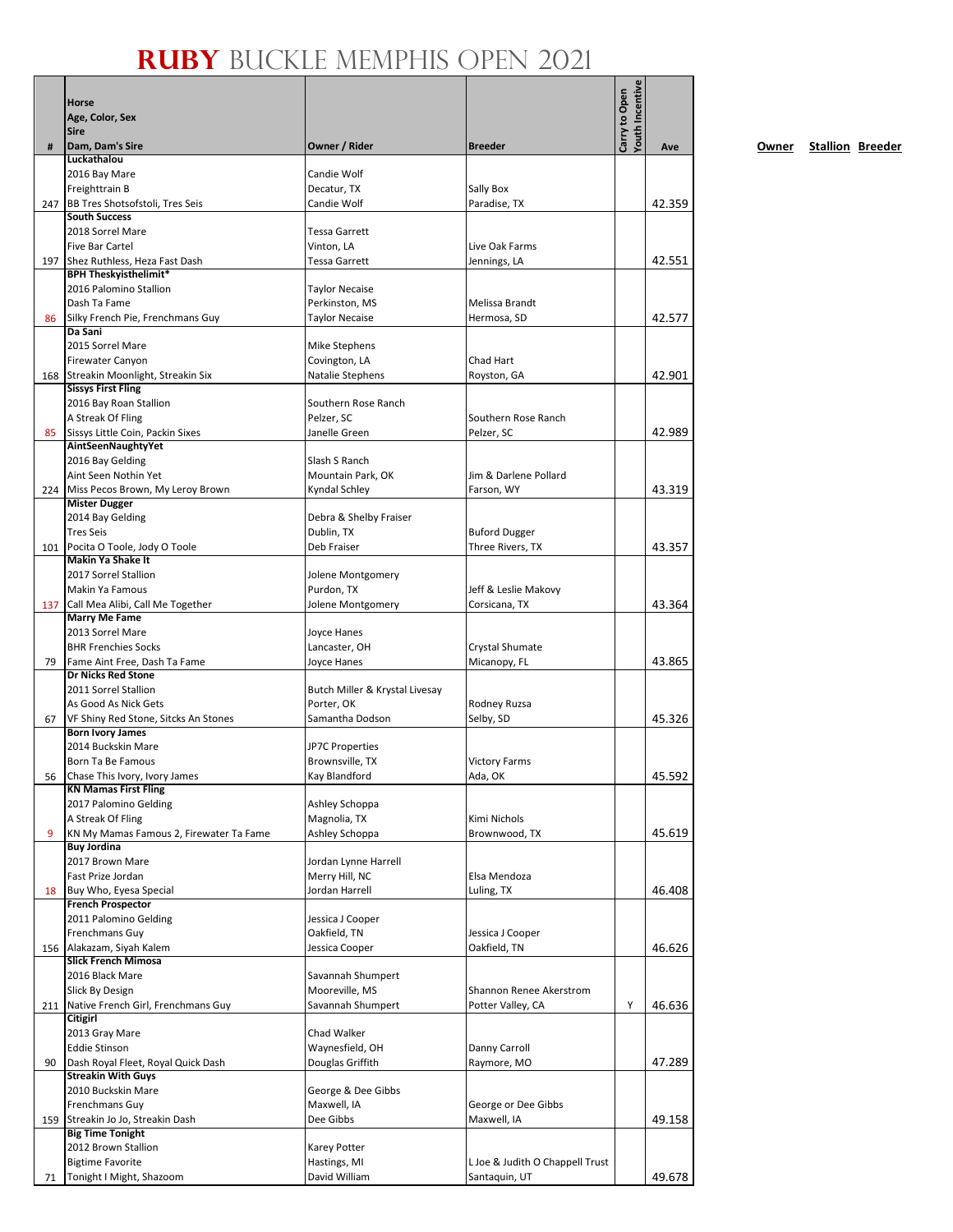|     | Horse                                                        |                                  |                            | Youth Incentive<br>Carry to Open |        |
|-----|--------------------------------------------------------------|----------------------------------|----------------------------|----------------------------------|--------|
|     | Age, Color, Sex                                              |                                  |                            |                                  |        |
|     | <b>Sire</b>                                                  |                                  |                            |                                  |        |
| #   | Dam, Dam's Sire<br><b>VF Famous Cowgirl</b>                  | Owner / Rider                    | <b>Breeder</b>             |                                  | Ave    |
|     | 2013 Sorrel Mare                                             | Dorminy Plantation               |                            |                                  |        |
|     | Born Ta Be Famous                                            | Fitzgerald, GE                   | <b>Victory Farms</b>       |                                  |        |
| 259 | Ill Come A Runnin, Royal Shake EM                            | Roger Odom                       | Ada, OK                    |                                  | 51.614 |
|     | <b>Ethyls Eyes</b>                                           |                                  |                            |                                  |        |
|     | 2015 Brown Mare                                              | Jason & Leslie Willis            |                            |                                  |        |
|     | Furyofthewind                                                | Chester, SC                      | <b>Dolores Hill</b>        |                                  |        |
|     | 185 Joyous Eyes, Mr Eye Opener                               | Leslie Willis                    | Moore, OK                  |                                  | 52.357 |
|     | <b>Flossy Stinson</b>                                        |                                  |                            |                                  |        |
|     | 2015 Sorrel Mare                                             | Luke Workman                     |                            |                                  |        |
|     | <b>Eddie Stinson</b>                                         | Wilburton, OK                    | <b>Victory Farms</b>       |                                  |        |
| 8   | Curiocity Cornes, Silver Lucky Buck                          | Jody McKay                       | Ada, OK                    |                                  | 53.859 |
|     | Yabba Dabba Voo Doo                                          |                                  |                            |                                  |        |
|     | 2005 Palomino Gelding<br>Frenchmans Guy                      | Lauren Magdeburg<br>Roland, OK   | Bill & Debbie Myers        |                                  |        |
| 17  | Voo Doo Martha, Marthas Six Moon                             | <b>Findley Magdeburg</b>         | Saint Onge, SD             | Υ                                | 59.875 |
|     | Smoke N Jetolena                                             |                                  |                            |                                  |        |
|     | 2011 Sorrel Gelding                                          | Sarah Kieckhefer                 |                            |                                  |        |
|     | Blazin Jetolena                                              | Prescott, AZ                     | Cheryl or Daniel Murray    |                                  |        |
| 4   | Miss Mucho Caliente, Smoke N Sparks                          | Sarah Kieckhefer                 | Green Valley, AZ           |                                  | 99.999 |
|     | <b>VF Wahini Stinson</b>                                     |                                  |                            |                                  |        |
|     | 2016 Sorrel Gelding                                          | Morgan E Nay                     |                            |                                  |        |
|     | <b>Eddie Stinson</b>                                         | Madison, IN                      | <b>Victory Farms</b>       |                                  |        |
| 5   | Wahini Jet Bug, Ninnekah Bug                                 | John Ressler                     | Ada, OK                    |                                  | 99.999 |
|     | <b>Flirtin With Fyre</b>                                     |                                  |                            |                                  |        |
|     | 2015 Brown Mare                                              | Ken English                      |                            |                                  |        |
|     | Freakier                                                     | Lavernia, TX                     | Lori Ross                  |                                  |        |
| 7   | Bac Up The Bus Sissy, Feature Mr Jess<br><b>PC Traffic</b>   | Ken English                      | Olathe, CO                 |                                  | 99.999 |
|     | 2006 Sorrel Mare                                             | Ashley Thompson & Linda Wilson   | Robinson Lance & Anderson  |                                  |        |
|     | PC Redwood Manny                                             | Clayton, MI                      | Max                        |                                  |        |
| 21  | Evening Traffic, Dash Thru Traffic                           | Paisley Thompson                 | Spanish Fork, UT           | Y                                | 99.999 |
|     | <b>Jack Daniels Cola</b>                                     |                                  |                            |                                  |        |
|     | 2008 Bay Gelding                                             | Teresa Wolff                     |                            |                                  |        |
|     | Prime Talent                                                 | Circle, MT                       | <b>Billy Dan Dodd</b>      |                                  |        |
| 24  | For Destiny, Jody O Toole                                    | Teresa Wolff                     | Hearne, TX                 |                                  | 99.999 |
|     | Ima Friendly Guy                                             |                                  |                            |                                  |        |
|     | 2010 Bay Gelding                                             | Sarah Craver                     |                            |                                  |        |
|     | A Smooth Guy                                                 | Mocksville, NC                   | Bill & Debbie Myers        |                                  |        |
| 28  | Dash of Hot Colours, Dashing Val                             | Sarah Craver                     | St Onge, SD                |                                  | 99.999 |
|     | <b>This Tres Breezes</b>                                     |                                  |                            |                                  |        |
|     | 2010 Bay Gelding                                             | Maggie Stephens                  |                            |                                  |        |
|     | <b>Tres Seis</b>                                             | Chandler, TX                     | Moya Alejandro             |                                  | 99.999 |
| 29  | This Chicks Breezin, Chicks Beduino<br><b>Jess Tres Seis</b> | Maggie Stephens                  | Edcouch, TX                |                                  |        |
|     | 2010 Chestnut Gelding                                        | Lynn Brady                       | Lance Robinson & Max       |                                  |        |
|     | <b>Tres Seis</b>                                             | Wynnewood, OK                    | Anderson                   |                                  |        |
| 32  | Jess Sass Me, Mr Jess Perry                                  | Lynn Brady                       | Spanish Fork, UT           |                                  | 99.999 |
|     | <b>Sunny C Matrix</b>                                        |                                  |                            |                                  |        |
|     | 2014 Sorrel Gelding                                          | Summer Huff                      |                            |                                  |        |
|     | JL Dash Ta Heaven                                            | Pensacola, FL                    | Tyson & Rebecca Campidilli |                                  |        |
| 37  | Rare Chicks, Go Easy Capri                                   | Summer Huff                      | Bluejacket, OK             |                                  | 99.999 |
|     | <b>BR Let It Go</b>                                          | Raise The Bar Performance        |                            |                                  |        |
|     | 2015 Buckskin Mare                                           | <b>Horses LLC</b>                |                            |                                  |        |
|     | A Smooth Guy                                                 | Vicksburg, MI                    | Boyd's Ranch               |                                  |        |
| 40  | BR Sheza Nick Bar, Dr Nick Bar<br><b>Runnin With Wings</b>   | Samantha Fritz                   | Summit, MS                 |                                  | 99.999 |
|     | 2016 Sorrel Gelding                                          | London Gorham                    |                            |                                  |        |
|     | JL Dash Ta Heaven                                            | Cotulla, TX                      | Jud Little                 |                                  |        |
| 46  | Nicki Nick Bar, Colonel Azucar                               | London Gorham                    | Ardmore, OK                | Υ                                | 99.999 |
|     | <b>Blue Eyed Barbie</b>                                      |                                  |                            |                                  |        |
|     | 2014 Cremello Mare                                           | <b>Tammy Fischer</b>             |                            |                                  |        |
|     | <b>Traffic Guy</b>                                           | Giddings, TX                     | Jackie Jatzlau             |                                  |        |
| 50  | Hanks Sweet Label, Letta Hank Do It                          | Tammy Fischer                    | Giddings, TX               |                                  | 99.999 |
|     | <b>BR Golden Leader*</b>                                     |                                  |                            |                                  |        |
|     | 2013 Gray Stallion                                           | Garland Baker                    |                            |                                  |        |
|     | Confederate Leader                                           | Russellville, AR                 | Garland Ray Baker          |                                  |        |
| 53  | KN Docs Gray Gold, Groanies Gray Pony                        | <b>Whitney Davison</b>           | Russellville, AR           |                                  | 99.999 |
|     | <b>Ittys Valiant Eagle</b>                                   |                                  |                            |                                  |        |
|     | 2009 Sorrel Gelding<br>Valiant Hero                          | Sarah Kieckhefer<br>Prescott, AZ | <b>Jud Little</b>          |                                  |        |
| 54  | Ittys Sis, Eagles Reason                                     | Sarah Kieckhefer                 | Ardmore, OK                |                                  | 99.999 |
|     |                                                              |                                  |                            |                                  |        |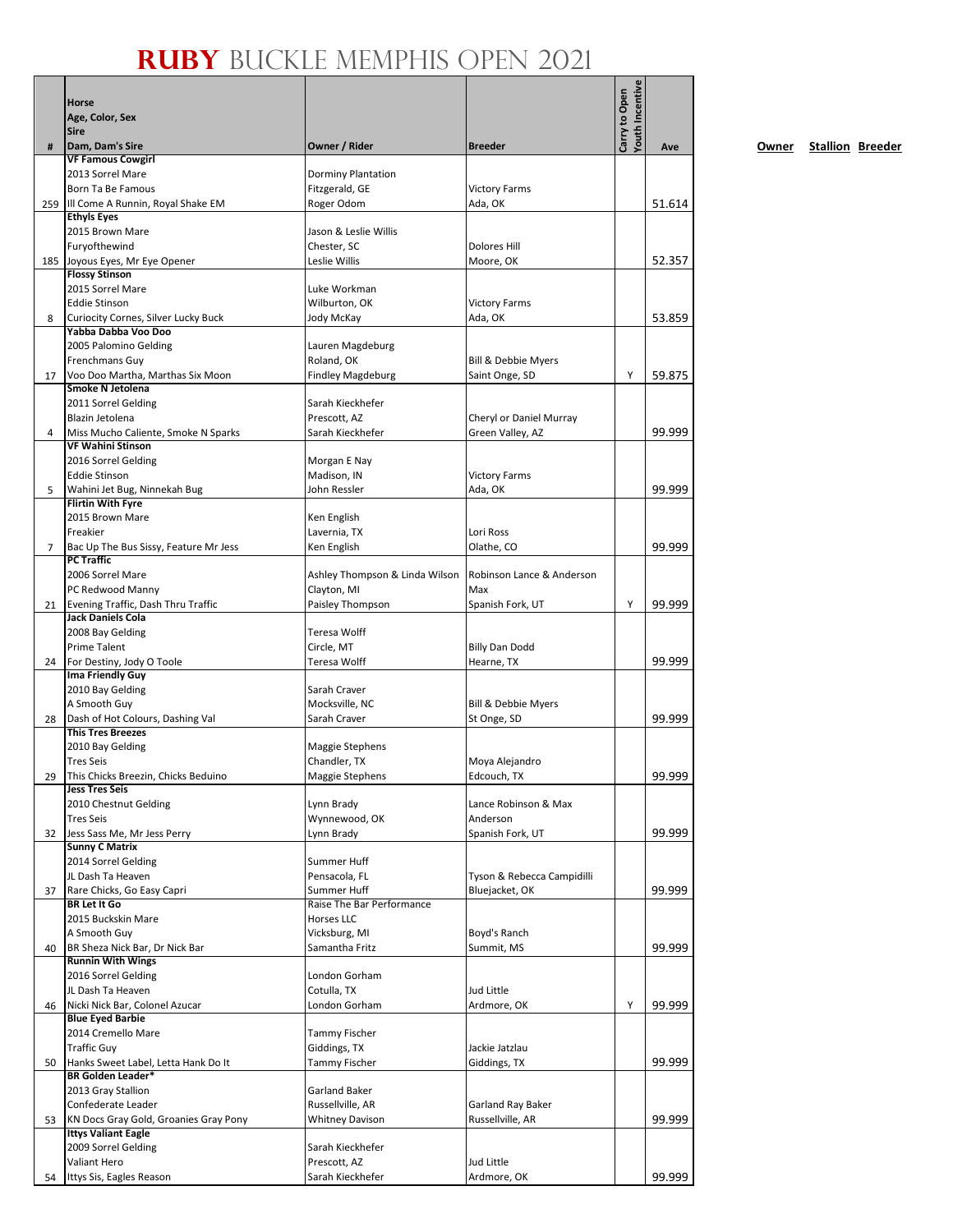|     | Horse                                                             |                                        |                                       | Youth Incentive<br>Carry to Open |        |
|-----|-------------------------------------------------------------------|----------------------------------------|---------------------------------------|----------------------------------|--------|
|     | Age, Color, Sex                                                   |                                        |                                       |                                  |        |
|     | <b>Sire</b>                                                       |                                        |                                       |                                  |        |
| #   | Dam, Dam's Sire<br>Noshoesnosoxnoproblm                           | Owner / Rider                          | <b>Breeder</b>                        |                                  | Ave    |
|     | 2013 Bay Gelding                                                  | Linda Jett Mosley                      |                                       |                                  |        |
|     | <b>BHR Frenchies Socks</b>                                        | Vidalia, GA                            | Andy McClure                          |                                  |        |
| 57  | Bids April Twist, Dinks Double Bid                                | Abigail Poe                            | Palmetto, GA                          | Y                                | 99.999 |
|     | <b>Famous Blazin Boxers</b>                                       |                                        |                                       |                                  |        |
|     | 2015 Sorrel Gelding                                               | Erika Boucher                          |                                       |                                  |        |
|     | Blazin Jetolena                                                   | Galion, OH                             | <b>Busby Quarter Horses</b>           |                                  |        |
| 63  | Famous Silk Panties, Dash Ta Fame<br><b>Sook Bigtime</b>          | Erika Boucher                          | Millsap, TX                           |                                  | 99.999 |
|     | 2011 Brown Gelding                                                | Teresa Wolff                           |                                       |                                  |        |
|     | <b>Bigtime Favorite</b>                                           | Circle, MT                             | Roxie Ardoin                          |                                  |        |
| 64  | Dashin Sookie, Dashin Bye                                         | Debra Wolff                            | Opelousas, LA                         |                                  | 99.999 |
|     | <b>Magnolia Martini</b>                                           |                                        |                                       |                                  |        |
|     | 2012 Palomino Mare                                                | Reagan Adkins                          |                                       |                                  |        |
|     | Be A Magnolia Runner                                              | Somerville, TN                         | Brittany Pozzi Tonozzi                |                                  |        |
| 68  | French Covergirl, Saintly Fellow<br>Cashindashinfiesta            | Reagan Adkins                          | Lampasas, TX                          |                                  | 99.999 |
|     | 2012 Sorrel Gelding                                               | Margaret Rusmiel                       |                                       |                                  |        |
|     | JL Dash Ta Heaven                                                 | West Alexander, PA                     | Jud Little                            |                                  |        |
| 75  | Fiestas Cash, Cash Not Credit                                     | Margaret Rusmiel                       | Ardmore, OK                           |                                  | 99.999 |
|     | <b>Grandiose Guy</b>                                              |                                        |                                       |                                  |        |
|     | 2013 Chestnut Gelding                                             | Jim & Ann Parr                         |                                       |                                  |        |
|     | <b>BHR Frenchies Socks</b>                                        | Greensboro, AL                         | Crystal Shumate                       |                                  |        |
| 84  | Fortune Fame, Dash Ta Fame                                        | Emma Parr                              | Micanopy, FL                          | Υ                                | 99.999 |
|     | <b>ToyN With The Guys</b><br>2013 Buckskin Mare                   | Courtney Adair                         |                                       |                                  |        |
|     | A Smooth Guy                                                      | Burnet, TX                             | Mykayla B Lockhart                    |                                  |        |
| 88  | Toi Joi, Toi Caballo                                              | Courtney Adair                         | Liberty Hill, TX                      |                                  | 99.999 |
|     | <b>Fortunes Flame</b>                                             |                                        |                                       |                                  |        |
|     | 2011 Chestnut Mare                                                | London Gorham                          |                                       |                                  |        |
|     | <b>Tres Fortunes</b>                                              | Cotulla, TX                            | Nancy Mayes                           |                                  |        |
| 92  | Ahsome Blossom Flame, Mr Hg Flame                                 | London Gorham                          | McDade, TX                            | Υ                                | 99.999 |
|     | <b>Little Car</b>                                                 | <b>Stock Ranch LLC</b>                 |                                       |                                  |        |
|     | 2014 Sorrel Gelding<br>Carrizzo                                   | Naples, FL                             | Frank Moore Jr                        |                                  |        |
| 93  | Gracies Little Jewel, Streakin Jewel                              | <b>Lindsey Stock</b>                   | Grennville, SC                        |                                  | 99.999 |
|     | <b>BR Cake By The Ocean</b>                                       |                                        |                                       |                                  |        |
|     | 2016 Bay Mare                                                     | Garland Baker                          |                                       |                                  |        |
|     | A Streak Of Fling                                                 | Russellville, AR                       | Charlie Cole & Jason Martin           |                                  |        |
| 107 | Rods Last Ladybug, Sharp Rodney                                   | <b>Emily Efurd</b>                     | Pilot Point, TX                       |                                  | 99.999 |
|     | <b>Thats The Cowboy Way</b>                                       |                                        |                                       |                                  |        |
|     | 2014 Gray Gelding<br>Aint Seen Nothin Yet                         | Molly Steffen<br>Hico, TX              | Randy or Karie Lynn Suhn              |                                  |        |
|     | 116 Lady Chivato, Dash To Chivato                                 | Molly Steffen                          | Riverton, WY                          |                                  | 99.999 |
|     | <b>Troubles Easy Design</b>                                       |                                        |                                       |                                  |        |
|     | 2014 Bay Mare                                                     | Shannon R. Ott-Polzin                  |                                       |                                  |        |
|     | Slick By Design                                                   | Mukwonago, WI                          | Janelle & Karen Robinson              |                                  |        |
|     | 118 Jet On Trouble Easy, Easy Routine                             | Amanda Lepak                           | Whitesboro, TX                        |                                  | 99.999 |
|     | <b>Boon Dox Jazzy</b>                                             |                                        |                                       |                                  |        |
|     | 2013 Blue Roan Gelding<br>Streakin Boon Dox                       | Anne Marie McConnell<br>Morristown, AZ |                                       |                                  |        |
| 120 | BF Frenchmans Jazzy, Frenchmans Bullet                            | Anne Marie McConnell                   | Joe Spitz<br>Lamar, CO                |                                  | 99.999 |
|     | JL Twisted Roc                                                    |                                        |                                       |                                  |        |
|     | 2014 Sorrel Gelding                                               | Jerry & Kathy Rush                     |                                       |                                  |        |
|     | JL Sirocco                                                        | Llano, TX                              | Jill Lane Quarter Horses              |                                  |        |
|     | 121 Miss Twist Bug, Shawnee Bug                                   | Kathy Rush                             | Fort Benton, MT                       |                                  | 99.999 |
|     | <b>Tres Seis Laveaux</b>                                          |                                        |                                       |                                  |        |
|     | 2014 Bay Mare                                                     | Valerie Smith-Rebholtz                 |                                       |                                  |        |
|     | <b>Tres Seis</b><br>122 Jlo Laveaux, First Down Laveaux           | Washington, WV<br>Caleb Cline          | <b>BRS Stables</b><br>Gainesville, TX | Υ                                | 99.999 |
|     | <b>Return Of A Hero</b>                                           |                                        |                                       |                                  |        |
|     | 2014 Black Mare                                                   | Allie Zant                             |                                       |                                  |        |
|     | Valiant Hero                                                      | Stephenville, TX                       | Jud Little Ranch                      |                                  |        |
|     | 125 Less Return, Dashing Investment                               | Allie Zant                             | Springer, OK                          |                                  | 99.999 |
|     | Jets Letters Ta Abby                                              |                                        |                                       |                                  |        |
|     | 2014 Sorrel Gelding                                               | <b>Busby Quarterhorse, LLC</b>         |                                       |                                  |        |
|     | Blazin Jetolena                                                   | Millsap, TX                            | <b>Busby Quarterhorse, LLC</b>        |                                  |        |
|     | 126 Real Famous Abby, Dash Ta Fame<br><b>Best Spot In Traffic</b> | Ashley Schafer                         | Millsap, TX                           |                                  | 99.999 |
|     | 2015 Buckskin Gelding                                             | Korin Matthijetz                       |                                       |                                  |        |
|     | <b>Traffic Guy</b>                                                | Lexington, TX                          | Korin Matthijetz                      |                                  |        |
| 138 | Shall Be Best, Confederate Leader                                 | Korin Matthijetz                       | Lexington, TX                         |                                  | 99.999 |
|     |                                                                   |                                        |                                       |                                  |        |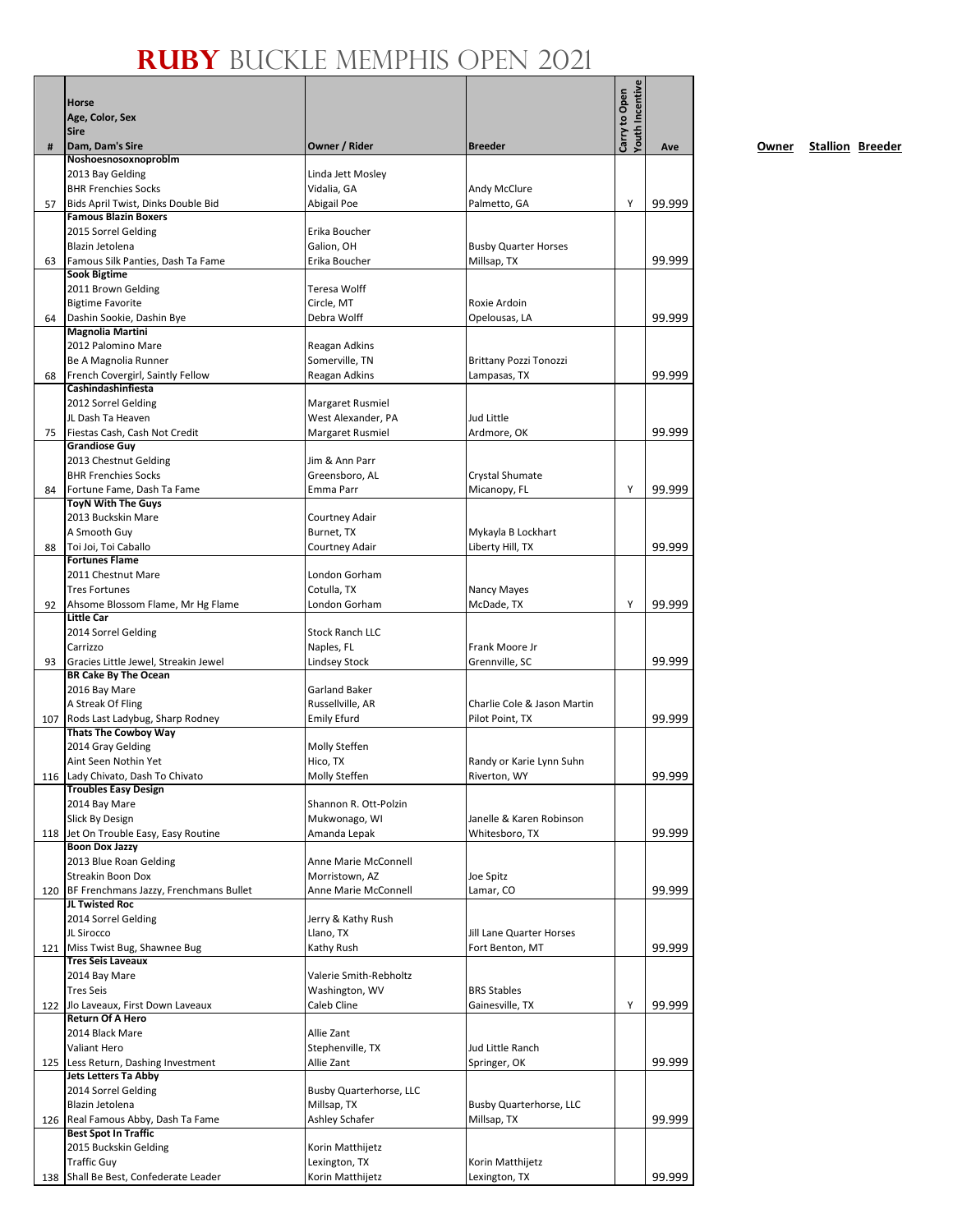|   | <b>Horse</b><br>Age, Color, Sex<br><b>Sire</b>                            |                                       |                                 | Youth Incentive<br>Carry to Open |        |
|---|---------------------------------------------------------------------------|---------------------------------------|---------------------------------|----------------------------------|--------|
| # | Dam, Dam's Sire                                                           | Owner / Rider                         | <b>Breeder</b>                  |                                  | Ave    |
|   | <b>HP Famous Design</b>                                                   |                                       |                                 |                                  |        |
|   | 2017 Gray Gelding<br>Slick By Design                                      | Valinda Moore<br>Kennedale, TX        | Jason Martin & Charlie Cole     |                                  |        |
|   | 140 HP Fiesta Fame, Dash Ta Fame                                          | Emma Abbott                           | Pilot Point, TX                 |                                  | 99.999 |
|   | <b>Stoli My Ride</b>                                                      |                                       |                                 |                                  |        |
|   | 2013 Black Gelding                                                        | <b>Stock Ranch LLC</b>                |                                 |                                  |        |
|   | Stoli                                                                     | Naples, FL                            | Jim & Natalie Montgomery        |                                  |        |
|   | 142 JT Joyride, Streakin La Jolla<br><b>Shez Flyin High Guyz</b>          | <b>Lindsey Stock</b>                  | Pineville, LA                   |                                  | 99.999 |
|   | 2015 Sorrel Mare                                                          | <b>Brent Hickey</b>                   |                                 |                                  |        |
|   | <b>Frenchmans Guy</b>                                                     | Godley, TX                            | Bill & Debbie Myers             |                                  |        |
|   | 146 Flyin To Holland, Holland Ease                                        | <b>Brooke Hickey</b>                  | Saint Onge, SD                  |                                  | 99.999 |
|   | Majestic Frenchman<br>2015 Palomino Stallion                              | Autumn Hovarter                       |                                 |                                  |        |
|   | Aint Seen Nothin Yet                                                      | China, MI                             | Martina Felder                  |                                  |        |
|   | 171 Patch Of Cilantro, Cilantro Special                                   | Autumn Hovarter                       | Simi Valley, CA                 |                                  | 99.999 |
|   | <b>My Boy Lollipop</b>                                                    |                                       |                                 |                                  |        |
|   | 2015 Bay Gelding                                                          | <b>Todd Trask</b>                     |                                 |                                  |        |
|   | <b>Tres Fortunes</b><br>172 RR French Valentine, Frenchmans Guy           | Wasta, SD<br>Jaymie Anderson          | <b>Tracy Trask</b><br>Wasta, SD |                                  | 99.999 |
|   | <b>Blazing With My Dude</b>                                               |                                       |                                 |                                  |        |
|   | 2015 Sorrel Mare                                                          | Busby Quarterhorse, LLC               |                                 |                                  |        |
|   | Blazin Jetolena                                                           | Millsap, TX                           | <b>Busby Quarterhorse, LLC</b>  |                                  |        |
|   | 173 Dasher Dude, Texas High Dasher<br>OE Money In My Socks                | Andrea Busby                          | Millsap, TX                     |                                  | 99.999 |
|   | 2015 Bay Mare                                                             | <b>Ashley Harvey</b>                  |                                 |                                  |        |
|   | <b>BHR Frenchies Socks</b>                                                | Decatur, TX                           | <b>Ashley Harvey</b>            |                                  |        |
|   | 178   Reds Dancing Duck, On The Money Red                                 | Ashley Harvey                         | Decatur, TX                     |                                  | 99.999 |
|   | <b>Leos Pretty Woman</b>                                                  |                                       |                                 |                                  |        |
|   | 2015 Sorrel Mare<br>Shawne Bug Leo                                        | Nickelbar Ranch LLC<br>San Angelo, TX | Nickelbar Ranch LLC             |                                  |        |
|   | 199 KR Tinker Bell, Dash Ta Fame                                          | Janna Brown                           | San Angelo, TX                  |                                  | 99.999 |
|   | <b>Slick Just Got Real</b>                                                |                                       |                                 |                                  |        |
|   | 2016 Gray Gelding                                                         | <b>Brandi Geiger</b>                  |                                 |                                  |        |
|   | Slick By Design                                                           | Newberry, FL                          | Sondra Lea Heine                |                                  |        |
|   | 206 Lavish Eyes, Mr Eye Opener<br><b>Aint God Good</b>                    | <b>Rylee Elliott</b>                  | Campbell, TX                    |                                  | 99.999 |
|   | 2016 Bay Roan Mare                                                        | Sharon Bryant                         |                                 |                                  |        |
|   | A Streak Of Fling                                                         | Appomattox, VA                        | Sharon Bryant                   |                                  |        |
|   | 216 Lady La Dash, Dash Ta Fame                                            | Cody Bauserman                        | Appomattox, VA                  |                                  | 99.999 |
|   | <b>Nehi Socks</b><br>2016 Sorrel Gelding                                  | Ken White                             |                                 |                                  |        |
|   | <b>BHR Frenchies Socks</b>                                                | Auburn, IL                            | Donna Morgan Martin             |                                  |        |
|   | 221   BA Runner Ta Fame, Dash Ta Fame                                     | Ken White                             | Atmore, AL                      |                                  | 99.999 |
|   | <b>Shez Got The Prize</b>                                                 |                                       |                                 |                                  |        |
|   | 2016 Gray Mare                                                            | Meredith & Clay Oliver                |                                 |                                  |        |
|   | Hez Our Secret<br>229 First Prize Corona, Corona Cartel                   | Jefferson, SC<br>Clay Oliver          | Weetona Stanley<br>Madill, OK   |                                  | 99.999 |
|   | <b>Miss Freighttrain</b>                                                  |                                       |                                 |                                  |        |
|   | 2016 Brown Mare                                                           | Renee Spiller                         |                                 |                                  |        |
|   | Freighttrain B                                                            | Edna, TX                              | Danny Manek                     |                                  |        |
|   | 230 Miss Taylors Kiss, Fishin Kisses<br><b>Design To Flash</b>            | Madyson Mansel                        | Harrah, OK                      | Υ                                | 99.999 |
|   | 2016 Bay Gelding                                                          | Pattie Marshall                       |                                 |                                  |        |
|   | Slick By Design                                                           | Plainwell, MI                         | Pattie Marshall                 |                                  |        |
|   | 233 Flashy Ms Ease, First To Flash                                        | <b>Brad Marshall</b>                  | Plainwell, MI                   |                                  | 99.999 |
|   | <b>Streakin French Doxi</b>                                               |                                       |                                 |                                  |        |
|   | 2016 Bay Roan Mare<br>Streakin Boon Dox                                   | Joe & Carla Spitz<br>Lamar, CO        | Joe & Carla Spitz               |                                  |        |
|   | 235 A French Coyote, Frenchmans Couy                                      | Tana Renick                           | Lamar, CO                       |                                  | 99.999 |
|   | Design In Red                                                             |                                       |                                 |                                  |        |
|   | 2016 Sorrel Mare                                                          | Austyn Tobey                          |                                 |                                  |        |
|   | Slick By Design                                                           | Bemidji, MN                           | Jane and/or Ryan Melby          |                                  |        |
|   | 236 RC Back In Black, Ninety Nine Goldmine<br><b>Sipping On Firewater</b> | Austyn Tobey                          | Wilson, OK                      |                                  | 99.999 |
|   | 2015 Sorrel Mare                                                          | Tiffani Sonnier                       |                                 |                                  |        |
|   | Shawne Bug Leo                                                            | Boling, TX                            | Nickelbar Ranch LLC             |                                  |        |
|   | 243 Firewater Sqaw, Fire Water Flit                                       | Janna Brown                           | San Angelo, TX                  |                                  | 99.999 |
|   | <b>Rings Over Flings</b>                                                  |                                       |                                 |                                  |        |
|   | 2017 Bay Roan Mare<br>A Streak Of Fling                                   | John Sharp<br>La Vernia, TX           | Katie N Fox                     |                                  |        |
|   | 250 Ladys Fame, Dash Ta Fame                                              | John Sharp                            | Chino Hills, CA                 |                                  | 99.999 |

**Owner Stallion Breeder**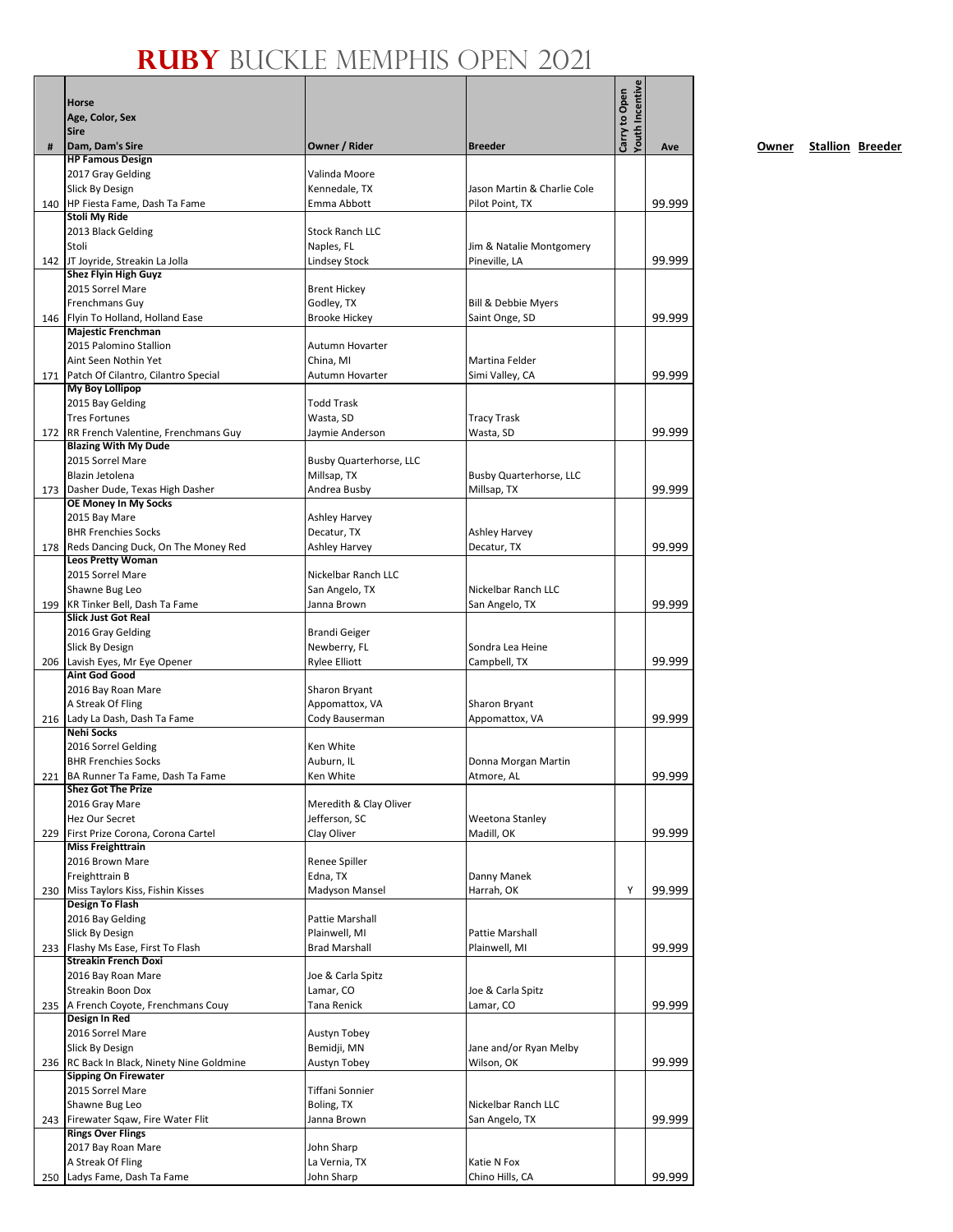|                 | Horse<br>Age, Color, Sex<br><b>Sire</b>                           |                                               |                                       | Youth Incentive<br>Carry to Open |        |
|-----------------|-------------------------------------------------------------------|-----------------------------------------------|---------------------------------------|----------------------------------|--------|
| #               | Dam, Dam's Sire                                                   | Owner / Rider                                 | <b>Breeder</b>                        |                                  | Ave    |
|                 | pending<br>2015 Sorrel Mare                                       | Jill Bradburn & Hope Dunn                     |                                       |                                  |        |
|                 | Shawne Bug Leo                                                    | Stephenville, TX                              | Jill Bradburn                         |                                  |        |
|                 | 252 Honor Ell Comet, Jet Of Honor                                 | Hope Dunn                                     | Stephenville, TX                      |                                  | 99.999 |
|                 | James Fame                                                        |                                               |                                       |                                  |        |
|                 | 2017 Brown Stallion                                               | Lee Ed Hurst                                  |                                       |                                  |        |
| 3               | Ivory James<br>Miss JB 0717, Dash Ta Fame                         | Washburn, TN<br>Lee Ed Hurst                  | <b>Brad Lieblong</b><br>Jonesboro, AR |                                  | 99.999 |
|                 | <b>Tres Down The Fame</b>                                         |                                               |                                       |                                  |        |
|                 | 2017 Sorrel Mare                                                  | Gaye Winn                                     |                                       |                                  |        |
|                 | <b>Eddie Stinson</b>                                              | Gainesville, TX                               | <b>Victory Farms</b>                  |                                  |        |
| 20              | Tres Down The Cash, Tres Seis<br>Bola de Fuego*                   | Jessie Domann                                 | Ada, OK                               |                                  | 99.999 |
|                 | 2016 Bay Stallion                                                 | Danielle Stubstad                             |                                       |                                  |        |
|                 | Fire Water Flit                                                   | Ocala, FL                                     | Christine & Debra Langlois            |                                  |        |
| 22 <sup>°</sup> | Bean Me Up Kelly, First Down Kelly                                | Jenna Dominick                                | Watsonville, CA                       |                                  | 99.999 |
|                 | <b>SR Easin Ta Heaven</b><br>2016 Sorrel Mare                     | <b>Stock Ranch LLC</b>                        |                                       |                                  |        |
|                 | JL Dash Ta Heaven                                                 | Naples, FL                                    | Jud Little                            |                                  |        |
| 25              | Easy Guyz, Holland Ease                                           | Sabra O'Quinn                                 | Ardmore, OK                           |                                  | 99.999 |
|                 | <b>Smooth N Fuzzy</b>                                             |                                               |                                       |                                  |        |
|                 | 2016 Sorrel Mare                                                  | McColee Land & Livestock                      |                                       |                                  |        |
| 26              | A Smooth Guy<br>FC Peachfuzz Ta Fame, Dash Ta Fame                | Mapleton, UT<br>Kate Quast                    | Bill & Debbie Myers<br>Saint Onge, SD |                                  | 99.999 |
|                 | <b>Firewater Goldmine</b>                                         |                                               |                                       |                                  |        |
|                 | 2016 Bay Gelding                                                  | Erica Traut                                   |                                       |                                  |        |
|                 | Firewater Canyon                                                  | Sartell, MN                                   | Jane Melby                            |                                  |        |
| 32              | RC Back In Black, Ninety Nine Goldmine<br><b>MJ Condo Cowboy</b>  | Austyn Tobey                                  | Wilson, OK                            |                                  | 99.999 |
|                 | 2016 Sorrel Gelding                                               | Josh Harvey                                   |                                       |                                  |        |
|                 | Carrizzo                                                          | Decatur, TX                                   | Matthew & Jacqueline Condo            |                                  |        |
| 33              | Cisco Goldie, PC Cisco Frost                                      | Wyatt Paul                                    | Arcadia, FL                           |                                  | 99.999 |
|                 | <b>Spendy By Design</b><br>2016 Grullo Mare                       | Kristine & Josh Jacobsen                      |                                       |                                  |        |
|                 | Slick By Design                                                   | Weatherford, TX                               | Fran Smith                            |                                  |        |
| 38              | Nifty Spender, Nitros Nifty Drifter                               | Alexi Schaapveld                              | Lincoln, NE                           |                                  | 99.999 |
|                 | <b>Buckstreakin Naked</b>                                         |                                               |                                       |                                  |        |
|                 | 2016 Buckskin Gelding                                             | Hank & Stephanie Williams                     |                                       |                                  |        |
| 39              | A Streak Of Fling<br>French Bar Belle, Frenchmans Guy             | Norwood, CO<br>Harlie Zehnder                 | Leslie Bailey<br>Pauls Valley, OK     |                                  | 99.999 |
|                 | <b>Blazin Dash Of Fame</b>                                        |                                               |                                       |                                  |        |
|                 | 2016 Sorrel Gelding                                               | Virginia Kovalick                             |                                       |                                  |        |
|                 | Carrizzo                                                          | Travelers Rest, SC                            | Virginia Kovalick                     |                                  |        |
| 40              | Palmetto Jetolena, Blazin Jetolena<br><b>Streakintothe Fiesta</b> | Virginia Kovalick                             | Greenville, SC                        |                                  | 99.999 |
|                 | 2017 Sorrel Gelding                                               | Jennifer McGraw                               |                                       |                                  |        |
|                 | Fiestas Gotta Gun                                                 | Ocala, FL                                     | Jennifer McGraw                       |                                  |        |
| 43              | Streakin Fantasie, Okey Dokey Fantasy                             | <b>Rylee Elliot Howell</b>                    | Ocala, FL                             |                                  | 99.999 |
|                 | <b>Designedforpressure</b><br>2017 Sorrel Mare                    | Karl Yurko DVM                                |                                       |                                  |        |
|                 | No Pressure On Me                                                 | Wheeling, WV                                  | Ryann Lee Pedone                      |                                  |        |
| 47              | VF A Little Bit Red, Designer Red                                 | Ryann Pedone                                  | Sunset, TX                            |                                  | 99.999 |
|                 | Lady Frencholena                                                  |                                               |                                       |                                  |        |
|                 | 2016 Sorrel Mare<br>Blazin Jetolena                               | Jan & Kortney Fisher<br><b>Bluff Dale, TX</b> | Jan Wagensen Fisher                   |                                  |        |
| 49              | French Lady Nick Bar, Dr Nick Bar                                 | Kortney Fisher                                | Buffalo, WY                           |                                  | 99.999 |
|                 | Ty Sixynfrenchivory                                               |                                               |                                       |                                  |        |
|                 | 2017 Buckskin Mare                                                | <b>Tara Young</b>                             |                                       |                                  |        |
|                 | Ivory James                                                       | Monterrey, TN                                 | Tara Young Clark                      |                                  |        |
| 51              | Whatasixyfrenchgirl, Frenchmans Guy<br>Milliondollastreaker       | Lee Ed Hurst                                  | Monterey, TN                          |                                  | 99.999 |
|                 | 2016 Bay Mare                                                     | Ashley Schoppa                                |                                       |                                  |        |
|                 | French Streaktovegas                                              | Magnolia, TX                                  | Pam Kennon                            |                                  |        |
| 61              | CC Cartel, Southern Cartel                                        | Ashley Schoppa                                | Farmington, MO                        |                                  | 99.999 |
|                 | <b>Pressures Off Lena</b><br>2017 Sorrel Mare                     | Danielle Stubstad                             |                                       |                                  |        |
|                 | No Pressure On Me                                                 | Ocala, FL                                     | Danielle Stubstad                     |                                  |        |
| 65              | DSR Spirit Olena, Gay Bar Dynamo                                  | Jenna Dominick                                | Ocala, FL                             |                                  | 99.999 |
|                 | Greatunderpressure                                                |                                               |                                       |                                  |        |
|                 | 2016 Sorrel Gelding<br>No Pressure On Me                          | Ryann Pedone<br>Sunset, TX                    | Ryann Pedone                          |                                  |        |
| 71              | Kiss Kiss This, Chain Of Events                                   | Ryann Pedone                                  | Sunset, TX                            |                                  | 99.999 |
|                 |                                                                   |                                               |                                       |                                  |        |